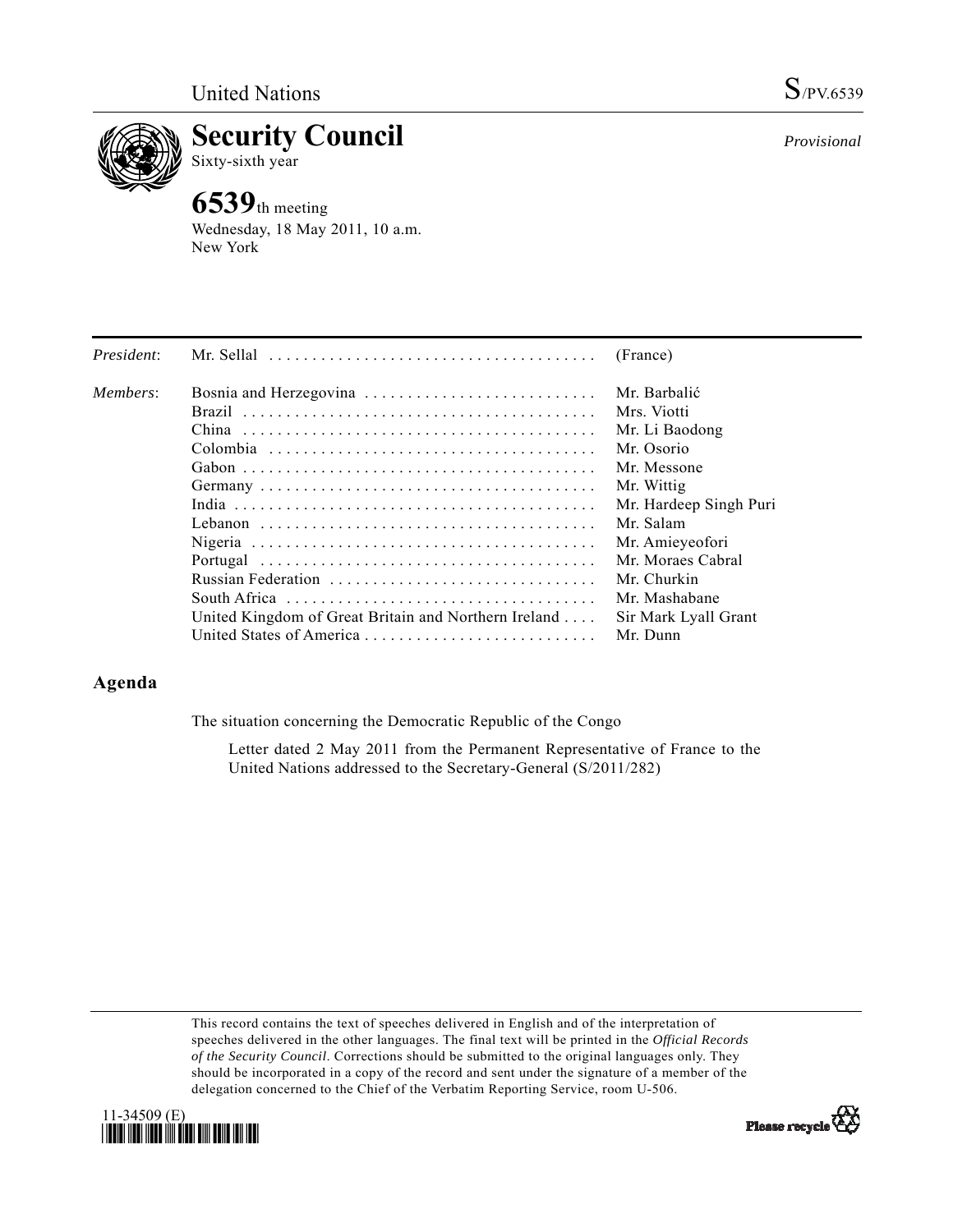*The meeting was called to order at 10.15 a.m.* 

#### **Adoption of the agenda**

 *The agenda was adopted.* 

**The situation concerning the Democratic Republic of the Congo** 

# **Letter dated 2 May 2011 from the Permanent Representative of France to the United Nations addressed to the Secretary-General (S/2011/282)**

**The President** (*spoke in French*): In accordance with rule 37 of the Council's provisional rules of procedure, I invite the representative of the Democratic Republic of the Congo to participate in this meeting.

 In accordance with rule 39 of the Council's provisional rules of procedure, I invite Mr. Tegegnework Gettu, Director of the Regional Bureau for Africa of the United Nations Development Programme, and Mr. Colin Bruce, Director of Operations and Strategy for Africa of the World Bank, to participate in this meeting.

 In accordance with rule 39 of the Council's provisional rules of procedure, I invite Mr. Pedro Serrano, Acting Head of the delegation of the European Union to the United Nations, to participate in this meeting.

 I wish to welcome the presence among us of the Secretary-General, His Excellency Mr. Ban Ki-moon.

 The Security Council will now begin its consideration of the item on its agenda.

 I wish to draw the attention of Council members to document S/2011/282, which contains a letter dated 2 May 2011 from the Permanent Representative of France addressed to the Secretary-General containing a concept paper on the item under consideration.

I now give the floor to the Secretary-General.

**The Secretary-General** (*spoke in French*): I wish to thank you, Mr. President, for your initiative. I welcome this opportunity to discuss the situation in the Democratic Republic of the Congo.

 The United Nations effort in the Democratic Republic of the Congo is one of our largest and most complex operations. With the help of many partners, the Congolese people are rebuilding their country. The

United Nations remains committed to fully supporting these efforts.

 Allow me to briefly address the four topics under discussion today.

 First, with respect to security and the protection of civilians, security has improved in most of the Democratic Republic of the Congo. In the east, there has been progress in the dismantling of foreign and Congolese armed groups. That is the result of a combination of factors: military operations conducted in accordance with the conditionality policy of the United Nations Organization Stabilization Mission in the Democratic Republic of the Congo (MONUSCO), effective programmes to disarm, demobilize and repatriate foreign ex-combatants, efforts to extend State authority and the Democratic Republic of the Congo's improved relations with neighbouring Great Lakes countries.

All of these achievements must be sustained.

 Foreign and Congolese armed groups continue to pose significant threats. The humanitarian situation remains serious, with 1.7 million people displaced. And, of course, human rights violations, including murder, sexual violence, and the looting and burning of villages continue to have large-scale humanitarian consequences.

# (*spoke in English*)

 The second topic I wish to address is that of elections.

 Properly conducted, transparent elections can ease tensions and build transparent and accountable institutions. But they also entail risks, especially in societies divided by or recovering from conflict.

 The presidential and National Assembly elections scheduled for 28 November, to be followed by provincial and local elections, can help to further consolidate peace and stability. Those elections must be timely, transparent, credible, peaceful and secure, offering all Congolese a full opportunity to participate freely without fear of harassment or violence. We must do our utmost to ensure that violence does not break out before, during or after the elections. We have invested much, and there is much to lose. This is critical to ensuring the country's continued progress. I urge all Congolese stakeholders to work together to ensure that the elections meet these basic conditions.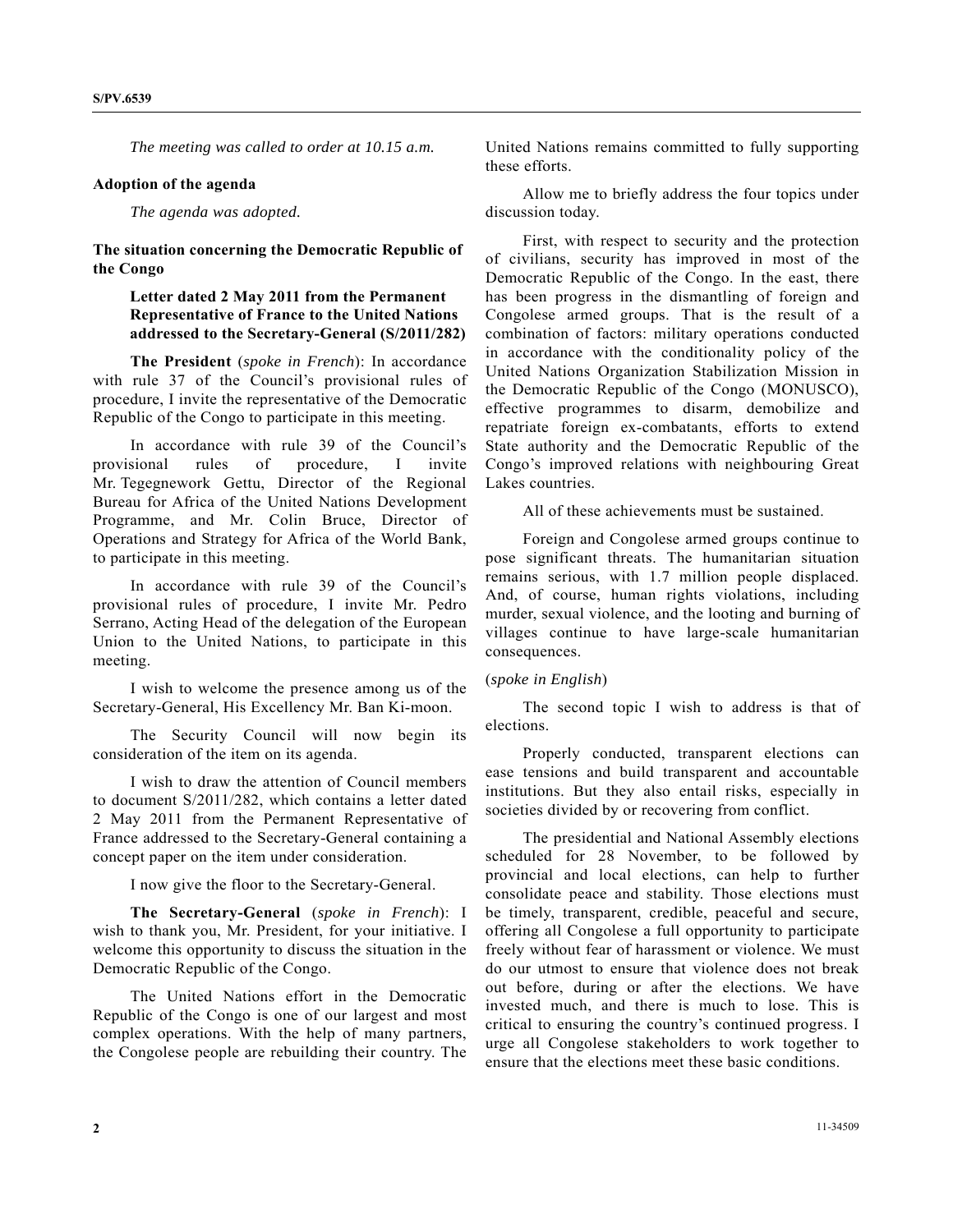MONUSCO is expected to continue to provide logistical and technical support, for which the Mission will require additional resources. The Mission also stands ready to support the work of national and international election observers. In addition, it will be critical to provide the necessary equipment to the Congolese police units that are being trained on electoral security by MONUSCO, France and the Government.

 Third are the rule of law, governance and institution-building. Long-term peace, stability and development will require strong national institutions, accessible to all, that can provide basic services and, most fundamentally, security and rule of law. I welcome the increased leadership of the Democratic Republic of the Congo Government in addressing sexual violence, including the fight against impunity. This has included strengthening the military justice system and prosecuting some of those accused of sexual and gender-based violence and other crimes. Other advances include steps to establish special chambers to investigate and prosecute serious human rights violations.

 However, I remain deeply troubled by ongoing reports of widespread sexual violence across the country. I once again urge the Congolese authorities to do more to put an end to such crimes. The consequences of sexual violence are profound and farreaching. In addition to its untold harm to victims, such violence deepens conflicts and worsens already dire conditions. This is especially true when perpetrators go unpunished. I urge international partners to provide necessary support for the Congolese national police, army and justice system, and to make identifying and prosecuting the perpetrators a priority.

 At the same time, we must ensure that the victims of sexual violence receive proper attention and care. Pursuant to resolution 1888 (2009), we have deployed a team of experts that is working with national authorities to strengthen the rule of law. The professionalization of the national security services and the strengthening of the judiciary are essential to human rights, humanitarian access and the protection of civilians. The cycle of impunity must end.

#### (*spoke in French*)

 Fourth and finally is economic development. There cannot be lasting stability in the Democratic Republic of the Congo without economic recovery,

reconstruction and development. I am encouraged by emerging efforts to combat the illegal exploitation of natural resources, for example through such regional initiatives as the Lusaka summit convened by the International Conference on the Great Lakes Region. Such steps can help the Democratic Republic of the Congo to prevent acts that drive conflict and deprive the country of vital revenues.

 The Congolese people should be proud of the gains of the past decade, but the situation remains fragile. The challenges loom large. The successful conduct of credible elections will be a milestone on the road to stability. I encourage the Government of the Democratic Republic of the Congo, national stakeholders and the international community to jointly identify the priorities of the next phase and the nature of the United Nations support. The United Nations remains committed to working closely with all partners to provide all possible support.

**The President** (*spoke in French*): I thank the Secretary-General for his statement.

 I shall now give the floor to His Excellency Mr. Raymond Tshibanda, Minister for International and Regional Cooperation of the Democratic Republic of the Congo.

**Mr. Tshibanda** (Democratic Republic of the Congo) (*spoke in French*): I should like at the outset to congratulate you, Sir, on assuming the presidency of the Security Council for this month and to thank you for your timely convening of this important meeting on the situation in the Democratic Republic of the Congo in this important year of my country's history. Through you, I should also like to thank France, with which the Democratic Republic of the Congo has close and longstanding ties of mutual respect and esteem.

 I wish to echo the unanimous praise of last month's Colombian presidency of the Council, and to express my personal gratitude for the zeal and expertise with which the Colombian presidency accomplished its tasks.

 I further wish to pay tribute to Secretary-General Ban Ki-moon, whose introductory statement reflected his tireless will to strive to build peace in my country. We shall never be able to thank him enough for his personal involvement in seeking a lasting solution to the disruption of peace and international security that, at a certain point in time, prevailed in the Democratic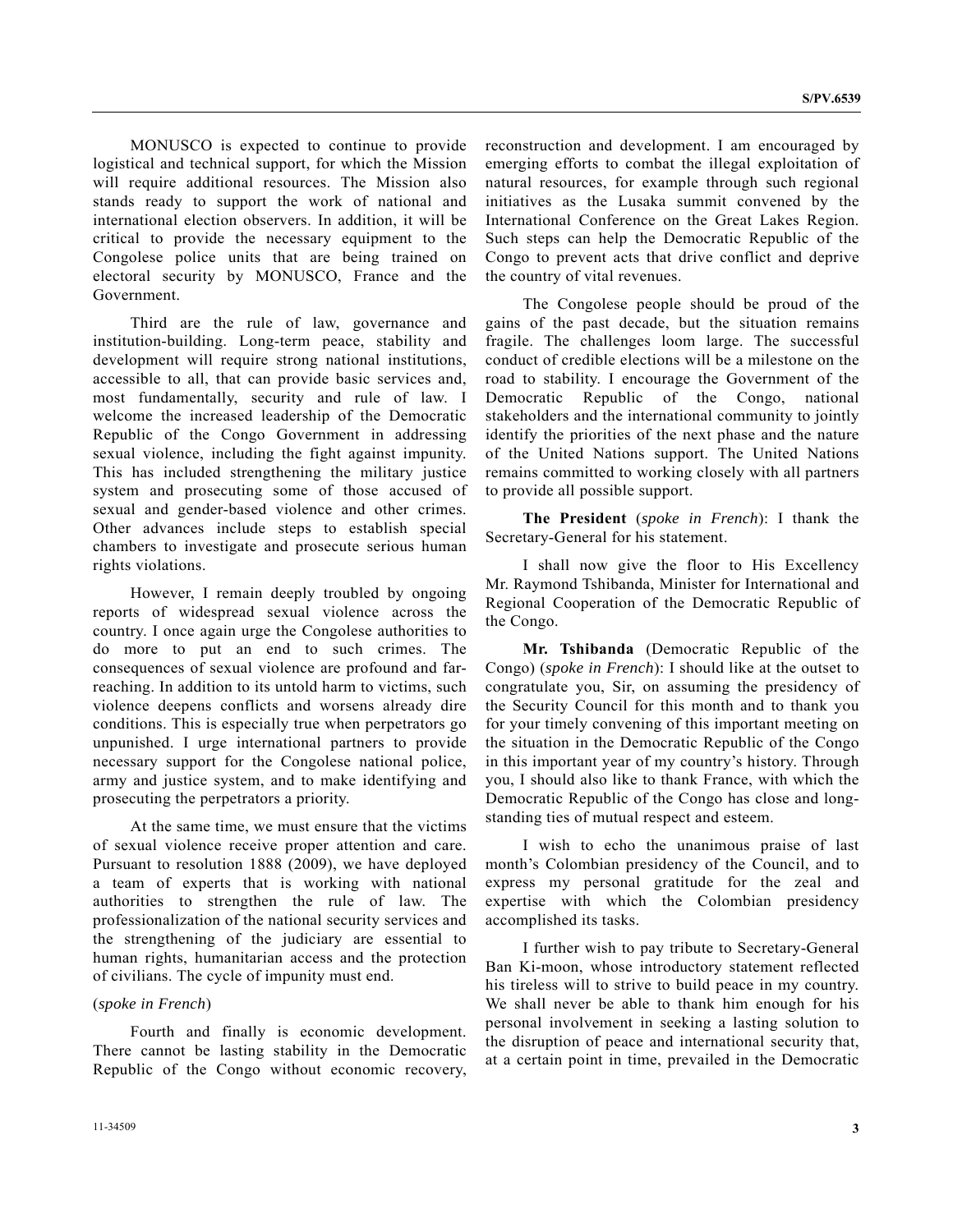Republic of the Congo, and for having spared no effort to enable the universal Organization to help the young Congolese democracy to blossom and the Congolese people to attain their political and socio-economic aspirations.

 The United Nations engagement with the Democratic Republic of the Congo dates back to July 1960 and is currently represented by the United Nations Organization Stabilization Mission in the Democratic Republic of the Congo (MONUSCO), which replaced the United Nations Organization Mission in the Democratic Republic of the Congo (MONUC) almost a year ago. My presence here today demonstrates the obvious importance that the Congolese Government attaches to the support that my country has received from the United Nations and the international community.

 Indeed, we believe that we are jointly responsible for regular evaluations of the United Nations activities in support of our Republic's Government in order to ensure that they remain relevant to our objectives and to the changing nature of the challenges we face, and that our partnership becomes increasingly effective, thereby enhancing the Organization's credibility. My deepest wish is that the exchanges that we shall hold at this meeting will allow us to forge a threefold consensus between the Democratic Republic of the Congo and the Security Council on the progress that has been made towards normalizing the situation in my country, on the obstacles that continue to impede that normalization and that urgently require our joint attention, and — on the basis of that dual evaluation — on the United Nations future activities in the Democratic Republic of the Congo, in particular with respect to MONUSCO's mandate.

 In our view, there is no better point of departure for this exercise than the results achieved to date by the joint assessment established pursuant to paragraph 7 of resolution 1925 (2010). From that perspective, we recall that resolution 1925 (2010) identified three main objectives for the Government of the Democratic Republic of the Congo and MONUSCO, with specific results to be obtained for each objective. As the Council will understand, there is no need for me to remind those who adopted this resolution of its objectives and the results expected for each of them.

 In that context, the conclusions of the joint assessment can be summarized today as follows. The first objective concerns military operations and the reduction of the threat posed by armed groups. First, military operations as such have ended. Ongoing efforts are aimed at neutralizing the last pockets of resistance of roving, residual armed elements in order to eliminate all threats to peace.

 Secondly, operations led by the Forces armées de la République démocratique du Congo (FARDC), with the support of MONUSCO, have drastically reduced the operational capacities of armed groups. Those groups now consist of six to 12 elements, the extent of whose criminal activities nevertheless continues to pose a threat to the security of the population in some remote areas of the country.

 Thirdly, an ever-decreasing number of areas where security is still disturbed by the presence of those roving, residual armed elements are viewed and treated by both parties as sensitive and unstable. Nevertheless, they are entirely under the control of Government forces.

 Fourthly, in their missions, the Government forces often benefit from the logistical support provided by MONUSCO.

 The second objective concerns the means available to the Government of the Democratic Republic of the Congo to effectively protect the population and gradually take over the security functions of MONUSCO. In that regard, initiatives have been taken to equip the country with increasingly effective security forces. Within the FARDC, those initiatives have involved the identification and management of troops, the reorganization of troops into regiments, the resumption of training for units and the recycling of existing troops.

 Regarding the Congolese national police, it is worth recalling a number of points. First, training will be provided for border police, who are to be deployed from Kalemie to Ituri to assist border post services and mitigate border porosity. Secondly, 400 elements from the armed groups will be deployed once they have received appropriate training in Kapalata, in Orientale province. Thirdly, police officers will be recycled by MONUSCO. Fourthly, a vote will be held on the reform of the Congolese national police, the legislation for which is soon to be enacted.

 The third objective is to strengthen State authority throughout the national territory by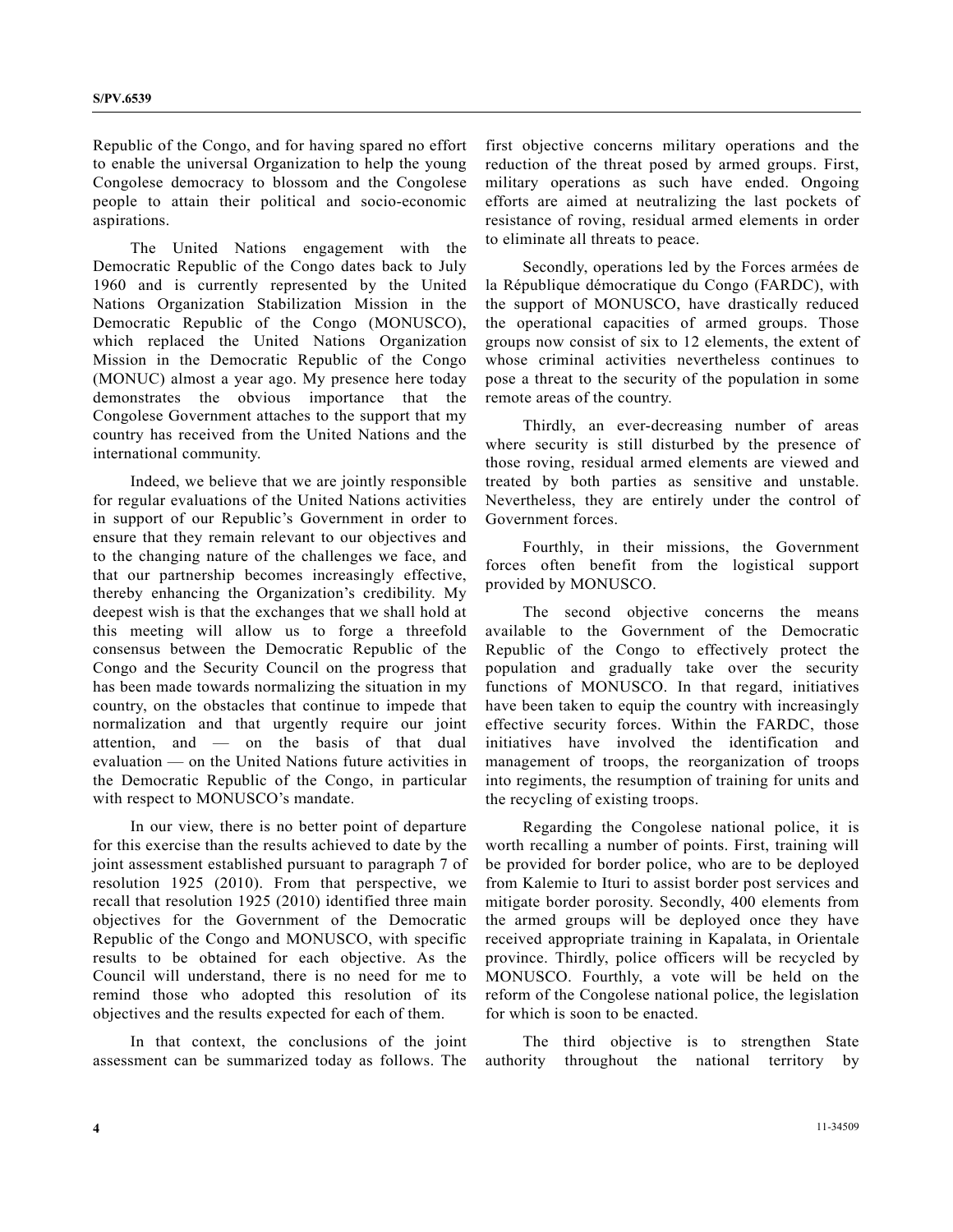implementing civilian administration, which is the guarantor of the rule of law. Here, we would recall several points. First, the legitimate authorities of the Democratic Republic of the Congo control almost all of the territory that had previously been controlled by armed groups. However, some vestiges of the former parallel administration of the Congrès national pour la défense du people remain in the territory of Masisi, as do some of the Simba group in Maiko National Park.

 Secondly, the Congolese national police are present throughout the liberated territories, with the exception of northern Dungu. However, their effectiveness is constrained by the shortage of officers, lack of logistical support and insufficient training of staff.

 Thirdly, the judicial system is playing an increased role and its functioning continues to improve. New prosecutors have been recruited, trained and deployed in sensitive areas. Furthermore, in provinces where abuses have occurred, military and civilian circuit courts have been set up, with support from MONUSCO, to resolve the problems created by the distance of courts and tribunals from the areas where crimes are committed.

 Fourthly, unfortunately prison management in the field is insufficient and, where it is present, there are many deficiencies. For instance, infrastructure is outdated and staff, resources and training are lacking.

 This stark and objective evaluation is the outcome of the joint actions undertaken by experts on both sides — MONUSCO and the Government of the Democratic Republic of the Congo. Given the security situation that prevailed in the Democratic Republic of the Congo only two years ago, this assessment provides ample grounds for satisfaction. Substantial progress has indeed been made in reducing threats to the security of our people and in improving the conditions for the Government's takeover of security responsibilities. In addition, with the normalization of our relations with neighbouring States, we can legitimately consider ourselves to have emerged from the peacemaking and peacekeeping stages.

 Nevertheless, significant challenges remain and we do not seek to downplay them. They are, however, more closely linked to the requirements for peacebuilding, democracy, good governance and building State capacities. In that way, the State will be able to more efficiently and effectively carry out its national functions.

 From that standpoint, the Government has set itself a number of priorities for which we expect we the support of the international community. First, the organization of elections at the end of the current Government's mandate will ensure that the Congolese people can take charge of their own destiny.

 Secondly, security sector reform involving the army, the police, the judicial system and penal services will be undertaken so as to guarantee the rights and security of citizens, stabilize the country and the region, and put an end to the impunity of those who are found guilty of unspeakable crimes, such as the rape of women and other massive human rights violations. The Government's commitment to fighting those crimes was recently highlighted by the lengthy prison sentences handed down for crimes of rape committed by numerous officials, including high-ranking army and police officers.

 Thirdly, efforts will be made to combat the illegal exploitation of natural resources, which has exacerbated the conflict in the eastern part of our country and throughout the region, in particular by implementing the instruments that were adopted to that end at the Extraordinary Summit of the International Conference on the Great Lakes Region, held in Lusaka last December.

 Fourthly, capacity-building efforts will be made for the public and territorial administrations with a view to successfully implementing the country's stabilization programmes. Those include the Stabilization and Reconstruction Plan in Conflict-Affected Areas of Eastern Democratic Republic of the Congo (STAREC), and the decentralization and national reconstruction programmes commonly referred to as the "five pillars of the Republic".

 Fifthly, we will strengthen good-neighbourly relations with all neighbouring States through dialogue and the enhancement of regional cooperation, which is the gauge of peace and stability both within the Democratic Republic of the Congo and throughout the region.

 Turning to the elections, the Government is determined to meet the challenge of holding them peacefully, in keeping with the timetable established in the Constitution and by guaranteeing the free and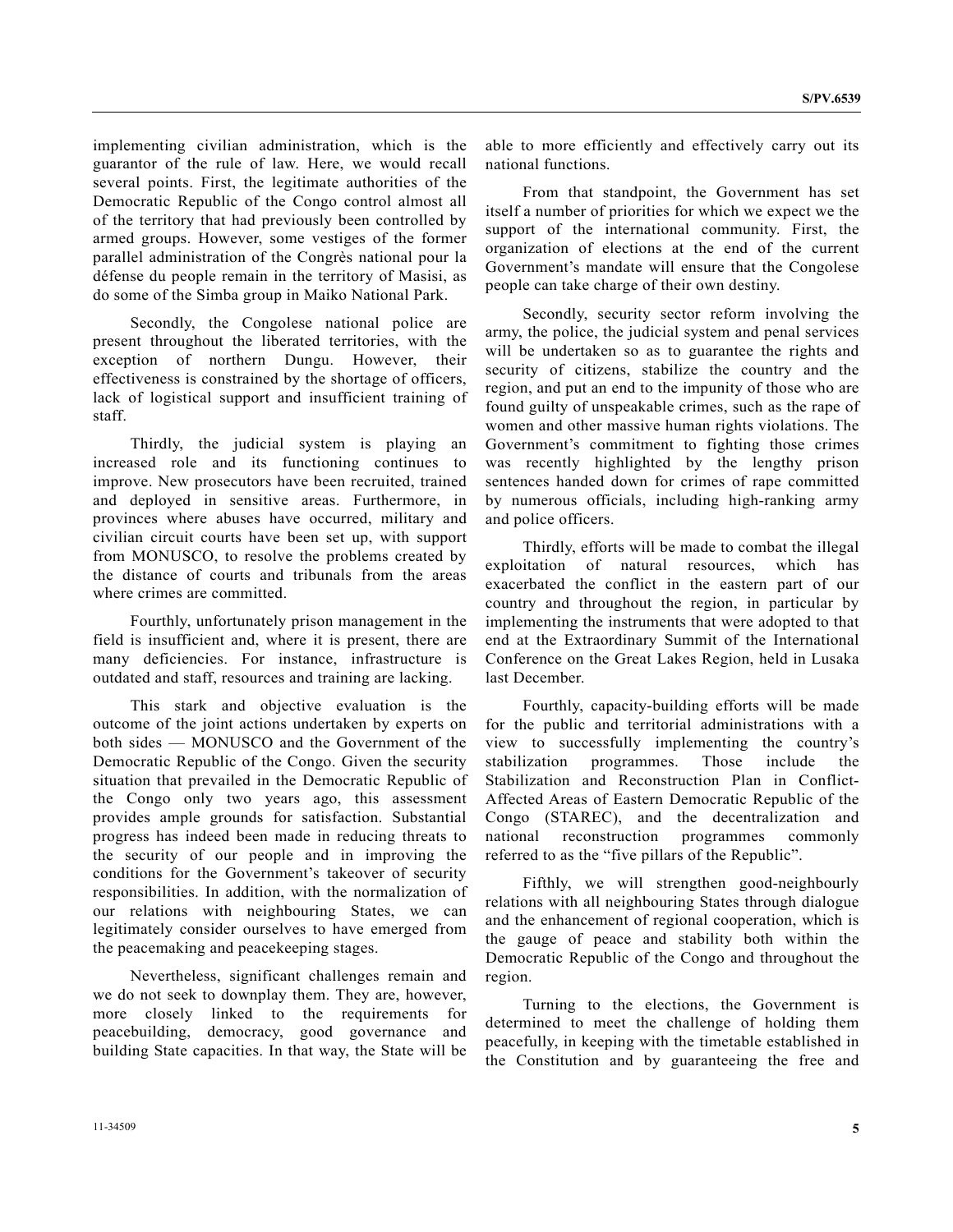democratic nature of the elections. To that end, we have established the Independent National Electoral Commission, which is the institution responsible under the Constitution for organizing the elections. It consists almost equally of representatives of the majority and of the opposition.

 Some other important developments have improved the prospects for holding these elections. Voter registration and review of the electoral rolls has already begun. These operations are proceeding normally in several provinces at once. After wideranging consultations with political participants from across the spectrum, the Electoral Commission has published an overall electoral timetable, according to which elections for the President of the Republic and national deputies will be held on 28 November, and the President-elect sworn in and inaugurated on 20 December. It is an eloquent indication of the Commission's bipartisan nature that the timetable was presented and explained on behalf of the Commission by its Vice-Chairman, who represents the opposition, not the majority.

 Secondly, in evidence of the approval of the timetable by almost the entire political class, important opposition leaders confirmed their participation in the forthcoming elections by registering after its publication. In that regard, I note that the law establishing the Supreme Council for Audiovisual and Other Communications, which is mandated by the Constitution with ensuring freedom of the press and respect for ethics in the dissemination of information, as well as equitable access for all political parties, associations and citizens to official channels of information and communication — a significant role where elections are concerned — has been enacted, and the Council itself will be established shortly.

 Furthermore, despite its limited resources for addressing the challenges of reconstruction in a postconflict country, the Government has committed to covering 60 per cent of the total cost of the elections — proof of its willingness to take ownership of the process and its commitment to consolidating democracy. It is clear that there is still a balance of 40 per cent needed to fully fund the election budget. I reiterate the Government's appeal to the international community to come to our aid in financing the gap. In this regard, we have already submitted a request to the United Nations for logistical support from MONUSCO, since the size of our national territory, coupled with the current sorry state of our transportation infrastructure, is one of the main potential obstacles to the smooth conduct of our electoral operations. MONUC's assistance in this area was crucial in 2006, as that of MONUSCO will also undoubtedly be in the next elections. We would like to express our gratitude for that assistance in advance.

 That said, thanks to the technical assistance coordinated by the United Nations Development Programme (UNDP) that we have already received from the international community, and drawing on the practical experience of election organization in the Democratic Republic of the Congo bequeathed to us through the human resources of the Independent Electoral Commission, the National Independent Electoral Commission is equipped to conduct the entire electoral operation, with the help of the Government and the country's other institutions according to their areas of competence.

 Furthermore, unlike the situation in 2006, when the nation was in the throes of armed conflict and the authority of the State was almost non-existent in a significant portion of the country, the security situation is now stabilized virtually throughout the national territory, and we have reached the end of a legislative term characterized by institutions that function smoothly, lively democratic debate and freedom of expression. Beyond the intensity of the build-up to the elections, we believe there is therefore nothing major that can impede or derail the electoral process to the point of requiring any contribution from MONUSCO beyond its logistical support, or any further special dispensation that would undermine the sovereignty of the Democratic Republic of the Congo.

 In this regard, as in everything else, we would ask that, however essential it may be, all future assistance from the United Nations, and MONUSCO in particular, be conceived and organized in a way that makes full use of the investments made by the international community. In this way, we can end the crisis of legitimacy, relaunch the economy and rebuild a State in the Democratic Republic of the Congo — in other words, capitalize and build on the remarkable if still precarious results that we have achieved in this area by working together in the past few years.

 In that regard, and considering the evolution of the security situation on the ground, we believe that the time has come for us to launch together a transition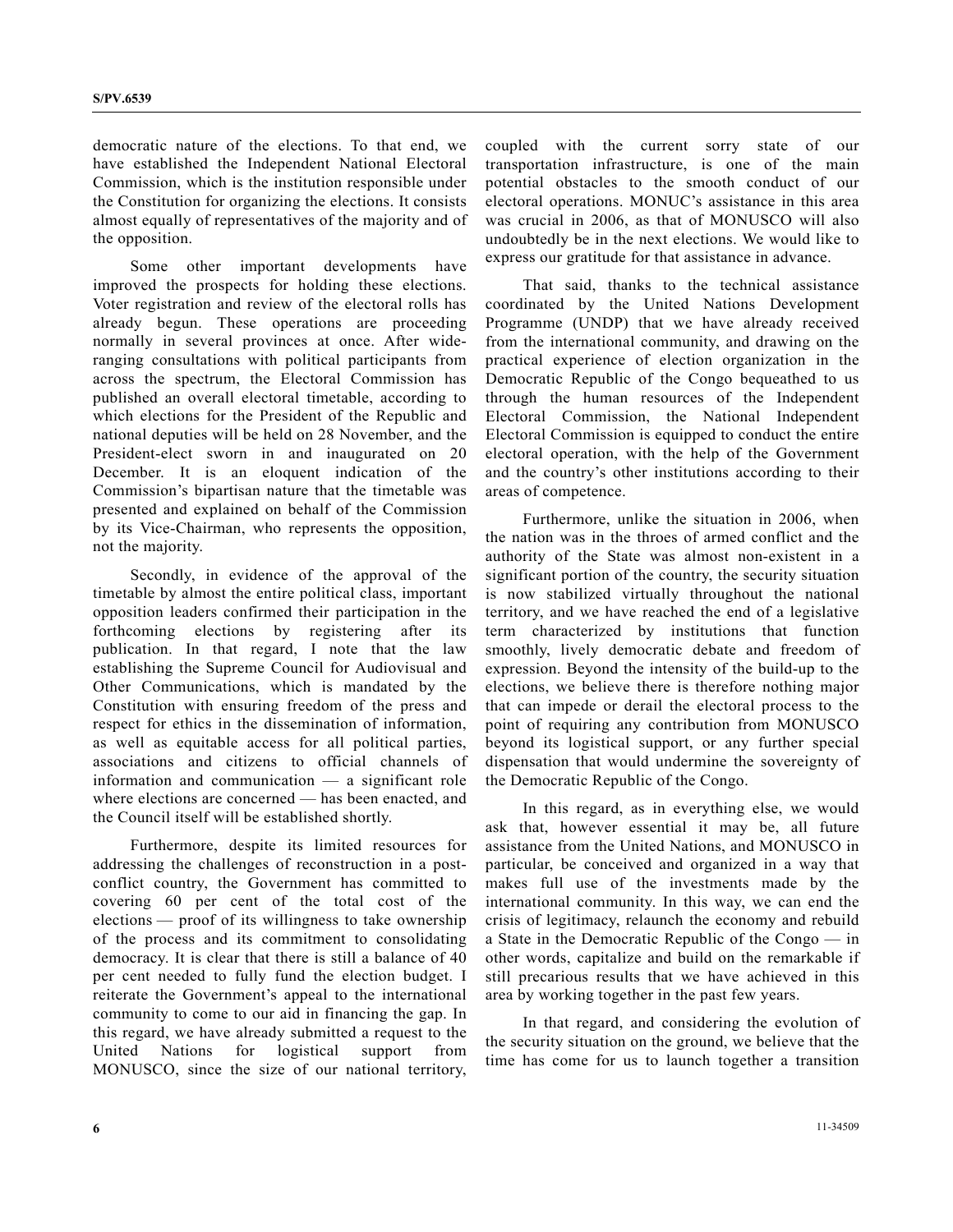phase that will include a restructuring and reconfiguration of MONUSCO and its mandate with a view to an orderly and progressive yet steady withdrawal of its military component, while taking into account the recommendations of our respective experts on the joint assessment team. As a responsible partner, the Government assures the Council that it has no intention of jeopardizing the consolidation of the security situation under way. It believes rather that the irreplaceable assistance of the United Nations should be adapted to the new realities on the ground. To that end, we will limit ourselves to the following comments.

 Regarding security sector reform, which is a top priority for our Government, we have opted to focus mainly on bilateral cooperation in the area of reform of the armed forces. In this context, agreements have already been negotiated with a number of friendly countries and are in the process of being implemented. We nonetheless count on MONUSCO for reform of the national police force, with the immediate goal of training national units needed to police the elections.

 As regards judicial reform, the Government is hoping for the support of the international community for its efforts in the area of zero-tolerance policies that seek to end impunity throughout the country. More specifically, the Democratic Republic of the Congo seeks significant support for establishing the joint tribunals that were proposed in the mapping exercise report so as to identify crimes committed during the period covered by the report.

 On the economic front, with the consolidation of peace and improved employment and income opportunities, especially among young people and women, the fundamentals are generally good but still fragile. In order to consolidate them and create the conditions for strong, sustainable growth with shared social benefits, the Government intends to pursue a prudent fiscal policy, conservative management of the public purse, development of basic social and economic structures, and the structural reforms begun a number of years ago with the assistance of the International Monetary Fund, the World Bank and UNDP. We also intend to improve the business climate, particularly through legal and judicial security, diversifying resources for growth and seeking greater added value locally, especially by giving a greater role to small and medium-sized businesses. As we pursue this commitment, we call for assistance on the

development agencies referred to previously and other agencies of the United Nations system that could help us meet the Millennium Development Goals.

 In this respect, the elements related to economic recovery, social rehabilitation and insertion that are part of the stabilization and reconstruction programmes are particularly significant. These elements include STAREC and the programme developed by the United Nations country team aimed at ensuring consolidation and development in the western and central regions, which, while spared from conflict, still face the consequences of the instability that is rife in the north and east of the country. We therefore count on the active involvement of the United Nations and the international community in their financing and implementation.

 It is commonly acknowledged today that the assistance provided to countries in post-conflict situations, such as mine, must meet those countries' priorities and real needs so that the population can truly benefit from the peace dividends. The Democratic Republic of the Congo acknowledges that it needs lasting peace in order to efficiently and effectively tackle the challenges of building an efficient State, a State that is strong and prosperous, that respects the rights of its citizens and that is able to meet their needs. It therefore still expects a great deal from the United Nations, which undeniably has the capacity to help strengthen Congolese public institutions. We only ask that we be able to shoulder, as responsible adults, the prerogatives of our restored sovereignty.

 The operative words, in the reflections that we invite the Council to undertake on the future of our cooperation, are "dialogue" and "partnership", based on the principle of ownership for the Democratic Republic of the Congo and of subsidiarity when it comes to the international community. To be effective, we acknowledge that ownership requires strengthening our national capacities. We are convinced that there is, in this respect, a great deal of room for fruitful cooperation.

**Mr. Messone** (Gabon) (*spoke in French*): Towards the end of 2011, important elections elections that will be decisive for the future of the Democratic Republic of the Congo — will take place. This debate is all the more important as it affords us the opportunity to examine issues of major importance for the future of that country, in particular the State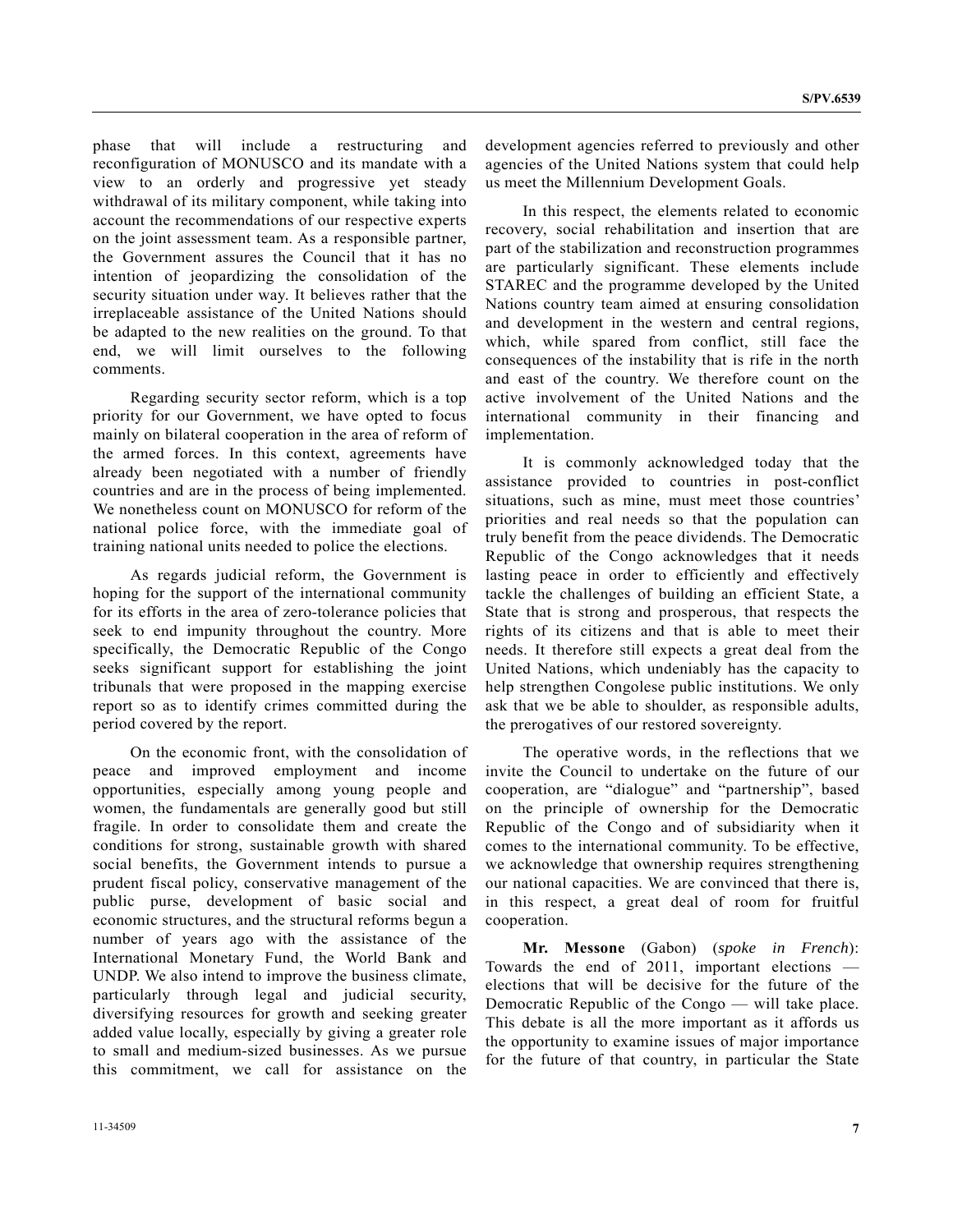regaining full control of its sovereign functions, the future role of the United Nations in the Democratic Republic of the Congo and the support it must provide to this electoral process, the measures to strengthen security, and the issue of combating the illicit exploitation of natural resources.

 My delegation would like to congratulate France and to thank it for having convened this debate. We would also like to thank the Secretary-General for his contribution to this debate and to voice to him our support for the United Nations contribution in the Democratic Republic of the Congo. I welcome the presence of Mr. Raymond Tshibanda Mulongo, Minister for International and Regional Cooperation of the Democratic Republic of the Congo. We thank him for the information he has shared with us, and we associate ourselves with his appeal for action based on dialogue and partnership in the Democratic Republic. Finally, I welcome Mr. Tegegnework Gettu of the United Nations Development Programme, Mr. Colin Bruce, and Mr. Pedro Serrano for their participation in this debate.

 The Democratic Republic of the Congo is the scene of the biggest United Nations peacekeeping operation — the United Nations Organization Stabilization Mission in the Democratic Republic of the Congo (MONUSCO) — hence our interest in a return to security, peace and stability in that country. The mandate of MONUSCO, which was established in 2010 in cooperation with the Congolese authorities, will come to an end on 30 June. The objective is to gradually transfer to the Congolese authorities the entirety of their sovereign responsibilities. That transfer will of course be supported with all the assistance necessary to enable the country to continue to pursue stabilization, peacebuilding, reconstruction and the resumption of its economic activity.

 The question then arises of the role of the United Nations and, in general, that of the international community in that transfer of responsibility, which will of course not take place without difficulties. Challenges related to the security and political situation and the economic reconstruction of the country will lie at the very heart of this process.

 With respect to security, we congratulate the Government for the efforts made in this field. However, the situation remains difficult, and the priority should be strengthening security, especially with the approach of elections. Eventually, however, the Democratic Republic of the Congo will require enhanced assistance.

 The extent of the eastern border makes it very difficult to control the armed groups that operate on either side of it. Strengthening security along the borders of the Democratic Republic of the Congo involves, first, capacity-building for the Congolese security and defence forces. In this respect, Gabon would like the United Nations, as well as other multilateral and bilateral partners, to continue to support the Government in its efforts to reform this sector. We encourage and welcome the steps already taken by the Government to that end.

 Secondly, improving the security situation will require ongoing involvement of the countries of the Great Lakes region in the search for a joint solution to the crisis. In this regard, strengthening cooperation among the countries of the subregion and the assistance of the international community are important preconditions for improving dialogue between the Congolese authorities and the various groups within the framework of political dialogue resulting from the Goma agreements of March 2009.

 Thirdly, improvements to the security situation will not be effective without a genuine plan for disarmament, demobilization and reintegration. We would like to welcome the efforts in this area by the Congolese authorities, who to date have reintegrated around 32,000 ex-combatants in the armed forces and the national police force.

 With regard to justice, we would also like to welcome the commitment of the Congolese authorities to the fight against impunity, as demonstrated by the legal proceedings taken against high-level officers of the armed forces and rebel leaders accused of rape. Beyond that, however, we should continue to support reform and the strengthening of the justice sector.

 The Congolese situation is also political. It is crucial that the authority and sovereignty of the State be fully restored throughout all of the country's territory. The success of the upcoming general elections will contribute to consolidating the authority and legitimacy of the State. Furthermore, the Congolese political class overall wishes to see these elections take place.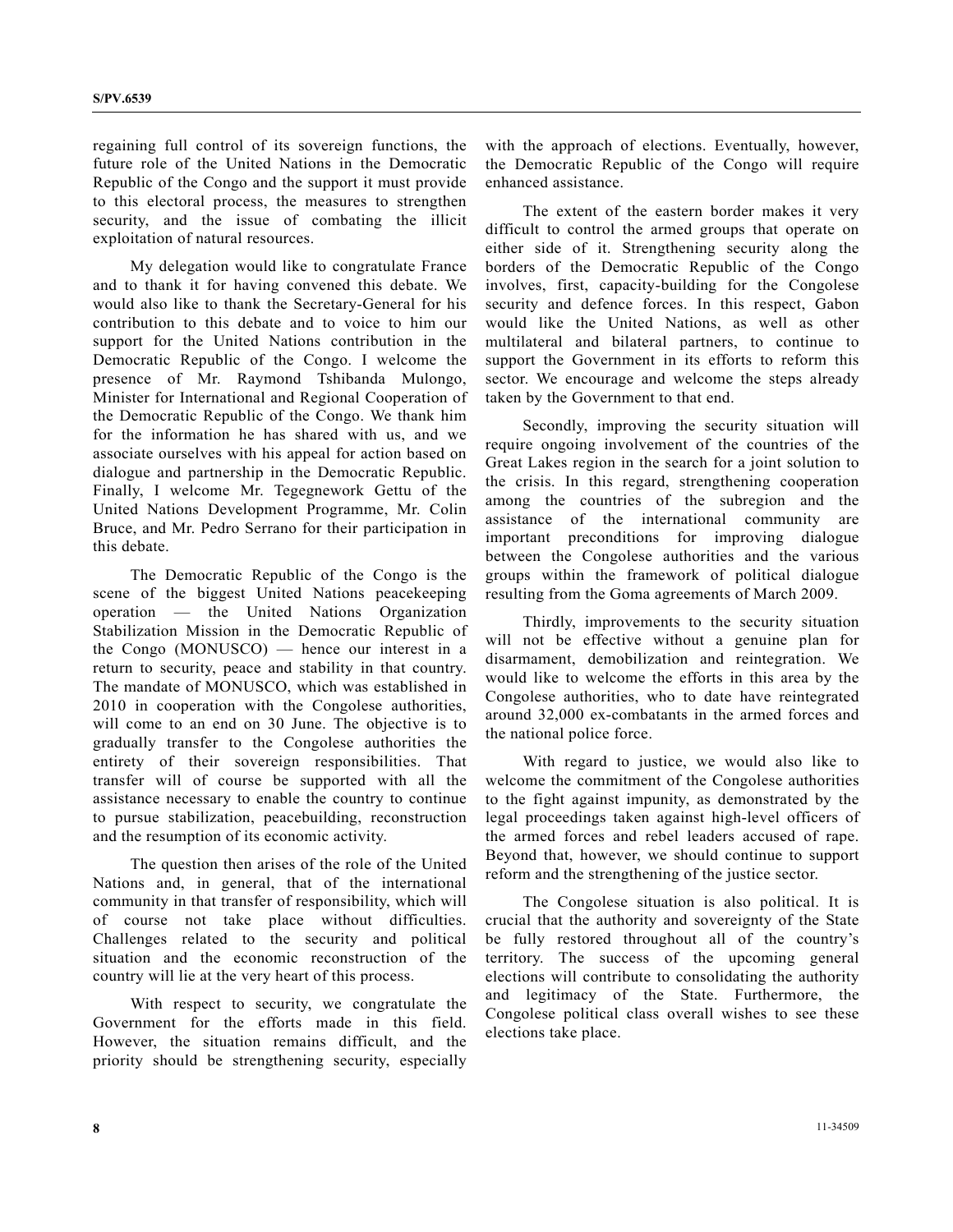To this end, the international community and the United Nations must provide the technical and logistical support necessary for the electoral process. At the conclusion of that process, the setting up of national reconciliation mechanisms and a strengthening of the democratic institutions of the rule of law, health and education, especially for young people, can only contribute to creating a more tranquil political climate.

 The stabilization of the Democratic Republic of the Congo and the conduct of the elections will create an environment conducive to restoring economic and social activity. The macroeconomic initiatives and measures already undertaken by the authorities should be encouraged. That is why my delegation would like to endorse the Congolese Stabilization and Reconstruction Plan for Areas Emerging from Armed Conflict, whose interface with the international plan is the International Security and Stabilization Support Strategy.

 With respect to the issue of mines, Gabon welcomes the convening of the Lusaka Summit at the conclusion of which the countries of the Great Lakes endorsed the guidelines of the Organization for Economic Cooperation and Development on tracing mineral resources, which is a very important achievement given the link between the financing of armed groups and the illicit exploitation of natural resources. In that regard, we would like to welcome the recent decision by the United States of America to provide \$11 million to support actions to combat the illicit trade in mineral resources in the eastern part of the Democratic Republic of the Congo.

 In conclusion, at a time when we are thinking about the future of MONUSCO, the objective should be to enable the Government of the Democratic Republic of the Congo to regain its authority throughout the country. The future of the Democratic Republic of the Congo is a matter for the Congolese people. The quest for peace should be the constant concern for the people, the Government and the international community. The international community must support the country in finding a lasting solution to the crisis and achieving lasting peacebuilding. Of course, the priorities are those that Minister Tshibanda has just shared with us, namely elections, security sector reform, justice, mineral resources, administration and economic reconstruction.

**Sir Mark Lyall Grant** (United Kingdom): Thank you, Mr. President, scheduling this important debate on the Democratic Republic of the Congo today. I welcome the positive comments made this morning by the Secretary-General and Minister Raymond Tshibanda. I also appreciate the participation in this debate of the World Bank, the United Nations Development Programme and the European Union.

 This debate is an important opportunity to discuss the ways in which we can all assist the Democratic Republic of the Congo in its progress towards sustainable peace and security. I shall touch first on the short-term priority of the elections and then say something about the broader long-term challenges.

 The forthcoming presidential and legislative elections mark a milestone in the Democratic Republic of the Congo and provide an opportunity to build on progress made during the past decade. It is important that these elections be based on the principle that every eligible adult has the right to vote, that they include the participation of civil society, human rights defenders and journalists, that they respect the freedom of expression and opinion and that they allow equitable access to media for the political parties. These elements are essential to a credible election process. We urge all political parties to commit to peaceful elections and we call on the United Nations Organization Stabilization Mission in the Democratic Republic of the Congo (MONUSCO) and the international community to continue to work with the Congolese Government and the National Independent Electoral Commission to ensure that the election process is successful.

 Although elections are important, they cannot on their own provide the long-term stability that the Democratic Republic of the Congo needs. Therefore, we must look beyond the elections to the key challenges that affect the long-term security, stability and prosperity of the country. As Minister Tshibanda said, there have been important strategic successes, but the challenges remain daunting. In particular, it is vital that the Government of the Democratic Republic of the Congo build confidence in the institutions of Government and provide the foundations for enhanced economic activity, including enabling the safe return of internally displaced persons to lead normal productive lives.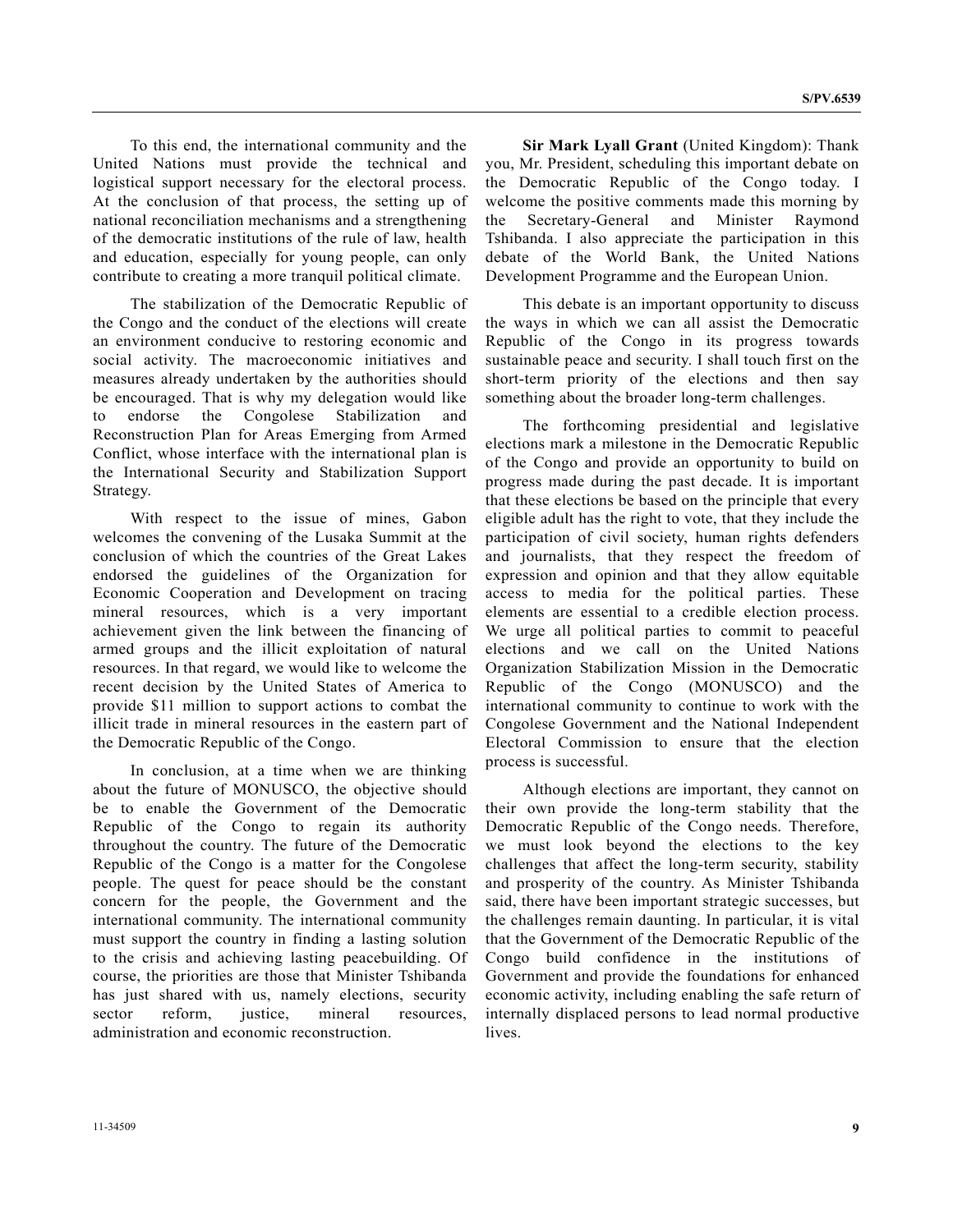We urge the Congolese Government to share and implement its road map for defence reform and to work with MONUSCO and other international partners to drive forward the reform of the army and police. This approach must include strengthening military police and military justice institutions. I would highlight three key areas.

 First, further efforts must be made to form a modern, effective national police force. We welcome the progress already made with support from MONUSCO towards establishing and training 10 police units in advance of the elections, and encourage international donors to support the equipping and training of additional police units. Their deployment will play a significant role in reassuring communities, and particularly the most vulnerable in those communities, such as women, and provide the foundation for re-establishing the rule of law and State authority in all territories.

 Secondly, security will only be achieved if justice is seen to be done and lingering issues of impunity addressed. Some important steps have been taken, but we call on the Congolese Government to utilize the experience provided in the United Nations justice support programme to develop the criminal justice chain, the judiciary and the prisons and to adopt legislation to bring about the recommended reforms.

 Thirdly, disarmament, demobilization, repatriation, resettlement and reintegration are essential to bringing the conflict to an end and would help improve security conditions in fragile territories. The United Kingdom is a major financial contributor to the programme, and we call for greater support from the international community for this valuable activity.

 Additionally, there are cross-border challenges to stability that will need to be addressed. MONUSCO has increased its efforts to protect civilians against attacks by the Lord's Resistance Army, but we urge greater coordination of strategies with other United Nations missions in the region and with regional security forces.

 The international community has an important role to play in helping to address the challenges that remain. We urge the United Nations to deliver a coordinated approach in-country and encourage the international community to support efforts that will facilitate the transfer of tasks from MONUSCO to United Nations agencies in support of building capacity within the Congolese Government as security conditions improve.

 The United Kingdom remains a committed partner of the Democratic Republic of the Congo. In addition to the United Kingdom's contributions towards the wide-ranging European Union development assistance programme and our United Nations contributions, we will provide \$1.2 billion in bilateral funding over the next four years through our development programme with the Democratic Republic of the Congo. Even in the current difficult financial circumstances, we believe that this investment is worth making for the long-term future of the Democratic Republic of the Congo and its people.

**Mr. Churkin** (Russian Federation) (*spoke in Russian*): We would like to welcome the Minister for International and Regional Cooperation of the Democratic Republic of the Congo, Mr. Raymong Tshibanda, to today's meeting.

 We believe that the process of settling the situation in the Democratic Republic of the Congo has seen substantial positive progress. The prevailing relative stability throughout the country is evidence of the country's move towards a post-conflict reconstruction phase. At the same time, in the eastern provinces of the country, serious threats to security remain because of the activity of a number of armed groups.

 The military capabilities of those groups remain fairly high. An alarming factor is the alliances created by Congolese and foreign rebels to achieve their goals and maintain their control of the illicit proceeds from mineral resources. We firmly condemn the punitive actions by the armed groups against the peaceful population, attacks on peacekeepers and the seizure of hostages, including those from humanitarian organizations, for ransom. We note that the number of human rights violations in those territories is not decreasing. Those crimes must not go unpunished.

 It is quite obvious that resolving the issue of armed groups in the eastern part of the country will be possible only through a comprehensive and holistic approach, one involving a broad spectrum of political, economic, legal and military-political instruments. In that context we welcome the efforts by the Great Lakes countries to create joint mechanisms for border control and for managing and certifying the proceeds of mineral resources in the country, in particular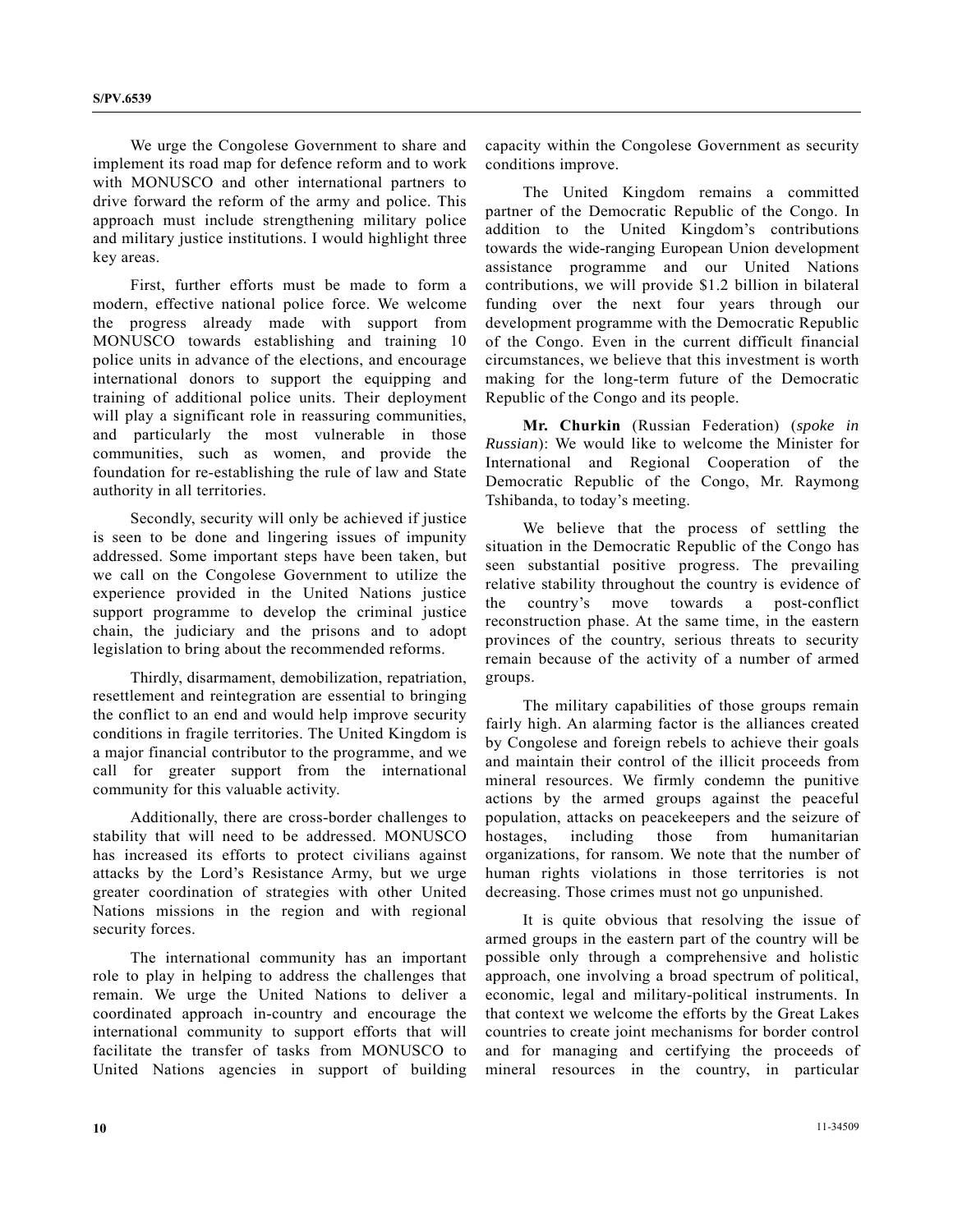agreements of the special high-level meeting in Lusaka in December last year.

 A key task is stepping up assistance to the Government of the country for security sector reform. Despite the Government's efforts, progress in this area remains limited. At the same time, the bottleneck in the process of integrating former combatants exacerbates problems within the regular armed forces. It is important to ensure full-fledged implementation of the agreements between the Government and the Congolese armed groups of 23 March 2009. Priorities here include the reconstruction and strengthening of institutions of State authority in areas freed from armed groups.

 Resolving those issues is increasingly topical in the context of upcoming general elections, bearing in mind that preparations for their conduct are at the very forefront of political life in the country. This period might be marked by growing political and social tensions.

 Undoubtedly, providing electoral support to the country by the United Nations Organization Stabilization Mission in the Democratic Republic of the Congo (MONUSCO) is an important task. Such assistance must be provided on the request of the National Independent Electoral Commission in an unbiased way, strictly within the framework of the existing mandate. We welcome the development of dialogue and partnership relations between the Government of the Democratic Republic and the United Nations Mission to take stock together of the situation regarding prospects for the United Nations peacekeeping presence.

 We note the Mission's adopting of a range of measures to enhance the effectiveness of the protection of the civilian population, which provides for an early warning mechanism in vulnerable regions and is intended to bolster the confidence of the peaceful population in its activities. Such steps are already yielding palpable positive results.

 To uphold long-term stability in the Democratic Republic of the Congo, the international community should focus its attention on assisting the Government to resolve issues related to peacebuilding. Of key importance in this regard is strengthening constructive cooperation among the countries of the Great Lakes region to resolve common transborder problems and development of economic cooperation.

**Mr. Mashabane** (South Africa): We would like to congratulate you, Mr. President, for presiding over this meeting and to thank you and your delegation for organizing it. We thank the Secretary-General for his intervention, and we join other in welcoming His Excellency Mr. Raymond Tshibanda, Minister for International and Regional Cooperation of the Democratic Republic of the Congo. We further welcome the participation of the United Nations Development Programme and the World Bank.

 In 1960, during the celebration of the Congo's independence, the first democratically elected Prime Minister, Patrice Lumumba, declared, "We are going to rule not by the peace of guns and bayonets, but by the peace of heart and will." Later this year, more than 50 years after this vision was expressed, the Democratic Republic of the Congo will hold its third democratic elections, still in pursuance of that lofty goal.

 Significant progress has been made in the past decade in improving the overall stability and security of the country. There has also been progress in improving the political climate, which has allowed for the extension of State authority throughout most of the country.

 In spite of that progress, there remain challenges that require a concerted effort to address, especially the security situation in the east of the country and challenges relating to stabilization, peacebuilding and development. National ownership is crucial and should characterize efforts for peace consolidation, with the partnership and sustained support of the international community.

 I shall turn to three issues that we identify as key for the consolidation of peace in the Democratic Republic of the Congo: security and stability, governance and democratization, and socio-economic development.

 The country's uneven stability, whereby the eastern part continues to experience instability, is a cause for concern. For the Democratic Republic to maintain its sovereignty, it is important that State authority be extended and exercised throughout the country.

 It is our view that the mandate of the United Nations Organization Stablilization Mission in the Democratic Republic of the Congo (MONUSCO) should continue to focus on establishing stability and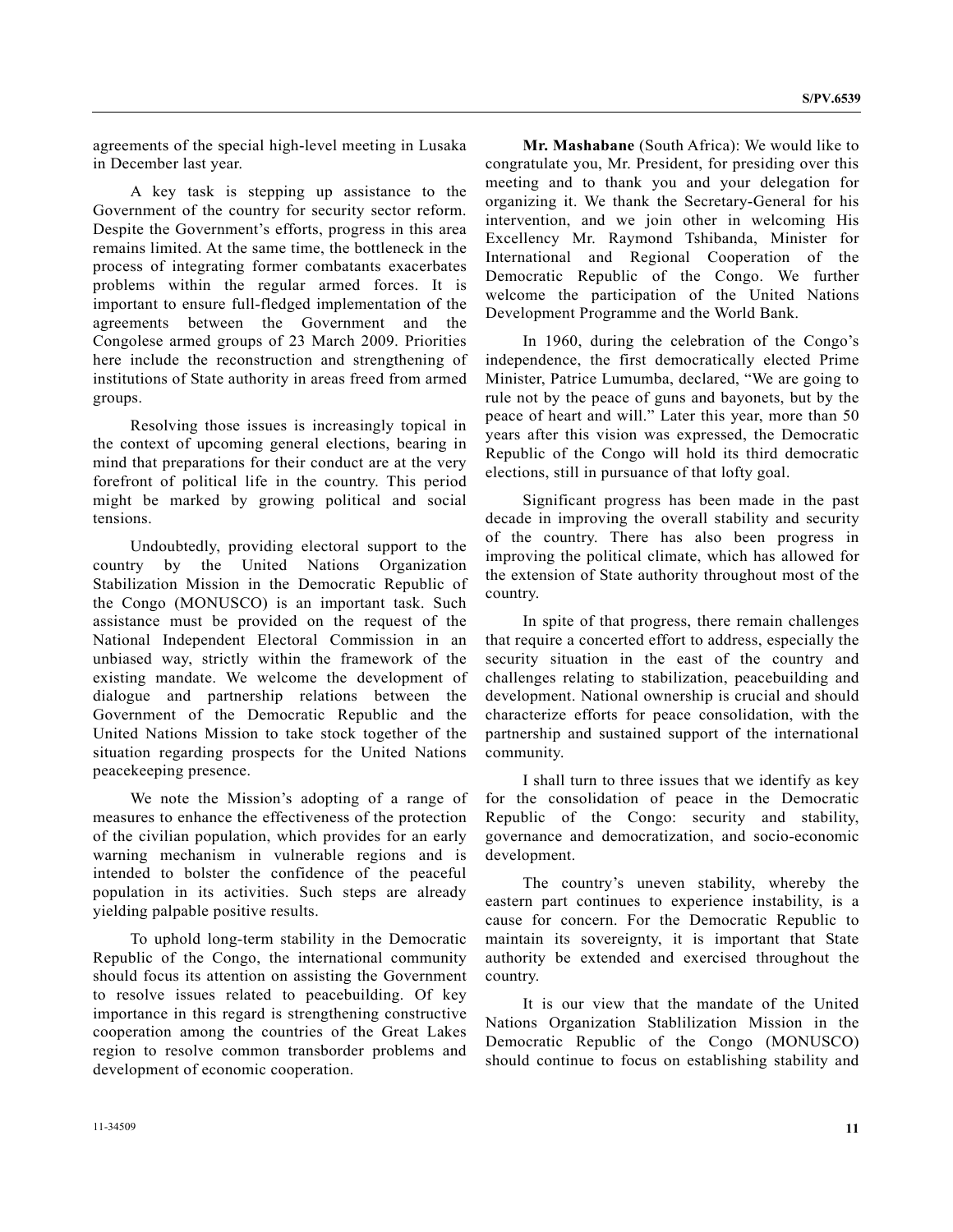security in the eastern part of the country, working together with Government forces. We welcome the fact that relations between the Democratic Republic of the Congo and neighbouring countries of the Great Lakes region continue to improve. It is also important that countries of the region have committed to working together to comprehensively address the sources of threats to regional stability, including those posed by the Lord's Resistance Army (LRA).

 Some progress has been made with regard to disarmament, demobilization, repatriation and reintegration and to security sector reform. However, the process will have to be accelerated. Further, it is our view that the mandate of MONUSCO should be able to focus on a comprehensive programme to help develop capable and effective national security forces that will ultimately be responsible for peace and security in the country. MONUSCO's future role should complement the endeavour of the Democratic Republic to extend its State authority. It is important that MONUSCO's role adjust to new challenges of threats on the ground and the needs of the Congolese people.

 Secondly, the Democratic Republic of the Congo has come a long way since the outbreak of the civil war a decade ago, a war that turned into a conflict that threatened regional peace and stability. It has now been more than five years since the people of the country chose ballots over guns and bullets, as envisaged by Patrice Lumumba. They have not looked back on their journey to democracy, peace and stability, justice and freedom.

 South Africa is pleased that relative peace and security exist in the Democratic Republic of the Congo despite the challenges in the eastern part. The last parliamentary and presidential elections were a major breakthrough in the Congolese efforts towards democracy, good governance and nation-building. We are pleased that the Congolese will be returning to the polls again this year, in November, for the third time since independence. We are aware that the success of the last elections was in large part due to the commitment, resolve and focus of the international community and the United Nations. South Africa would therefore call on the international community not to forsake the people of the Congo as they approach their next important elections after a decadelong conflict.

 South Africa would like to acknowledge to Government's commitment to commit significant resources to cover the total cost of the elections in November. We call on the international community to match that commitment and provide the financial assistance required to bridge the gap in the budget for the elections. MONUSCO's role in this regard will be critical. It should of necessity extend to working closely with the National Independent Electoral Commission.

 It is the view of my delegation that the coming elections will be a watershed moment in the history of the Democratic Republic of the Congo and will go a long way in determining the country's future insofar as peace and stability and economic and social development is concerned. While elections are not an end but are rather a means toward an end, the Government of the Democratic Republic is encouraged to do everything within its modest means to ensure that the elections are a resounding success.

 As we look to the issues of sustained socioeconomic development — the third issue I wish to address — we are again encouraged to turn to the vision set out by Patrice Lumumba in 1960: "I call on all Congolese citizens to set themselves resolutely to the task of creating a prosperous national economy, which will address our economic independence."

 In that regard, we are encouraged by the report of the International Monetary Fund that commended the strong micro-economic performance in 2010, including a growth rate of 7.2 per cent and annual inflation of 9.8 per cent. If sustained, that growth will translate into important social dividends for the people of the Democratic Republic of the Congo.

 Regional cooperation among the countries of the Great Lakes region is vital to stability and economic development. The newly created United Nations Regional Office for Central Africa can also play a facilitating role in regional cooperation. We welcome the Lusaka Declaration to fight illegal exploitation of natural resources in the Great Lakes Region, adopted at the International Conference on the Great Lakes Region in December 2010. That effort will assist in improving regional cooperation among the countries of the Great Lakes region and is crucial to stability and economic development.

 As part of the drive for sustainable socioeconomic development in the country, the development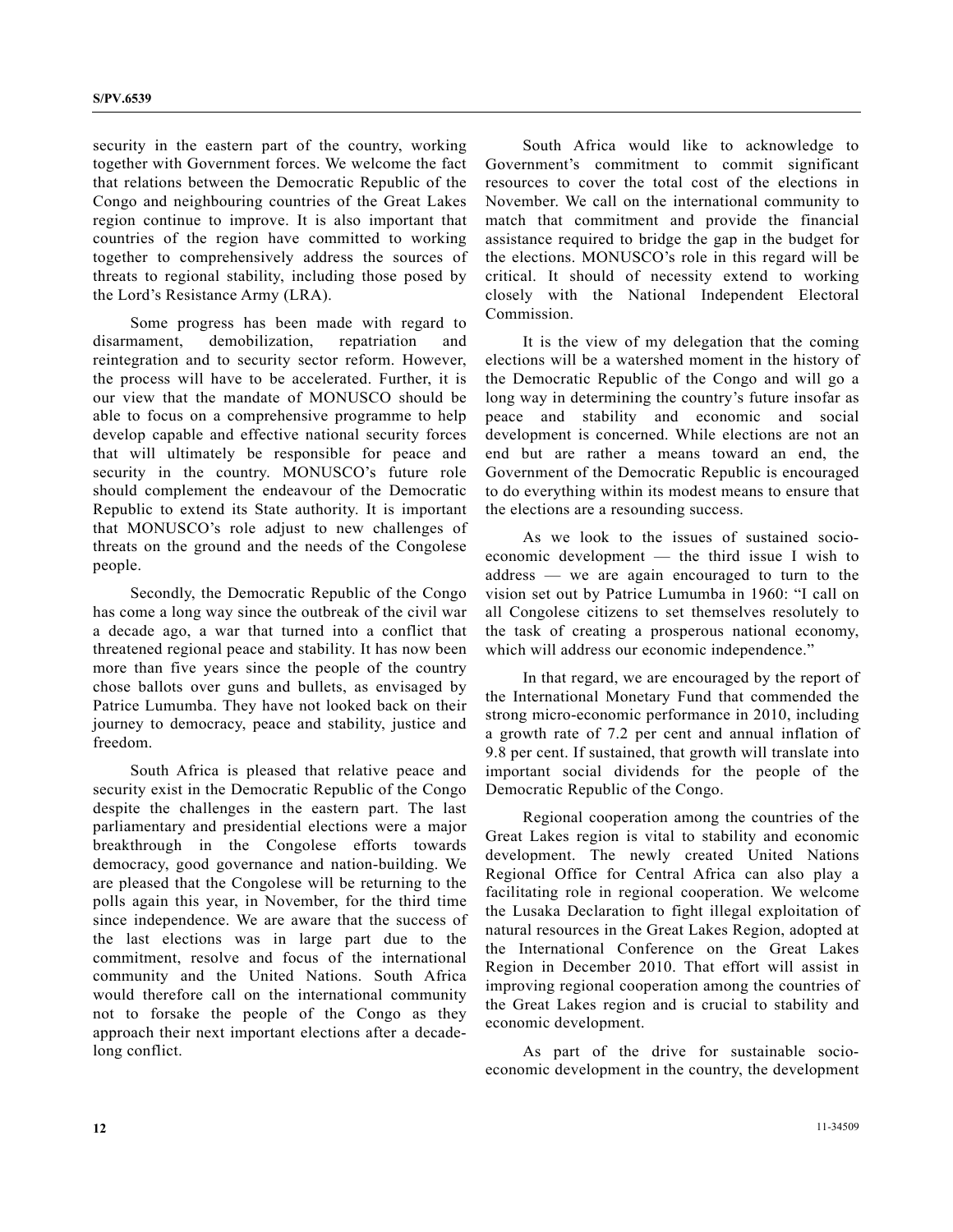**S/PV.6539**

of strategies to manage natural resources will be critical. The lifting of the ban on mining activities in the Kivu and Maniema provinces this year should pave the way for job creation and a better life for all Congolese. In this regard, specific focus on youth unemployment remains a pressing concern.

 In conclusion, we cannot but refer yet again to the words of that great African patriot and revolutionary Patrice Lumumba, who said that the independence of the Congo marks a decisive step towards the liberation of the entire African continent. His words remain true today and still reverberate on the continent. The resolution of the challenges facing the Democratic Republic of the Congo would be a significant step towards the comprehensive resolution of all the challenges facing the continent. South Africa, for our part, remains committed to assisting the people and Government of the Democratic Republic of the Congo to consolidate peace, reconciliation, democracy and socio-economic development.

**Mr. Li Baodong** (China) (*spoke in Chinese*): The Chinese delegation would like to thank France for its initiative to hold this meeting on the Democratic Republic of the Congo. We thank Secretary General Sellal for making a special trip to host today's meeting. We also welcome Mr. Tshibanda, Minister for International and Regional Cooperation of the Democratic Republic of the Congo. Allow me also to thank Secretary-General Ban Ki-moon and Mr. Tshibanda for their statements.

 Over the years, under the leadership of President Kabila, the overall security of the Democratic Republic of the Congo has been stable, its economy has grown rather rapidly, incomes have been on the rise, living conditions have improved and regional cooperation has grown closer. We congratulate the Government of the Democratic Republic of the Congo on those improvements and its tireless efforts towards those ends.

 In November, the Democratic Republic of the Congo shall hold a general election that will be a milestone in the political life of the country; arduous work will be required to ensure its smooth conduct. At the same time, the country is faced with considerable challenges in maintaining stability and promoting economic development. The international community should continue to provide practical support to the Government of the Democratic Republic of the Congo.

 I wish to take this opportunity to make the following points.

 First, in regard to support for the preparations for the elections, the Government has made progress on election preparations. We call upon the United Nations Organization Stabilization Mission in the Democratic Republic of the Congo (MONUSCO) and international partners to continue to provide financial and logistical support at the request of the Government. We call on the parties concerned to respect the Constitution and laws of the Democratic Republic of the Congo and the will of its people, and to refrain from interfering in the internal affairs of the country so as to ensure that the general election will be conducted smoothly and lay a solid foundation for achieving national reconciliation and lasting peace.

 Secondly, with respect to the Democratic Republic of the Congo's achievement of sustained stability, the Government has achieved much in its joint military actions with its neighbours in the fight against such armed groups as the Forces démocratiques de libération du Rwanda and the Lord's Resistance Army. However, some rebel activities continue in the eastern part of the country, and progress in reintegrating ex-combatants has been slow. The United Nations and the international community should continue to support the Government of the Democratic Republic of the Congo in its efforts to stabilize the situation in its country, provide it with training and equipment, and assist it in accelerating security sector reform and completing the expansion of the military and police forces.

 MONUSCO has done a great deal of work to realize peace and stability in the country, for which we wish to express our appreciation and support. As to the future of the United Nations presence in the country, the United Nations should continue to listen to the opinion of the Government of the Democratic Republic of the Congo.

 Lastly, regarding economic and social development, we call on the parties concerned to create a climate conducive to economic development, attract domestic and foreign investment, and help the Democratic Republic of the Congo to assume ownership of and actively explore its natural resources in order to turn its resource wealth to development advantage so that its people will be able to benefit from a peace dividend as soon as possible. At the same time,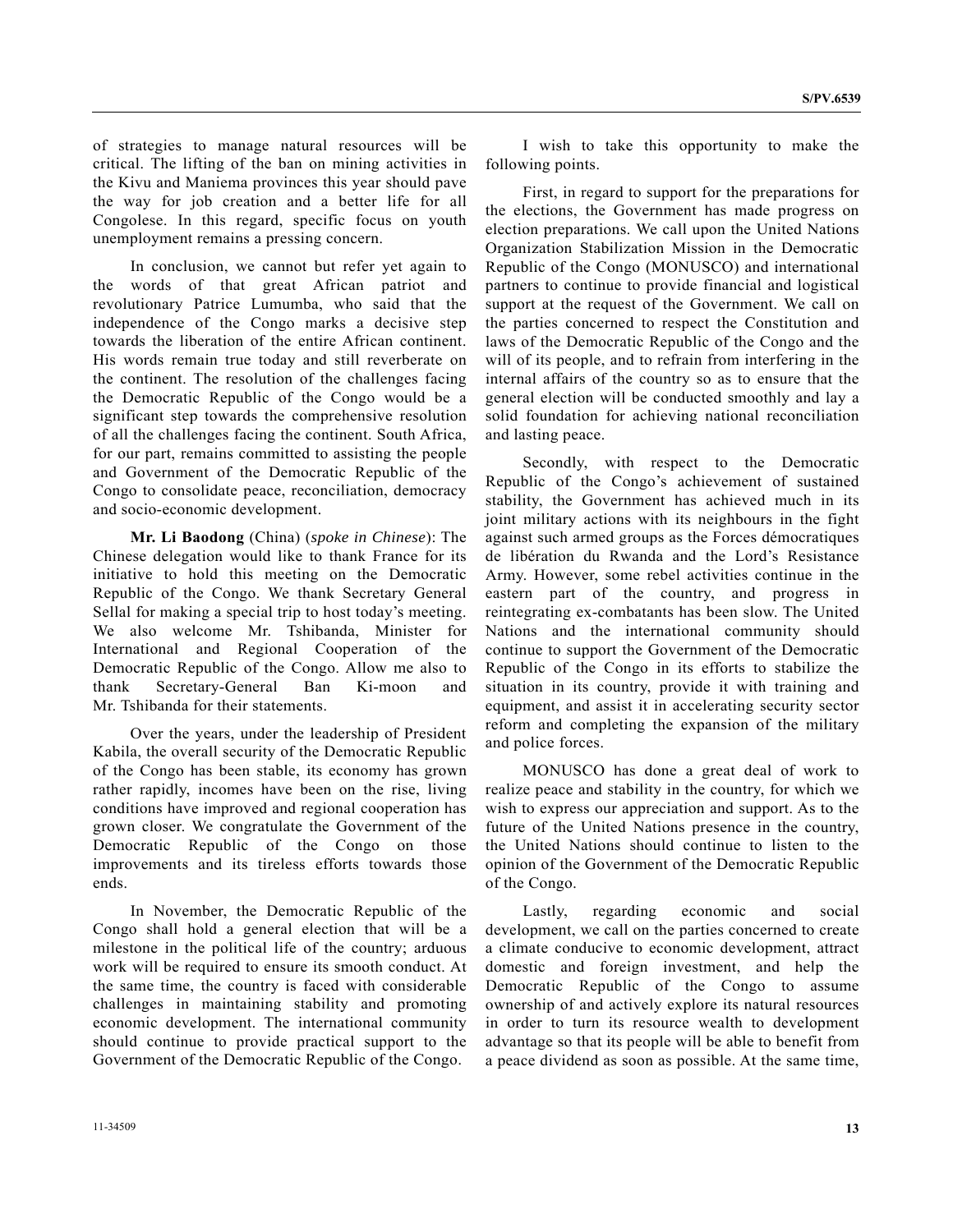we hope that the countries concerned will strengthen their cooperation and work with the Government of the Democratic Republic of the Congo in its actions against the illegal exploitation of natural resources by the rebels.

**Mr. Amieyeofori** (Nigeria): Allow me to convey Nigeria's appreciation to the French presidency for convening this timely discussion on the Democratic Republic of the Congo as the country enters the critical stabilization phase. I join other delegations in thanking the Secretary-General for his informative briefing. My delegation welcomes the presence of Mr. Raymond Tshibanda, Minister for International and Regional Cooperation of the Democratic Republic of the Congo, for enriching our discussion with the perspectives of the Government of the Democratic Republic of the Congo. We also welcome the presence of the representatives of the United Nations Development Programme, the World Bank and the European Union.

 Nigeria welcomes the steady progress being achieved in the major sectors of the Democratic Republic of the Congo. Most of the country is now conflict-free, relations with neighbours have normalized, and economic and social reconstruction efforts are under way. That progress, however, is taking place in a fragile environment fraught with serious challenges. Insecurity is still rife in the eastern part of the country, with persistent threats from the Forces démocratiques de libération du Rwanda and the Lord's Resistance Army, and violations of human rights, including sexual violence, are still evident in North and South Kivu provinces. The limited capacity of the Government to maintain nationwide security also remains an issue of great concern.

 Considering the magnitude of those challenges, it is fitting that this debate was convened not least to demonstrate our shared belief that the challenges are surmountable if the right combination of military, political and institutional solutions are found. Nigeria therefore welcomes the Government's determination. We share its vision for consolidating its efforts, exercising full sovereignty within its territory and empowering national institutions.

 With presidential and legislative elections on the horizon, the Democratic Republic of the Congo is poised to enter an era of credible governance. In order not to lose the momentum that has gathered, it is important to ensure strict adherence to the electoral

calendar. If executed well, the elections will pave the way for genuine national reconciliation and reintegration. We are certain that this goal can be realized with the unwavering support of the international community.

 Without durable institutions, particularly in the security and judicial sectors, the fight against insecurity, impunity and human rights violations will be difficult to achieve in the Democratic Republic of the Congo. We therefore call on the international community, including the donor community and other development partners, to redouble their efforts in assisting the Democratic Republic of the Congo in the areas of capacity-building, security sector reform, disarmament, demobilization and reintegration and judicial sector reform. Such reforms are indispensable to strengthening the capacity of the Government to extend security across the county and to create a fertile economic environment for building the future of the country.

 Recent economic achievements, including improved economic growth, reaching the completion point of the Heavily Indebted Poor Countries Debt Initiative and increased Government revenue, are solid foundations for sustained peacebuilding.

 The continued illegal exploitation of natural resources by armed groups and elements of the Congolese army, despite agreements on the establishment of a regional certification mechanism to curb it, remains a worrisome trend. Those activities exacerbate conflict and deprive the Government of valuable revenues that are critical to supporting the Democratic Republic of the Congo's development priorities. The need to put an end to those activities cannot be overemphasized.

 At the regional level, building on the rapprochement between the Congo, Rwanda and Uganda, the opportunity exists for greater interaction and cooperation to tackle residual security problems.

 As the Council discusses the future of the Democratic Republic of the Congo, it is our hope that due cognizance will be taken of two tensions inherent in the country, namely, a long history of resentment of external involvement in what are regarded as the internal affairs of the country, on the one hand, and a dogged determination to remain united as a single country despite all odds, on the other. The lesson we draw from this is that there is a need for national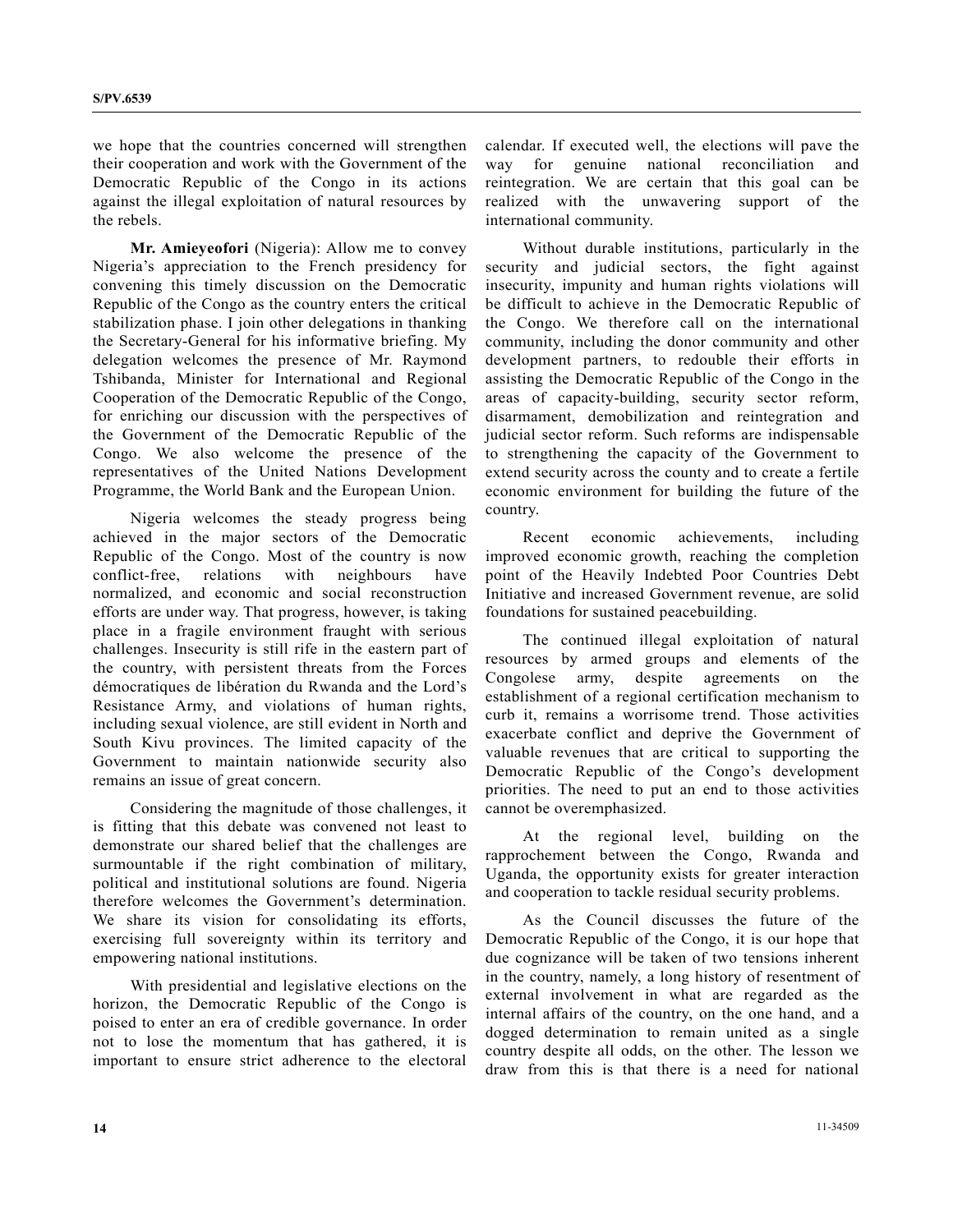ownership of development priorities and strategies, the coordination of aid and the need to respond to national priorities.

 Let me conclude by expressing Nigeria's appreciation to the personnel of the United Nations Organization Stabilization Mission in the Democratic Republic of the Congo (MONUSCO) for their continuing support to the Government of the Democratic Republic of the Congo. The proactive and robust nature of its activities, despite the reduction in troop strength, is particularly commendable. In this important phase in the life of the country, it is inevitable that MONUSCO aligns itself with the changes taking place and responds to the areas of greatest need in the country, including security, the protection of civilians, targeted support for the armed forces and the forthcoming elections. We must do all we can to support them in their efforts.

**Mr. Salam** (Lebanon) (*spoke in French*): I would first like to thank the French Mission for organizing this important debate on the situation in the Democratic Republic of the Congo, as well as for the quality of the concept paper it prepared in that regard (S/2011/282, annex). I should also like to thank Secretary-General Ban Ki-moon and Minister Raymond Tshibanda for their very useful contributions to this debate.

 Almost a year to the day, the Security Council adopted resolution 1925 (2010), by which the United Nations Organization Mission in the Democratic Republic of the Congo was succeeded by the United Nations Organization Stabilization Mission in the Democratic Republic of the Congo (MONUSCO). The international community also expressed its support for the efforts of the Democratic Republic of the Congo to assume greater autonomy in managing its conflicts. For its part, the Democratic Republic of the Congo was able to associate this change with the fiftieth anniversary of its independence. MONUSCO is today active in numerous areas, in particular in the protection of civilians, disarmament and stabilization. It is also participating in the preparations being undertaken by the Independent National Electoral Commission for next November's election.

 We would like to commend the efforts of the Government of the Democratic Republic of the Congo to bring peace to the country and strengthen State institutions. However, we must nevertheless emphasize that the tasks to be carried out are still onerous and the needs enormous in a country whose eastern part alone is larger than the entire territory of France.

 The challenges in the Democratic Republic of the Congo are numerous and complex, on both the humanitarian front as well as in the area of security. Combating the activities of armed groups requires working together more closely with Government forces, as well as increased support for the process of integrating militants, who must form part of the reform of the security sector. Moreover, the frequency and brutality of attacks by the Lord's Resistance Army against the civilian populations of the Democratic Republic of the Congo as well as of many of the countries of the region call for stepped up cooperation on the part of the States of the region.

 The latest reports on rapes committed in the Democratic Republic of the Congo are exceedingly alarming. While the statistic of 15,000 rapes having taken place last year in the eastern part of the Democratic Republic of the Congo last year was cited in this Chamber last October, current reports mention 400,000 — an average of 48 rapes per hour. This confirms the fears expressed by Ms. Wallström about the country's reputation being tarnished for being known as the rape capital of the world. The international community must respond firmly and in a concerted manner in the face of the scope of this tragedy. Rapes must end and the perpetrators of this heinous crime must face justice. Women in the Democratic Republic of the Congo must suffer no longer and should take their full place in society.

 The measures taken to resolve the problem of refugees and internally displaced persons should be encouraged, as should steps to limit infections and contain epidemics, including cholera and polio.

 We must also underscore the close link that exists between stabilization and development. In that regard, it is crucial to support the economy of the Democratic Republic of the Congo through material assistance and concrete programmes.

 In addition, we must demand an end to the illegal exploitation of natural resources, which would contribute to putting an end to violence.

 The international community should continue to support the authorities of the Democratic Republic of the Congo in all the efforts being made to ensure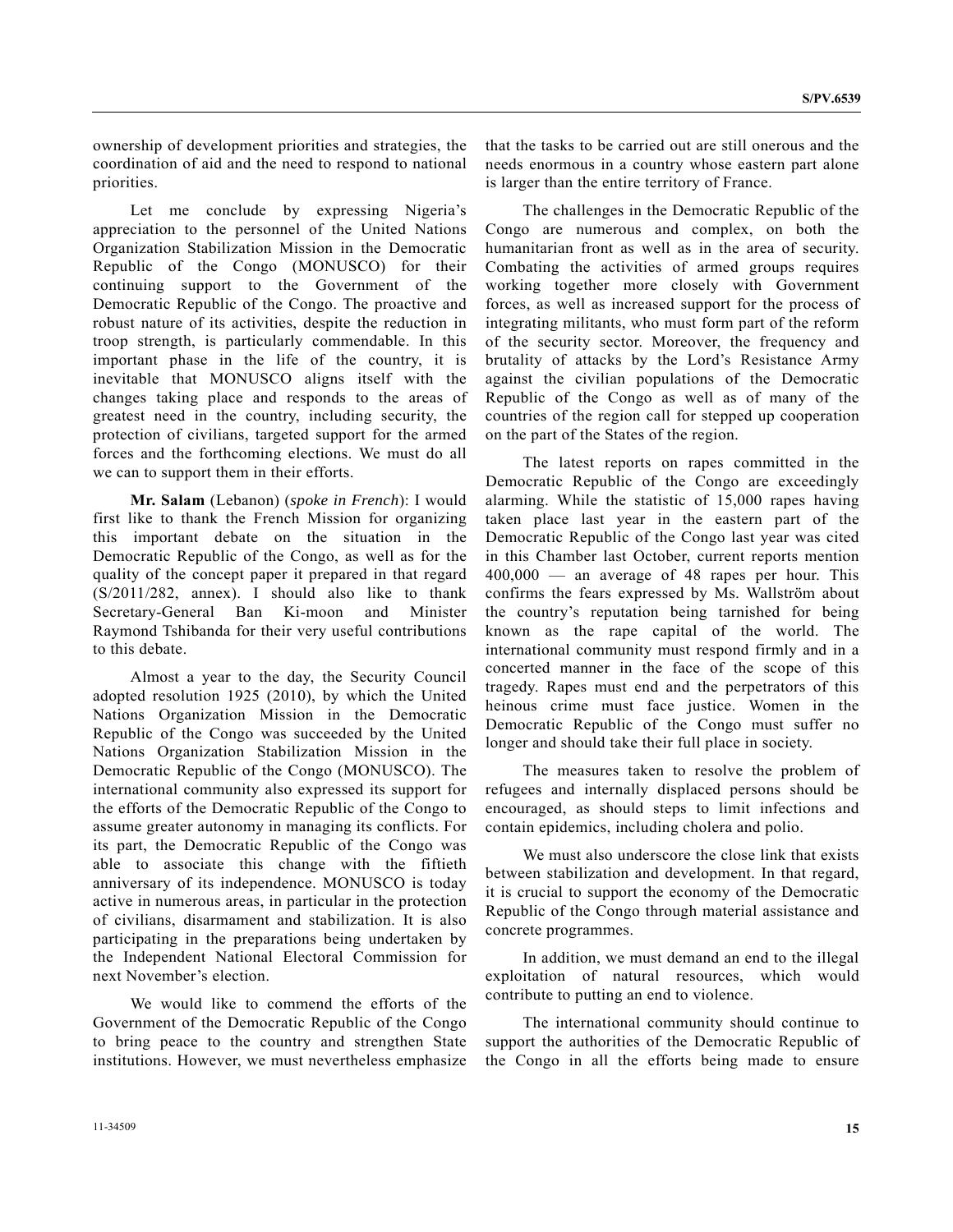conditions for stability and prosperity in the country. MONUSCO should have all the necessary means to carry out its tasks, including helicopters and planes.

 In conclusion, I should like to express the Mission of Lebanon's sincere condolences to the families of the 32 passengers aboard the plane that crashed tragically on 4 April. Our sympathies also go out to their friends and colleagues, MONUSCO, the United Nations Development Programme, the Office for the Coordination of Humanitarian Affairs, the World Food Programme and the United Nations Office for Project Services.

**Mr. Moraes Cabral** (Portugal): I would like to thank you, Mr. President, for convening this timely and important debate on the situation in the Democratic Republic of the Congo. I wish to extend a most cordial welcome to Minister Raymond Tshibanda and to thank him for his statement, which we heard with great interest. It illustrated the significant progress made in several decisive areas, and it clearly reflects the commitment of the Government of the Democratic Republic of the Congo to tackle the challenges that still lie ahead. I also wish to thank the Secretary-General for his important statement.

 As a member of the European Union, Portugal naturally shares the position that will be later expressed by Mr. Pedro Serrano.

 Allow me also to reiterate Portugal's condolences to the families, colleagues and friends of those who lost their lives in the recent plane crash while serving the United Nations and the international community.

 Despite the substantial challenges that the Democratic Republic of the Congo faces, there is a positive structural trend that is essential to foster. To do so, it is critical to continue enhancing security and improving the protection of civilians. In that regard, we express our satisfaction with the stability achieved in the vast majority of the country and the progress towards the neutralization of foreign and other armed groups, namely through the process of disarmament, demobilization, reintegration and repatriation.

 The activity of armed groups remains an intolerable source of instability and violence in the Kivus and in Orientale province. It is at the root of continued violations of human rights.

 We remain concerned with the recruitment and use of children. We call upon the Government of the Democratic Republic of the Congo to implement the recommendations of the Working Group on Children and Armed Conflict.

 We also remain concerned about the high number of cases of sexual violence against women and girls in the Democratic Republic of the Congo, as mentioned by the Secretary-General. However, it is significant that the authorities of the Democratic Republic of the Congo have shown the political will to investigate the cases of sexual violence that led to the trial and conviction of officers of the Forces armées de la République démocratique du Congo. We strongly support the fight against sexual violence and the defence of fundamental human rights. In that regard, I would like to pay special tribute to the efforts being developed by Special Representative of the Secretary-General Wallström in this field.

 The reform of the security sector and upholding the rule of law are essential to overcome those challenges. We therefore encourage the Government of the Democratic Republic of the Congo to continue to pursue those processes in an integrated way, while closely coordinating with its international partners. Allow me to underline the role played by the European Union Mission of Assistance for Security Sector Reform, which is led by a Portuguese general.

 The upcoming presidential and legislative elections will be a key moment in the stabilization and peace consolidation of the Democratic Republic of the Congo. I paid special attention to what Minister Tshibanda said on that important point. It seems to me that it is particularly important that the national authorities hold and keep up an enhanced dialogue with the opposition and the international community in order to ensure an environment that is conducive to a peaceful, free and fair electoral process. In this regard, I commend the efforts of the United Nations Organization Stabilization Mission in the Democratic Republic of the Congo (MONUSCO), both in technical and logistical terms, and underline the European Union's support to this process.

 The fulfilment of the medium- and long-term expectations of the Congolese people depends on furthering institution-building and economic and social development. Only with legitimate, credible and resilient institutions will the State be able to discharge its functions. Only with economic and social development will the State be able to sustain peace.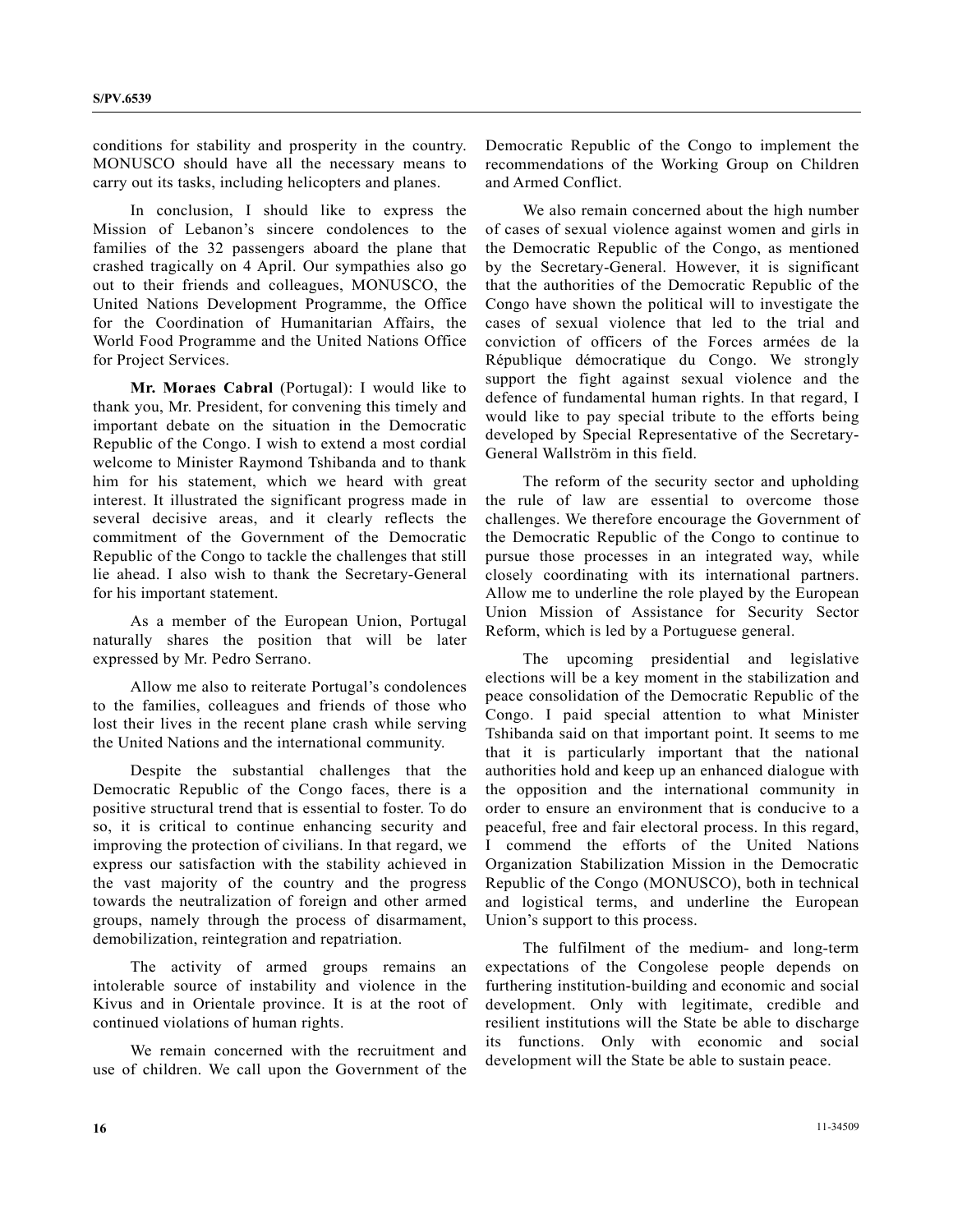Bearing in mind the decisive importance of national ownership, the primary responsibility for these endeavours rests naturally with the people and the Government of the Democratic Republic of the Congo. But as we heard today, the international community stands ready to continue to work with the Democratic Republic of the Congo in this process. We welcome the enhanced dialogue and close cooperation between the Government of the Democratic Republic of the Congo and MONUSCO.

 I would now like to focus on two key challenges facing the Democratic Republic of the Congo that have a regional dimension and can only be addressed through effective regional cooperation. The first challenge is the Lord's Resistance Army (LRA), which is responsible for intolerable humanitarian tragedy in Central Africa. We welcome the efforts of the African Union, namely the recent joint experts mission to LRA-affected regions. Moreover, we commend the Secretary-General for dispatching the multidisciplinary mission, which will soon visit the region to assess the LRA threat. We look forward to hearing its recommendations to strengthen and better coordinate United Nations and African Union efforts to help address this threat.

 Secondly, the illegal exploitation and trafficking of the natural resources of the Democratic Republic of the Congo fuels conflict and instability and deprives the Congolese people of the benefits of their country's assets. The results of the Lusaka Summit of the International Conference on the Great Lakes Region are encouraging. We welcome President Kabila's pledge to fight mercilessly against the illegal exploitation of natural resources in the Great Lakes Region, and we hope that it will soon bring about tangible results in a regional framework. In dealing with these and other threats, it is thus fundamental to further enhance regional cooperation and support the efforts of the African Union and subregional organizations. We hope that the work of the United Nations Office in Central Africa will also be instrumental in this regard.

### (*spoke in French*)

 I should like to address the Minister personally and recall the words of Dag Hammarskjöld: "the pursuit of peace and progress, with its trials and errors, its successes and its setbacks, can never be relaxed or abandoned".

 The United Nations and the Democratic Republic of the Congo have already come a long way together. This is a strategic partnership aimed at achieving peace and progress for the Congolese people and the stability of this vast region.

 Portugal commends the Government of the Democratic Republic of the Congo for the progress achieved and encourages it to continue along this path despite the challenges it still faces. I have taken note of the appeal made by Minister Tshibanda and I wish to assure him of our unfailing support in the pursuit of the goals he mentioned, which we fully share.

**Mr. Dunn** (United States of America): Let me also thank the Government of France for hosting this important meeting on the stabilization of the Democratic Republic of the Congo. I also thank the Secretary-General for his insightful statement, and Minister Tshibanda for his candid remarks.

 The United States is committed to working with the Congolese Government and the international community towards our shared objective, namely, peace and security in the Democratic Republic of the Congo and the region, in which the country plays such a substantial role. We support ongoing efforts to increase stability, reduce the insecurity in which too many civilians still live, and ensure legitimate governance and a strong, credible democratic process for the country's upcoming elections.

 On behalf of the United States, let me again express our deep sorrow for the tragic United Nations air accident on 4 April, in which 32 individuals lost their lives. We offer our condolences and our lasting appreciation to Special Representative Meece, the men and women of the United Nations Organization Stabilization Mission in the Democratic Republic of the Congo (MONUSCO) and all United Nations personnel who work with such dedication in challenging environments.

 I will focus on three points today. First, for longterm stability in the Democratic Republic of the Congo to take root, the country's civilians need and deserve greater security. We therefore commend MONUSCO for its efforts to implement its mandate fully, especially its innovative efforts to protect civilians. We applaud the development of a Mission-wide strategy, including the deployment of community alert networks and community liaison assistants. These important initiatives better connect peacekeepers with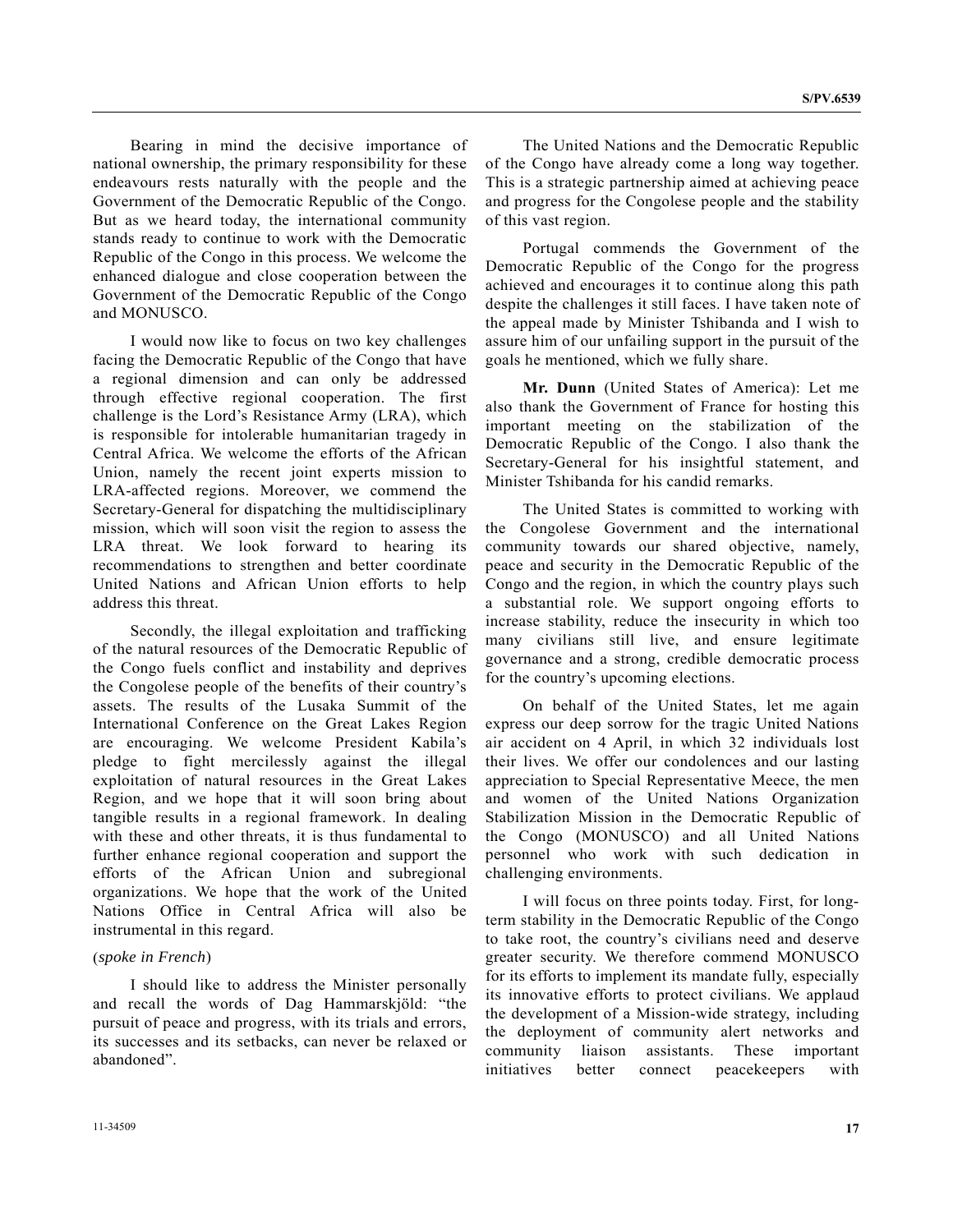communities at risk and enable MONUSCO, despite the all too real risks, to work quickly and effectively to respond to potential crises.

 Important progress has been made. Much of the Democratic Republic of the Congo is relatively stable. Although important challenges remain in the east, security there has increased. The reduction of armed groups continues. Important efforts towards reintegration and disarmament have taken place. Nonetheless, insecurity persists in the east and northeast. State authority remains extremely weak and violent militias continue to fuel conflict. To take two troublesome examples, the Lord's Resistance Army (LRA) and the Democratic Forces for the Liberation of Rwanda continue to kill, rape, abduct and displace civilians in shocking numbers. Armed entities, including elements of the State security forces, also illegally exploit the country's natural resources, terrorizing innocent civilians as part of their efforts to control communities that live near lucrative mining areas. That can allow them reap ill-gotten miningrelated profits, which in turn sustain the conflict and prolong its suffering and abuses.

 Far more must be done to deal with these violent armed groups. We remain committed to helping the Democratic Republic of the Congo address this scourge, in part through security-sector reform assistance. We have trained a light infantry battalion in Kisangani, which is now operating in areas victimized by the LRA. We provided ongoing support to develop more Congolese military-justice personnel and strengthen the country's military-justice system. We are also helping develop Congolese defence institutions.

 Armed groups often rely on the mineral trade to sustain their operations. My Government is therefore actively working to enact regulations that will require companies publicly traded in the United States to ensure that their mineral purchases do not help violent groups. We call on all Member States to support resolution 1952 (2010) and urge companies within their jurisdictions to exercise due diligence over their supply of minerals that stoke conflict in the eastern Democratic Republic of the Congo. We are also working with companies, civil society groups and Governments in the region to ensure that the trade in the Democratic Republic of the Congo's minerals does not help armed groups. We continue to partner with the Democratic Republic of the Congo and the region on

these efforts, and we urge its Government to take steps to demilitarize the mines and reduce armed actors in the east of the country.

 The second point I would like to address is the upcoming national and legislative elections. These could be historic. The Congolese will lead these elections, which we hope will be credible and fair. The Congolese can demonstrate their commitment as we approach the 28 November presidential and legislative elections.

 Hurdles remain. A new electoral law has yet to be passed. The recently released electoral calendar is ambitious and it leaves scant room for error. The logistical challenges are substantial. Security remains a serious concern. In the past, members of the State security forces have abused and threatened journalists. Intimidation of domestic human rights defenders continues. MONUSCO may lose key mobility and air assets that could help the elections, just as they are needed most.

 We therefore call on the Government of the Democratic Republic of the Congo to demonstrate the highest regard for the democratic process and to continue its work to ensure transparent, open and fair elections, with freedom of movement for all candidates and journalists. We will be closely monitoring developments in urban and rural areas alike, as the electoral process should be credible throughout the country. We will also provide approximately \$11 million in electoral support, including election monitoring and civic education, in coordination with partners such as the International Foundation for Electoral Systems and the Carter Center. We also support MONUSCO's efforts to improve the elections' technical and logistical aspects, as well as Radio Okapi's work to help cover these elections.

 While the international community plays an important role supporting the electoral process, ultimately it is the Congolese Government's responsibility to provide the necessary support and security. We look forward to working with the Government in this regard.

 Thirdly, let me underscore the importance of longer-term stabilization for the Democratic Republic of the Congo and its neighbours. True progress will depend on tackling the underlying causes of insecurity and impunity in order to build the institutions that can support good governance.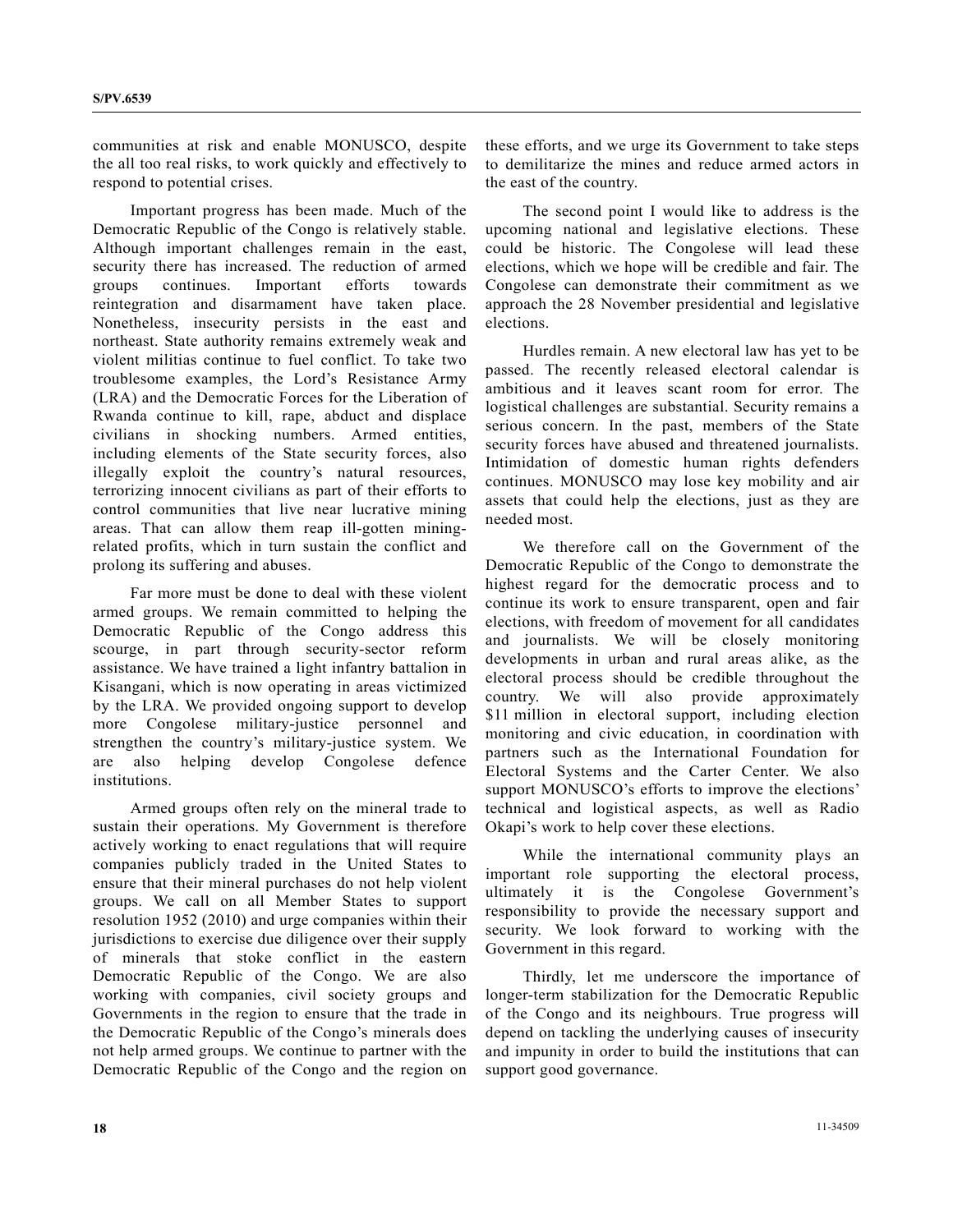The conviction of nine military personnel for having ordered and carried out mass rapes in Fizi is a milestone. By taking action, the Government of the Democratic Republic of the Congo has strengthened the message to perpetrators of sexual violence: no one is immune from prosecution.

 The United States is deeply committed to ending impunity and developing democracy in the Democratic Republic of the Congo, including initiatives to support free speech, governance, the rule of law, judicial independence and accountability. For example, we have helped build up the Congolese justice system's forensic capacity to investigate mass killings and sexual and gender-based violence. That has made it easier to prosecute dozens of rapists and perpetrators of sexual violence. We have also allocated more than \$2 million in new communications technologies to better protect civilians in the Kivu provinces through early-warning mechanisms and to support joint field investigations in the east by United Nations and Congolese military prosecutors.

 The United States, working with the strategies of the Democratic Republic of the Congo Government and the United States, has developed a comprehensive approach to help tackle sexual and gender-based violence. That includes \$42 million in the Kivus and in Orientale and Maniema provinces to prevent future violence and take better care of survivors, as well as a three-year, \$15 million initiative to scale up programmes to fight HIV/AIDS.

 We continue to strengthen the Congolese civilian and military justice systems through long-term capacity-building and efforts to reduce impunity.

 In conclusion, the Government of the Democratic Republic of the Congo must continue to take concrete steps to address the full spectrum of challenges the country faces. As Council members, we must also provide our political support to peace and stabilization. The United States is committed to doing so and to working with the Congolese Government and the international community towards our common objective of peace and stability in the Democratic Republic of the Congo and in the region.

**Mr. Osorio** (Colombia) (*spoke in French*): I should like at the outset to congratulate you, Sir, on having convened and presiding over this important meeting of the Security Council on the situation in the Democratic Republic of the Congo.

## (*spoke in Spanish*)

 I should like also to express particular appreciation for the statement made by the Secretary-General, Mr. Ban Ki-moon, as well as for the presence of and the statement made by Mr. Raymond Tshibanda, Minister for International and Regional Cooperation of the Democratic Republic of the Congo.

 The proposal to focus our discussions today on the gradual stabilization of the situation in the Democratic Republic of Congo and identify key areas to that end has led us to reflect on the immediate tasks that we must accomplish without losing sight of our main objective. Those tasks include helping and cooperating with the authorities and institutions of the Democratic Republic of the Congo in the fulfilment of its fundamental responsibility to provide security to its people; leading the peacebuilding process; and establishing a peaceful society in which the human rights of all Congolese are respected and promoted, with a view to laying the foundation for long-term, sustainable development.

 Over the past 15 years, the Democratic Republic of the Congo has faced difficulties of a unique nature and of a magnitude such that it is difficult to find examples in the international community that can serve as references or enable us to gauge the extent of the challenges that have been overcome by the country's Government, institutions and society as a whole. That is why Colombia welcomes the progress made so far and the good relations that prevail between the Government of the Democratic Republic of the Congo and the United Nations, whose contribution and cooperation are essential.

 While much work remains to be done in the process of stabilization and peacebuilding, the concept paper prepared by France clearly identifies and defines the priority areas on which we must focus our actions. The security situation, especially in the eastern provinces and in North and South Kivu, is of particular concern. The fight against armed groups must be carried out in parallel with security sector reform, offering comprehensive solutions that take account of the political, legal, economic and human rights dimensions, as well as of individual responsibilities in the area of justice and the cross-border presence of certain armed groups.

 That will require a full assessment of the process of the reintegration of former combatants of the Forces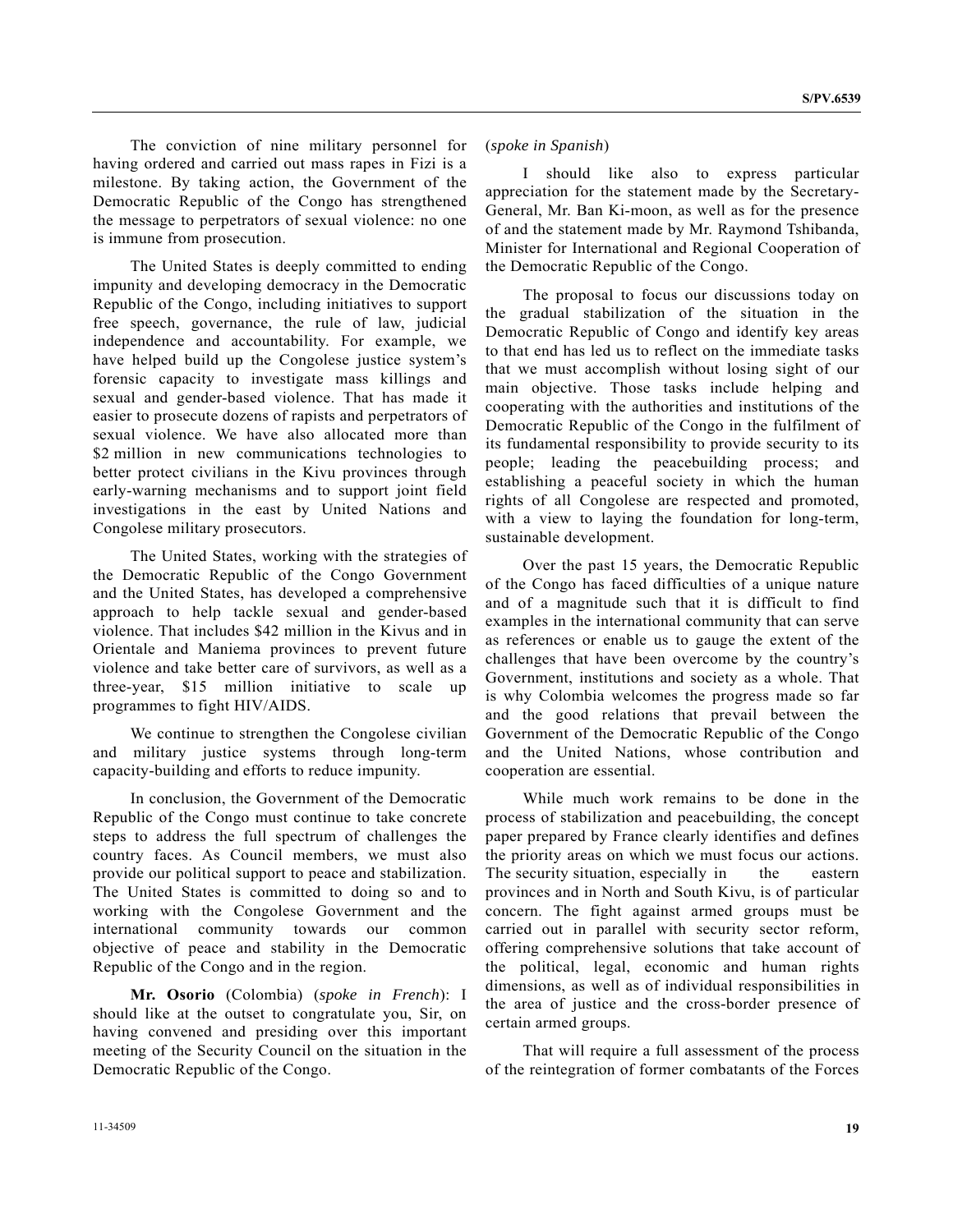armées de la République démocratique du Congo, which will serve as the basis for a dialogue with all stakeholders and which will lead to the adoption of corrective measures aimed at enabling the legitimate authorities to exert full control over all components of the armed forces.

 Army and police reform must be promoted through the adoption and implementation of the necessary legislation, along with training and the establishment of institutional structures that reflect the clear subordination of the armed forces to the civil authorities.

 The successful outcome of the elections of 2011 and 2012 is of paramount importance for the future of the Democratic Republic of the Congo. The participation of the United Nations in particular and of the international community in general in the upcoming elections should therefore be based on the recognition of the ownership and responsibility of the Congolese authorities and institutions with respect to the entire electoral process.

 Legislative, institutional and logistical measures to ensure the holding of peaceful, free, fair and transparent elections must be carried out in a peaceful political environment that is orderly and promotes productive discussions and in which all political actors enjoy their full rights. In that regard, civic education for the people is of fundamental importance. A continuous, fluid dialogue with the National Independent Electoral Commission is crucial in order to identify specific areas where assistance may be required. Here we call upon the donor community to honour its commitments in financing the upcoming elections. The Government, by funding 60 per cent as Minister Tshibanda has just told us  $-$  is doing its part and shouldering its responsibility.

 The consolidation of democratic institutions and State authority throughout the territory will be possible only through the adoption of measures that take account of the interdependency of issues related to security, institutional capacity, the promotion and protection of human rights, and development.

 In that context, it is particularly important to combat violations of human rights and all types of violence, including sexual violence. This has been one of the most extreme cases that the Security Council has dealt with, as a number of my colleagues have stated. The Democratic Republic of the Congo, with the strong

support of the international community, must continue to take actions such as the trial and conviction of Lieutenant Colonel Kibibi and 10 other officers, because the prosecution of those held responsible is an essential element in preventing this type of situation and promotes the development of national capacities to reduce impunity and strengthen institutional legitimacy.

 The stabilization process will be successful only if it takes place in the context of broader actions aimed at developing the country's productive potential.

 It is important that the Democratic Republic of the Congo continue its fight against the illegal export of natural resources and that it implement the decisions taken at the Lusaka summit, as this will contribute to the full utilization of its natural resources as an engine for development and the welfare of its people.

 Finally, allow me to wish every success to the Government and the people of the Democratic Republic of the Congo in the preparations for and holding of the upcoming elections, so that a solid, democratic foundation can be laid that will ensure peaceful coexistence and prosperity in the country.

**Mr. Hardeep Singh Puri** (India): I should like to thank the French presidency of the Security Council for having organized this timely debate. I should like also to thank Secretary-General Ban Ki-moon and Minister Tshibanda for their comprehensive briefings. The issues that they raised and the approach they suggested should guide us in today's deliberations. We hope that today's debate will determine the contours of the international community's approach to sustaining the progress made so far in the Democratic Republic of the Congo.

 I would like to join others in expressing our deepest regret over the tragic crash of an airplane contracted to the United Nations Organization Stabilization Mission in the Democratic Republic of the Congo (MONUSCO) on 4 April in Kinshasa, which resulted in the loss of 33 passengers and crew members, including United Nations staff. We express our heartfelt condolences to those who lost their loved ones, colleagues and friends.

 The Democratic Republic of the Congo is witnessing a critical period in its history. The progress achieved so far in restoring peace and stability needs to be consolidated by entrenching democratic values,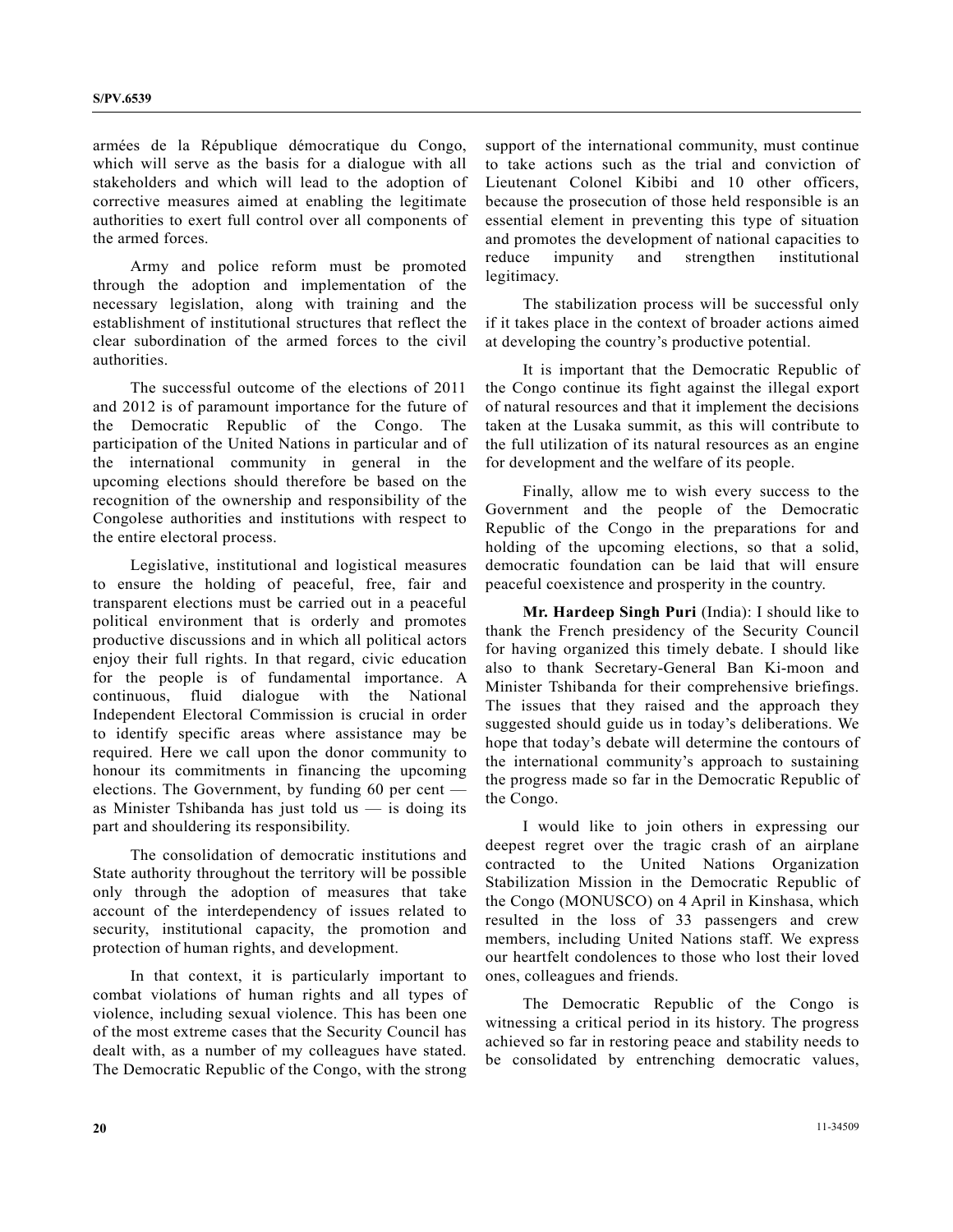focusing on improving security and the rule of law, and adopting policies conducive to the overall economic development of the country. The challenges are indeed difficult, but not insurmountable.

 The holding of credible elections this year would go a long way towards sustaining stability in the country. We hope that the elections will be held according to the timetable in a free and fair manner. The National Independent Electoral Commission has already started work on voter registration, consultations with opposition parties and a code of conduct. Civil society, the media and non-governmental organizations should support the Commission in creating awareness among the population.

 India, as the largest democracy in the world, strongly believes in the importance of creating effective, representative, democratic institutions to address the problems of society. The international community, including the United Nations and MONUSCO, should help the authorities of the Democratic Republic of the Congo in conducting the elections.

 Long-term peace and stability cannot be sustained without security, which can be ensured only by the effective enforcement of the rule of law. Today, most parts of the Democratic Republic of the Congo except the eastern region are free of the conflict that the country endured during the civil war. The presence of armed groups in the eastern provinces of the Kivus, Maniema and Katanga pose a serious threat to the existence of State authorities and their capacity to protect civilians. Unabated acts of violence by elements of armed groups, such as the Forces démocratiques de libération du Rwanda, the Forces nationales de liberation and the Mayi-Mayi Yakutumba, are a matter of serious concern. The situation has been further aggravated by human rights violations and sexual violence committed by elements of the Forces armées de la République démocratique du Congo. The involvement of various armed groups, including some elements of the security forces, in illegal mining is also worrisome. Furthermore, the menace of the Lord's Resistance Army is not limited to Orientale province, but is affecting the entire region. We are also gravely concerned over the precarious humanitarian situation.

 The focus should therefore be on the effective disarmament, demobilization and reintegration (DDR) of various armed groups. The success achieved so far in the DDR process should be sustained, and issues of impunity dealt with. We are glad to note that the reforms in the security, police and justice sectors starting with training and sensitization to human rights issues, effective prosecution and expeditious judicial process — are indeed priorities for the Government.

 Security and law-and-order issues are intrinsically linked to economic development. It is now time for the international community to look beyond peacekeeping and to help the authorities of the Democratic Republic of the Congo in their peacebuilding efforts, including investments in agriculture, infrastructure and industry, towards overall economic development.

 MONUSCO peacekeepers have been doing commendable work in the most difficult circumstances. The soldier-to-population and soldier-to-land-area ratios are extremely low in the eastern Democratic Republic of the Congo, where MONUSCO is largely deployed. There is an urgent need for the Council to address the issue of resource gaps for MONUSCO, because security, the rule of law, institution-building and effective governance are processes that will have to be pursued simultaneously by the Mission. An integrated approach incorporating these objectives requires the cooperation of all stakeholders and the provision of adequate resources by the international community.

 India has had a long association with the Democratic Republic of the Congo as one of the major troop-contributing countries over the past five decades. Our first presence in the country dates as far back as March 1961 during the crisis in Katanga province. Currently, our contribution to MONUSCO stands at 4,318 troops. Keeping in mind the resource gap in MONUSCO, we extended the service of our six utility helicopters until April this year. We continue to extend the services of four combat helicopters beyond the commitment period.

 The Indian contingent has made significant contributions to the humanitarian and development activities in the eastern Democratic Republic of the Congo, including building and rehabilitating community centres and vocational training schools, as well as setting up laboratories for information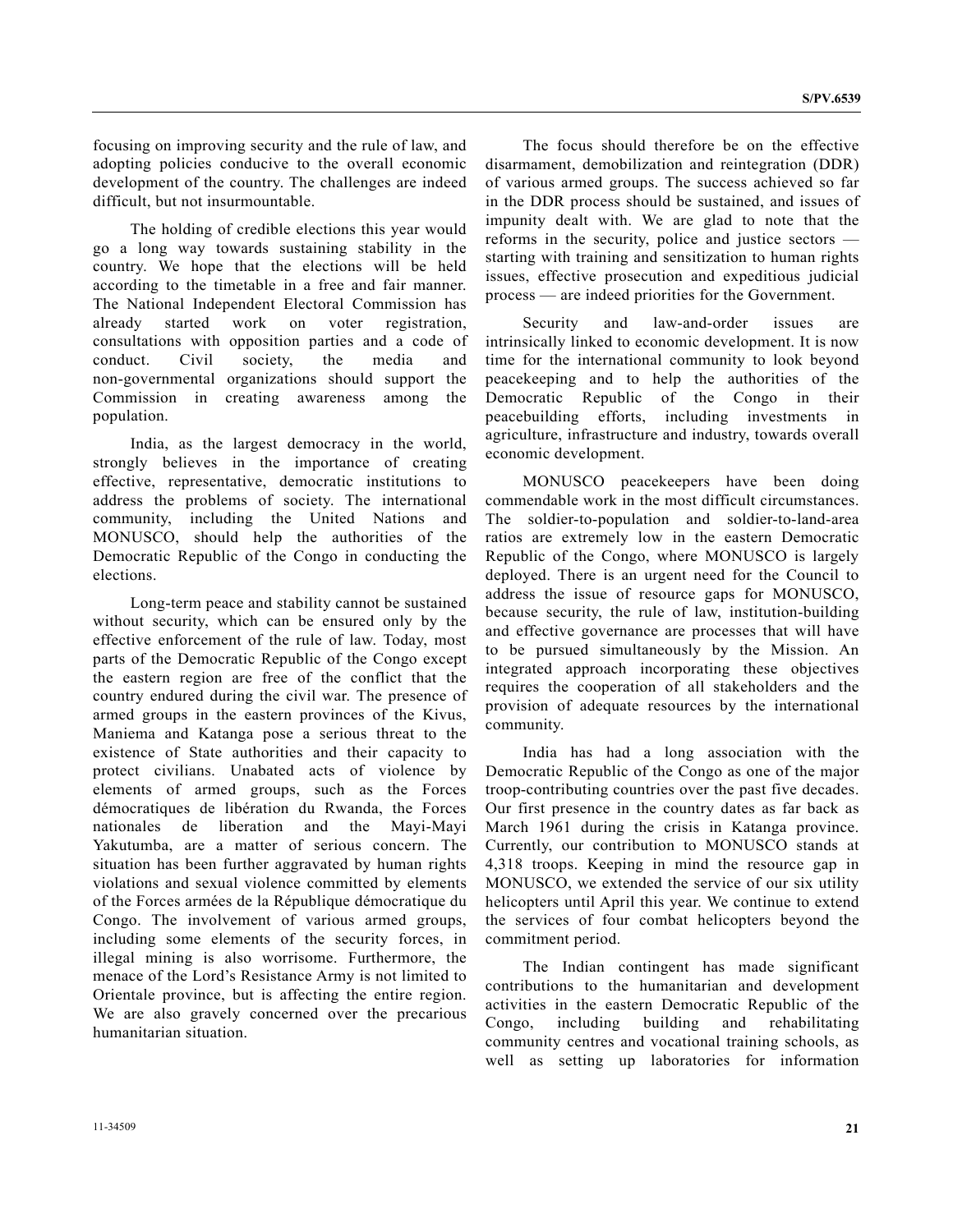technology training and building markets. In the course of India's involvement in peacekeeping operations in the Congo, 36 of our soldiers have made the supreme sacrifice.

 In addition to its contribution to MONUSCO, India has also cooperated with the Government of the Democratic Republic of the Congo in development programmes. We have lines of credit worth \$318 million for such projects as power generation, railways, rural water supply and the supply of buses. We have also offered to set up an information technology centre of excellence and three learning stations under the Hole-in-the-Wall computer education project in the Democratic Republic of the Congo. India offers 70 training slots for short- and medium-term technical courses, and 10 slots for longer-term professional courses. The two countries are cooperating in building low-cost housing.

 India remains committed to playing its part in supporting the Government of the Democratic Republic of the Congo in strengthening and building the capacities of its national institutions in the security and civilian areas.

**Mr. Wittig** (Germany) (*spoke in French*): At the outset, I should like to thank you, Sir, for having organized this important debate on the Democratic Republic of the Congo.

# (*spoke in English*)

 I thank the Secretary-General for his very informative and helpful briefing, and I would like to warmly welcome His Excellency the Minister for International and Regional Cooperation of the Democratic Republic of the Congo. The briefings we have heard and the French concept paper (see S/2011/282) have set the stage for our discussions. The situation in the Democratic Republic of the Congo has evolved and progress has been achieved over the past decade. However, serious challenges remain, notably in the eastern part of the country.

 Taking into account the long-standing presence of the United Nations and the involvement of the international community in the Democratic Republic of the Congo, the key questions are how to pursue our policy now that the country is entering the stabilization phase and preparing for an inclusive electoral cycle. What kind of division of labour and of responsibilities between the various actors should be adopted? More

specifically, how should the focus and structure of the United Nations Organization Stabilization Mission in the Democratic Republic of the Congo (MONUSCO) be defined to complement and support the primary role of the Congolese Government in peace consolidation? The priorities should centre around four basic pillars: security, governance, elections and socio-economic development. These pillars are also reflected in the benchmarks set by resolution 1925 (2010) for future reconfigurations of MONUSCO. Let me highlight some specific aspects of particular concern to us in these four areas.

 First is security. The current political and military situation in eastern Democratic Republic of the Congo does not correspond to a stabilization phase. Civilians suffer extreme violence, including sexual violence, mostly affecting women and children. The violence and potential insecurity arise from a number of sources, one of which is the remaining presence of Congolese and foreign armed groups such as the Forces démocratiques de libération du Rwanda and the Lord's Resistance Army. We encourage all actors to engage in the disarmament, demobilization and reintegration and related processes to vigorously pursue those efforts.

 Another paramount challenge is, of course, the reform of all components of the security sector. Concerning the army, a real integration of the former members of armed groups, such as the former Congrès national pour la défense du peuple, into the Congolese army is necessary. There will be little progress in security sector reform if those processes are not effectively completed.

 How can we overcome the limited progress achieved so far in the decisive area of stabilization? International support is needed, and it is provided, for example, through the two European Union (EU) missions: EUSEC, the European Union mission to provide advice and assistance for security sector reform in the Democratic Republic of the Congo, and EUPOL, the European Union police mission in the Democratic Republic of the Congo. Among other objectives, the two missions work to secure the chain of payments of the Congolese armed forces. We need better coordination among the international actors. The international community should also play a greater role in improving the capacity of the police and the justice system.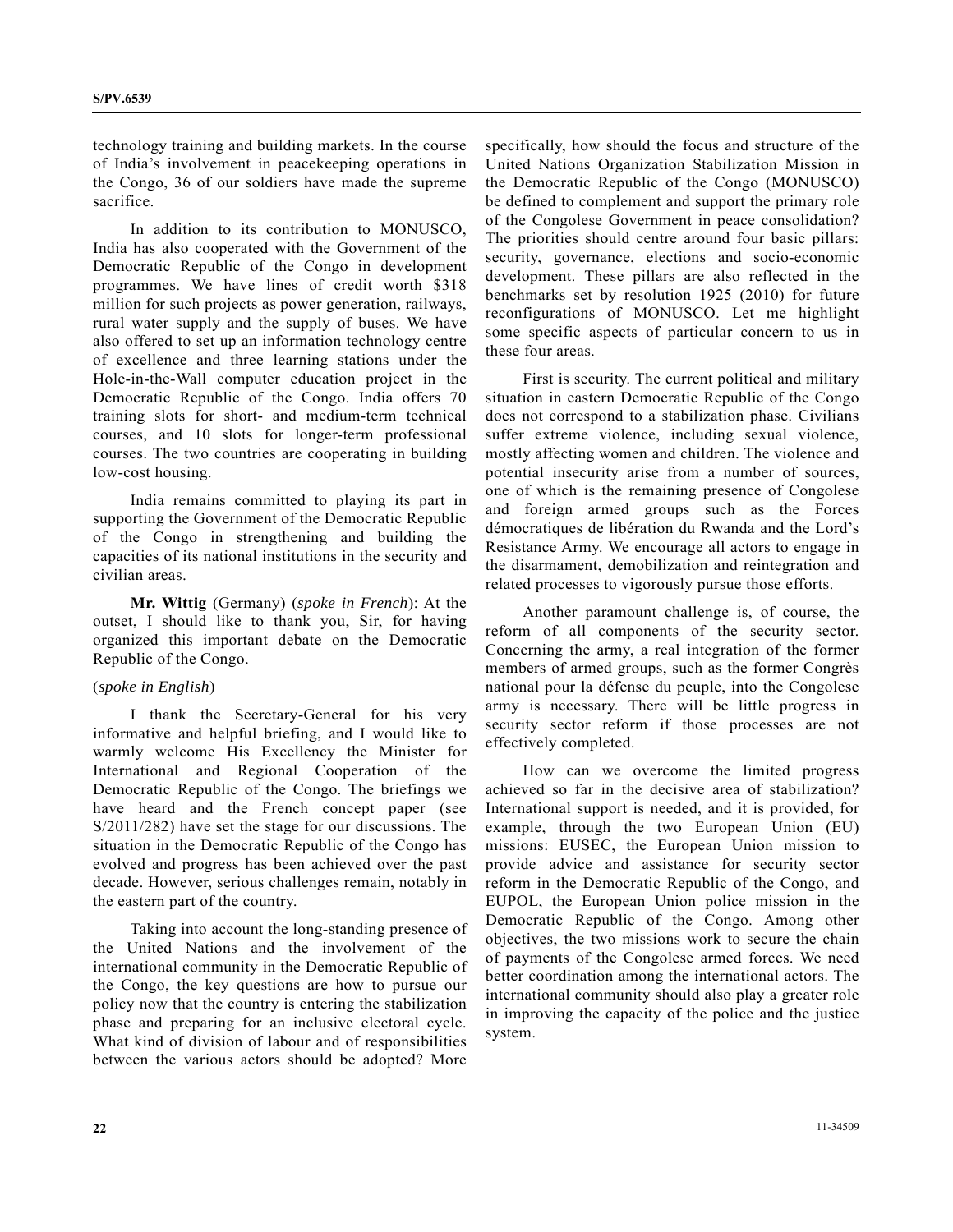The most important component, however, is the political will and determination of Congolese actors to address core security issues: disarmament, demobilization and reintegration, security sector reform, fighting impunity, protecting civilians and control over natural resources by armed groups or armed forces. Taking into account the regional dimension of the security threats, the political will of regional actors is also imperative. The same holds true for the support provided by the African Union (AU) and subregional organizations.

 Secondly, I would like to turn to the issues of governance and human rights. The lack of Government capacity is of particular importance when considering the issues of civilian protection and, specifically, preventing the use of child soldiers. Child exploitation is illegal under the Congolese Constitution and is prohibited under various other legal acts. Despite such provisions, the practice of using child soldiers remains a problem. Therefore, I want to appeal to the Congolese Government — also in my capacity as Chair of the Security Council Working Group on Children and Armed Conflict — to implement an action plan to halt the recruitment and use of children. Looking at human rights from a broader perspective, we are convinced that the Congolese Government could benefit from the advice of an independent expert of the Human Rights Council.

 Thirdly, with regard to the electoral process, the upcoming elections represent an important opportunity to make substantial strides in the political stabilization process. The elections are essential to the future legitimacy of the Congolese Government. They need to be conducted in a timely manner and to be inclusive, transparent, credible, peaceful and secure. A peaceful environment allowing for adequate democratic space is a prerequisite for the elections. The primary responsibility for the elections lies with the Congolese Government. We appeal to the Government and all Congolese stakeholders to fulfil their responsibilities in the electoral process.

 Finally, endemic poverty, lack of employment for demobilized combatants and youth, and competition for economic resources are potential sources of tension and violence. It is therefore crucial to lay the foundation for long-term economic development in the peacebuilding and stabilization processes. The AU and relevant subregional organizations have an increasing role to play. We should support the development of their capacities. Germany remains engaged in that field. We consider regional cooperation and integration to be vital. Therefore, we would like to encourage the Great Lakes countries and all relevant organizations to actively engage in that process.

 Furthermore, an effective and legal mining industry, operating in accordance with the principles of good governance, is key for the development of the Democratic Republic of the Congo. The country's natural wealth must benefit its people. The illicit exploitation of and trade in natural resources, which is fuelling the conflict, in particular in the Kivus, must be brought to an end. My country is engaged in fighting the illicit exploitation of and trade in natural resources and supports a mineral certification system, which will strengthen the legal mining industry and thus the development of the Democratic Republic of the Congo.

 Arriving at a sustainable solution will require the will of the Congolese Government, targeted resources from donors and strategic cooperation among all relevant actors, notably with the United Nations and MONUSCO. My country is willing to work the Congolese Government and the United Nations to that end.

 Finally, allow me to express my gratitude to the French delegation for their leadership in organizing today's debate and for preparing the draft presidential statement, which we fully support.

**Mrs. Viotti** (Brazil) (*spoke in French*): I wish to thank the French delegation for having organized today's very timely debate. I wish to also thank the Secretary-General and Minister Raymond Tshibanda for their statements.

#### (*spoke in English*)

 Through Minister Tshibanda, I would like to commend the Government of the Democratic Republic of the Congo for the notable progress made over the past few years. Security and stability have improved as the Government has progressively achieved greater control over its territory and enhanced its relations with the countries of the region. Nevertheless, as has been noted by previous speakers, challenges remain, particularly in the east, where rebel groups still pose a serious threat to the civilian population. The persistence of cases of sexual violence and the recruitment of children is of special concern.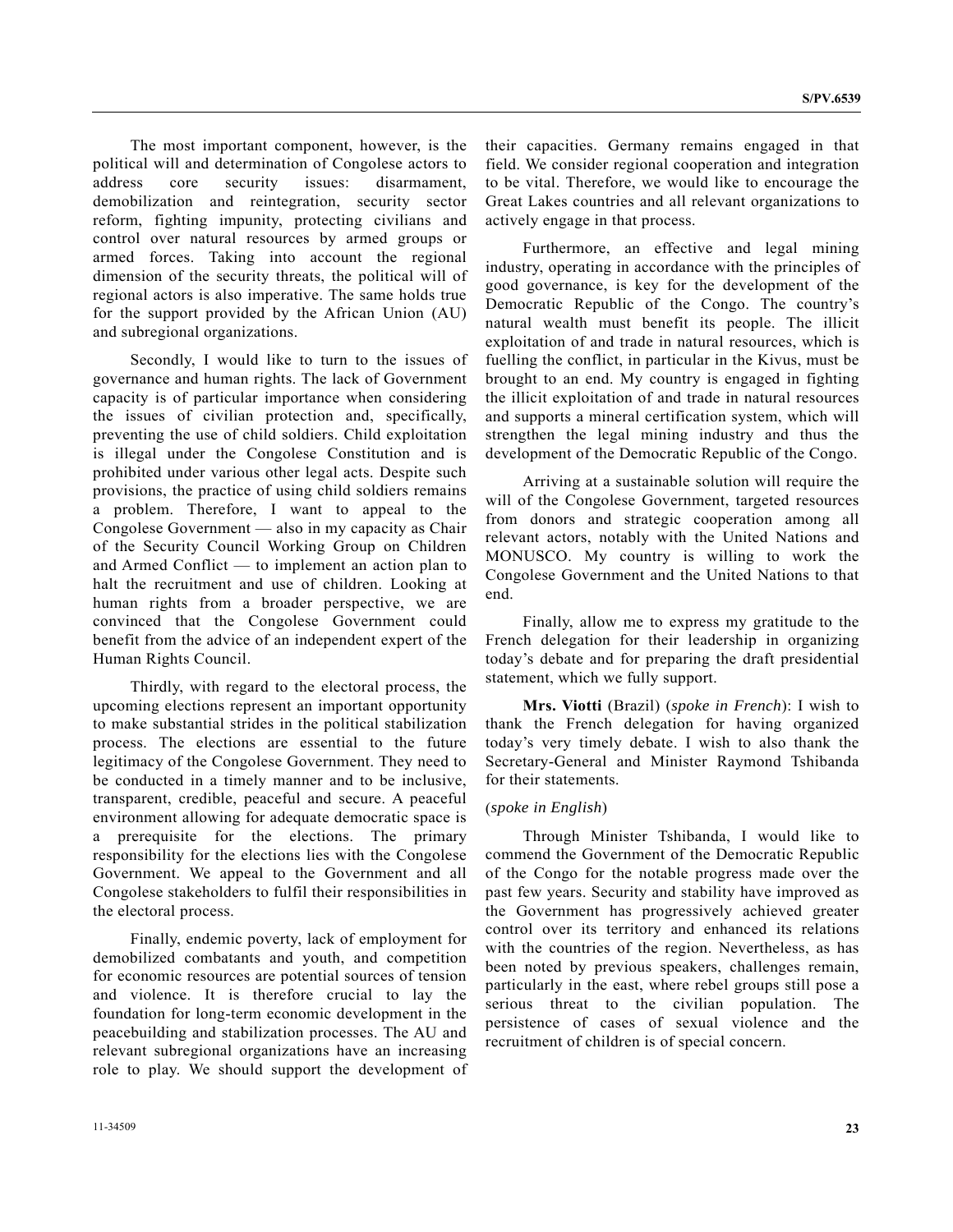We welcome the very clear vision that Minister Tshibanda has expressed concerning his country's priorities for the near future. They deserve our full support.

 The elections to be held in November will be an important milestone in the consolidation of peace and stability in the Democratic Republic of the Congo. All of us expect the polls to be free, fair and transparent, and to thus contribute to strong democratic institutions and to serve as a sound basis for social and economic development. We trust that the United Nations Organization Stabilization Mission in the Democratic Republic of the Congo (MONUSCO) and bilateral partners will do their best to meet the country's request for assistance. Brazil stands ready to participate in that effort.

 Sustainable progress in the Democratic Republic of the Congo will require the strengthening of institutions and national capacities. In that regard, we welcome the Government's development of a peace consolidation programme, with the support of MONUSCO. We also welcome its integrated approach, which stresses the importance of the three pillars: justice and the rule of law, security sector reform, and economic recovery and access to basic social services. We encourage MONUSCO, with the participation of United Nations agencies, funds and programmes, to fully support that strategy.

 We take this opportunity to welcome the constructive dialogue between the United Nations and the Government of the Democratic Republic of the Congo. The joint assessment process has proven to be a useful tool and has provided for excellent communication with the local authorities.

 As Chair of the Security Council Committee established pursuant to resolution 1533 (2004) concerning the Democratic Republic of the Congo, I would also like to commend the cooperation between the Government and the Committee's Group of Experts. That dialogue was particularly important for the development of guidelines on due diligence so as reinforce the fight against the illegal exploitation of natural resources. On that issue and regarding other challenges faced by the Democratic Republic of the Congo, it is important to underscore the role that regional cooperation can play.

 Brazil remains a committed partner in support of peacebuilding in the Democratic Republic of the Congo. Last November, we donated \$1 million to the Office of the United Nations High Commissioner for Human Rights to finance projects designed to assist victims of sexual violence. Brazil stands ready to deepen its bilateral cooperation with the Democratic Republic of the Congo. We look forward to Minister Tshibanda's upcoming visit to Brazil and hope that it will lead to the further development of our bilateral ties. We are confident that, with the support of the international community, the Congolese people will be able to achieve long-term peace, democracy and socioeconomic development.

**Mr. Barbalić** (Bosnia and Herzegovina): At the outset, allow me to congratulate you, Mr. President, and the delegation of France for initiating this important discussion. I also thank Secretary-General Ban Ki-moon for his insightful briefing. We welcome the participation of the Minister for International and Regional Cooperation of the Democratic Republic of the Congo, Mr. Raymond Tshibanda.

 Bosnia and Herzegovina welcomes the progress that has been made in the Democratic Republic of the Congo and commends the Government on its efforts to provide security to the population and establish the infrastructure required for development. However, more progress is needed in many areas, including extending and strengthening the rule of law, reinforcing legitimate State authority and providing services to the population. Building the capacity of State institutions, including the security sector, justice, local administration, education and social services, is a vital element in restoring peace and stability to the Democratic Republic of the Congo, particularly in its eastern sector. To that end, it is imperative that the country's Government, with the support of international stakeholders, intensifies its efforts to establish and strengthen effective State authorities, particularly at the local level.

 We firmly believe that security sector reform and the strengthening of security forces require a strong commitment on the part of all stakeholders, including the Government, the United Nations and international partners. Reform of the national army and police is not only a precondition for consolidating peace, it is also one of the basic elements of long-term stability and the effective protection of civilians.

 The general elections to be held in November constitute an opportunity for the Democratic Republic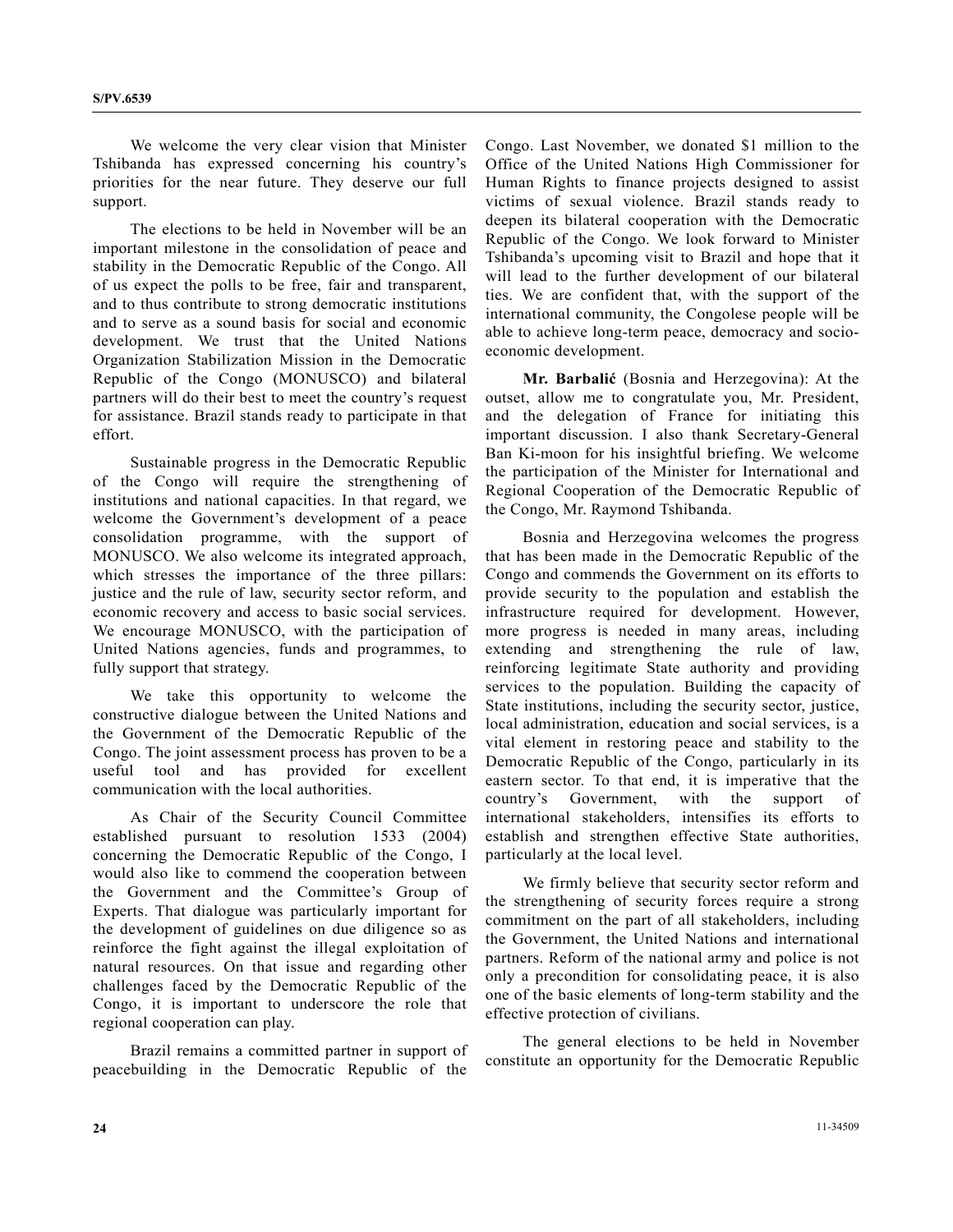of the Congo to ensure stability and strengthen its domestic institutions. In that regard, it is essential that the electoral process be conducted in a secure environment and a democratic and transparent manner. It is vital that the United Nations, the United Nations Organization Stabilization Mission in the Democratic Republic of the Congo (MONUSCO) and international partners provide assistance to the national authorities in holding free, fair and credible elections.

 The security situation in the eastern part of the country is still fragile. Congolese and foreign armed groups continue to have a serious impact on the security situation, as well as on the local population and their human rights. It is important that the Government, with support from MONUSCO, continue activities that neutralize armed groups, while the international community must bring pressure to bear on armed groups, including the Forces démocratiques de libération du Rwanda, through strict implementation of the relevant sanctions regime. Concerning the Lord's Resistance Army (LRA), we welcome the African Union's efforts to define steps designed to protect civilians and diminish the capacity of the LRA. We also stress the importance of continued coordination between peacekeeping missions and the Governments of countries in the region in order to address the challenges posed by the LRA.

 We are concerned that a number of human rights violations have been committed by elements of the national security forces. We reiterate our firm belief that the perpetrators of crimes against civilians must be brought to justice. We welcome the steps taken by the Government and the judicial authorities to bring to justice those responsible for crimes committed against civilians. Furthermore, every crime committed by elements of the national security forces must be properly addressed. Only security forces that enjoy the trust and respect of the civilian population can fully exercise their constitutional role and contribute to the protection of human rights.

 Since its establishment, the United Nations Mission has played a significant role in ensuring peace and stability in the Democratic Republic of the Congo as well as in protecting civilians. We fully support MONUSCO's continued efforts to strengthen the protection of the civilian population. We welcome its more robust posture and its efforts to develop and implement new approaches to the protection of civilians. By the same token, close cooperation

between the Government and MONUSCO is crucial in dealing with the root causes of insecurity in the eastern part of the country.

 Regional cooperation and relations among countries of the Great Lakes region represent a key factor for lasting stabilization of the Democratic Republic of the Congo. We are encouraged by regional cooperation aimed at combating the illegal exploitation of natural resources, bearing in mind that this issue is not only related to the economy but also has a security and stability dimension. Effective cooperation on the matter at regional and international levels would significantly contribute to reducing the scope for activities of illegal armed groups.

 Despite its thorny history and many challenges, the Democratic Republic of the Congo has made significant progress in recent years. We are convinced that, with the support of the international community, it will continue to advance on its path towards stability and economic development.

**The President** (*spoke in French*): I shall now make a statement in my capacity as the representative of France.

 I too would like to warmly thank the representative of the Democratic Republic of the Congo for accepting our invitation. I also thank the Secretary-General and the representatives of the World Bank, the United Nations Development Programme and the European Union for their participation in this debate.

 I should like to emphasize three elements in my statement today. The first is the importance of a strategic dialogue between the Democratic Republic of the Congo and the United Nations. At a time when that country is entering a stage of progressive stabilization, this discussion affords us a valuable opportunity to take stock together of the actions taken so far and to analyse the challenges to come. Today's debate is thus part of a process of dialogue that should continue, both in New York and on the ground. In that regard, I welcome the efforts of the Special Representative of the Secretary-General, Mr. Roger Meece.

 Secondly, this dialogue is all the more necessary in view of the fact that the Congolese are preparing elections at all levels, as Minister Tshibanda discussed earlier. This is an essential stage in the country's democratic transformation. As a number of members of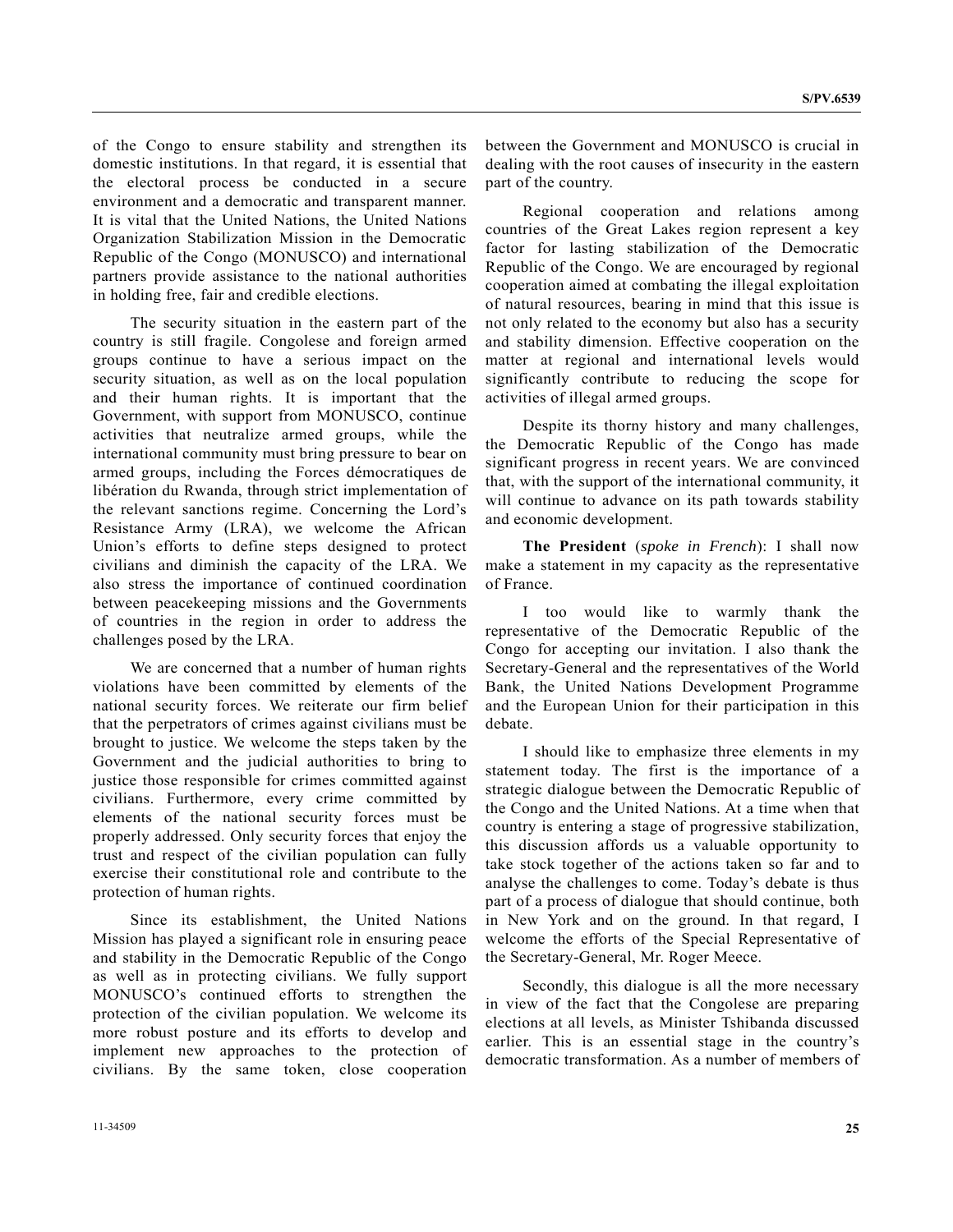the Council said this morning, the organization of the electoral process is a major challenge that requires special vigilance in order to ensure that the elections will serve to consolidate peace in the country. France will pay particular attention to the conditions under which the elections will be organized. They should be free, transparent, peaceful and credible. We would like the United Nations and the United Nations Organization Stabilization Mission in the Democratic Republic of the Congo (MONUSCO) to lend all possible support to the process, which means backing the efforts of the Independent National Electoral Commission. The first and most pressing challenge is registering all the voters. Earlier, Minister Tshibanda presented us with a timeline for the organization of the elections, which we welcome and will seek to see implemented. France is ready to support the process fully. We are committed to working side by side with the United Nations and the Congolese authorities in order to set up two police battalions for rapid response. We call on other partners to contribute to training the Congolese police.

 Finally, we are aware that the situation in the Democratic Republic of the Congo remains precarious. There are four particularly pressing challenges, namely, neutralizing the activities of armed groups in the east; setting up effective security forces; improving the mining sector and the exploitation of natural resources; and ensuring the protection of civilians, particularly against sexual violence, and strengthening the fight against impunity.

 In conclusion, the international community, which for a long time has been committed to improving security in the region, is ready to back the Democratic Republic of the Congo. We require a clear commitment on the country's behalf on how it intends to continue with its democratic transformation, such that together we will be in a position to build a partnership of trust.

 I now resume my functions as President of the Council.

 I give the floor to Mr. Tegegnework Gettu, who will speak on behalf of the United Nations Development Programme.

**Mr. Gettu**: We thank the French Ambassador and his delegation for taking the lead in organizing this discussion. On behalf of the United Nations Development Programme (UNDP), I am grateful for

this opportunity to address the Security Council on the situation in the Democratic Republic of the Congo.

 The Democratic Republic of the Congo today is a different country from what it was 10 years ago. There are many positive changes there, as well as some persistent challenges. The Government has made good progress in improving the overall security situation in most parts of the country. In this, it has benefited from the support of the international community, including through the United Nations Organization Stabilization Mission in the Democratic Republic of the Congo (MONUSCO). Progress has also been made on democratic governance. Since the 2006 election, efforts have helped to strengthen the legislative branch, including expanding the oversight capacity of the national Parliament. On the economic front, important reforms have been undertaken, contributing to higher growth rates in recent years.

 Major challenges remain, however, and it is critical that we recognize this and orient ourselves and our efforts to addressing them. To consolidate peace and security, for example, effective institutions and governance systems, including at the local level, are needed. Managing conflict, reducing community tensions and delivering basic services are also critical. If this to work, state authority need to be more effective and extended throughout the country.

 For its part, UNDP is committed to continuing its assistance to the Government of the Democratic Republic of the Congo, with the overall objective of expanding the opportunities and capabilities of the Congolese people and enabling them to improve their own lives and those of their families and communities. To that end, UNDP supports efforts in all four of the following areas: security and stabilization, electoral processes, governance and institution-building, and economic development.

 Following the request of the Government of the Democratic Republic of the Congo in February 2010 and the adoption of resolution 1925 (2010) in May 2010, it remains critical to advance security and stabilization by addressing the drivers of conflict throughout the country, including in the western provinces. To do this, the United Nations, including UNDP, the World Bank and several key partners are supporting the formulation of a new peace consolidation programme. This will complement the stabilization programme already under way in the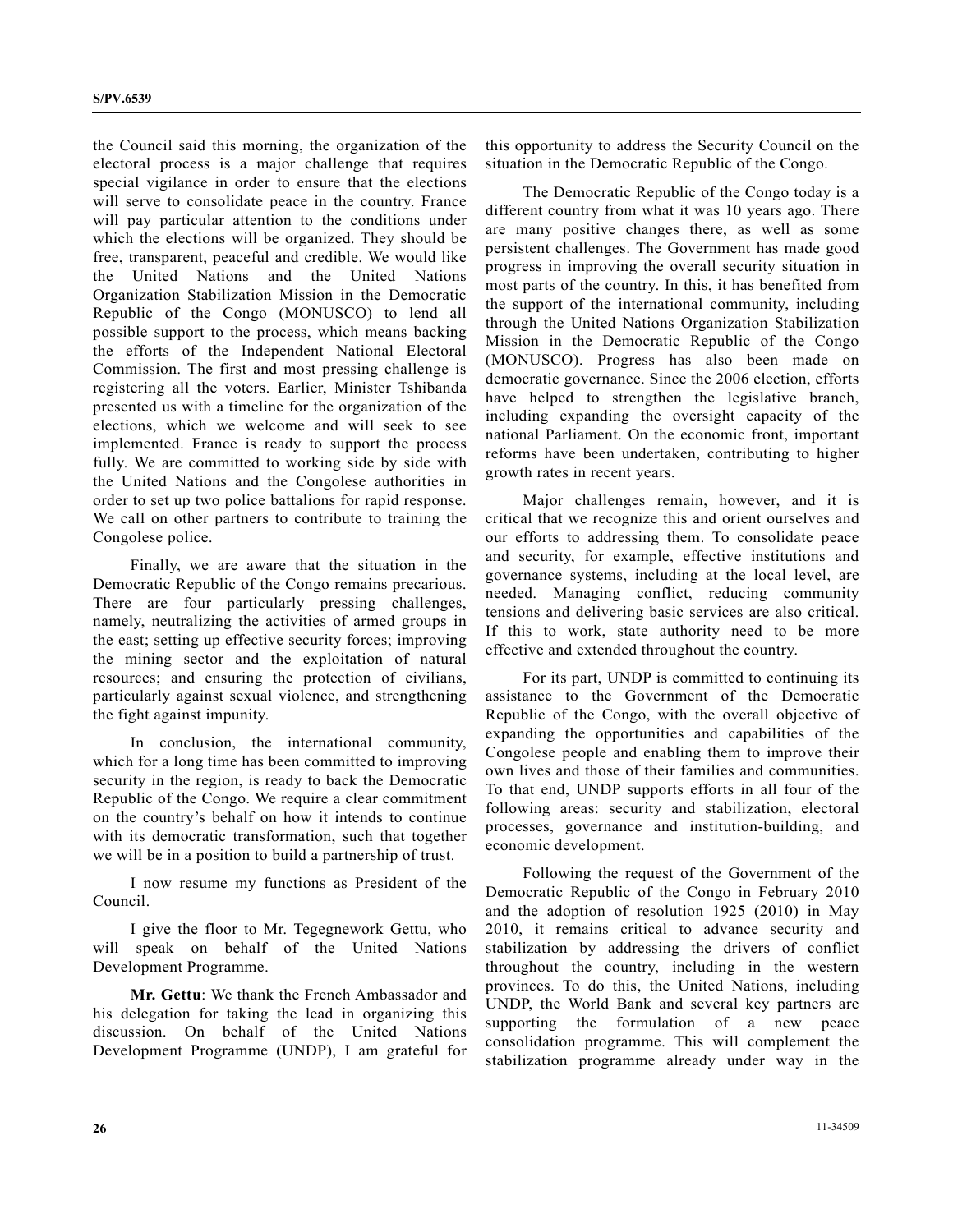eastern region, the Stabilization and Reconstruction Plan in Conflict-Affected Areas of Eastern Democratic Republic of the Congo (STAREC). UNDP is supporting STAREC to achieve its objectives, including to restore and strengthen State authority, to facilitate return, reintegration and recovery and to combat sexual violence.

 With regard to the electoral process, it is clear that this year's presidential and legislative elections scheduled for 28 November will present the Democratic Republic of the Congo with a major test. Successful elections will be critical to sustaining stability and peace and opening new opportunities to advance human development. The Government's ownership is commendable. Its commitment to financing 60 per cent of the overall budget for the electoral cycle 2007-2013, compared to 10 per cent in 2006, represents a significant advance.

 The international community, including MONUSCO, the United Nations and UNDP, are helping, including through technical and capacity development support to the new Independent National Electoral Commission. Meeting the June deadline for voter registration will be challenging and require concerted effort. The timely adoption of the new electoral law is also needed to comply with the electoral calendar.

 The Independent National Electoral Commission, MONUSCO and UNDP will continue to collaborate and help facilitate fair and credible elections. UNDP stands ready to support provincial and local elections in 2012 and 2013. We also recognize that such support is not just about election day, and UNDP will work throughout the electoral cycle to strengthen the institutions needed to make elections fair and ultimately meaningful, including with respect to human rights, the rule of law and the participation of all political parties.

 In terms of economic development, the Government of the Democratic Republic of the Congo has made important progress in maintaining macroeconomic stability and increasing pro-poor expenditures. To sustain high growth rates and ensure that the benefits of growth reach poor and rural populations and the marginalized, economic and human development initiatives must be expanded, along with the consolidation of peace and security at both the central and local levels.

 To be effective, decentralization, including the free and fair elections of local leaders and the transfer of resources to legitimate decentralized entities, will be critical. Efforts must also be taken to grow and enable a vibrant and job-intensive private sector. The Government can help by establishing a transparent and conducive business environment, removing bureaucratic barriers and developing the competencies of its civil administration. Social protection systems can be a good and affordable investment in stability, protecting the most vulnerable and building resilience against economic shocks and downturns. The effective management of the country's rich endowment of natural resources will also require further attention from the Government.

 The year 2011 is critical for the Democratic Republic of the Congo. Progress is needed on all fronts. Luckily, the objectives are mutually supporting. Successful general elections can help sustain and accelerate development progress, as well as the consolidation of peace and security. Expanding security and State legitimacy can help make development initiatives possible and effective. Empowering women, including by ending sexual violence, is not just an important objective in itself, but also a critical investment with multiple proven development benefits. Development progress, in turn, is critical to generating the jobs and opportunities that can lead ex-combatants away from violence and conflict.

 A secure and sustainably developing Democratic Republic of the Congo will, in turn, contribute to a stable and developing Great Lakes region and a more peaceful Africa. To realize this objective, the sustained engagement of international partners is essential, and the political will and initiative of the Government will be critical. UNDP looks forward to continuing to strengthen our partnership with the Government which we view positively — the international community and the rest of the United Nations system, to simultaneously advance security and human development in the Democratic Republic of the Congo, making 2011 a benchmark year in the lives of its citizens.

**The President** (*spoke in French*): I now give the floor to Mr. Colin Bruce of the World Bank.

**Mr. Bruce** (World Bank): We at the World Bank are deeply honoured to be able to participate in this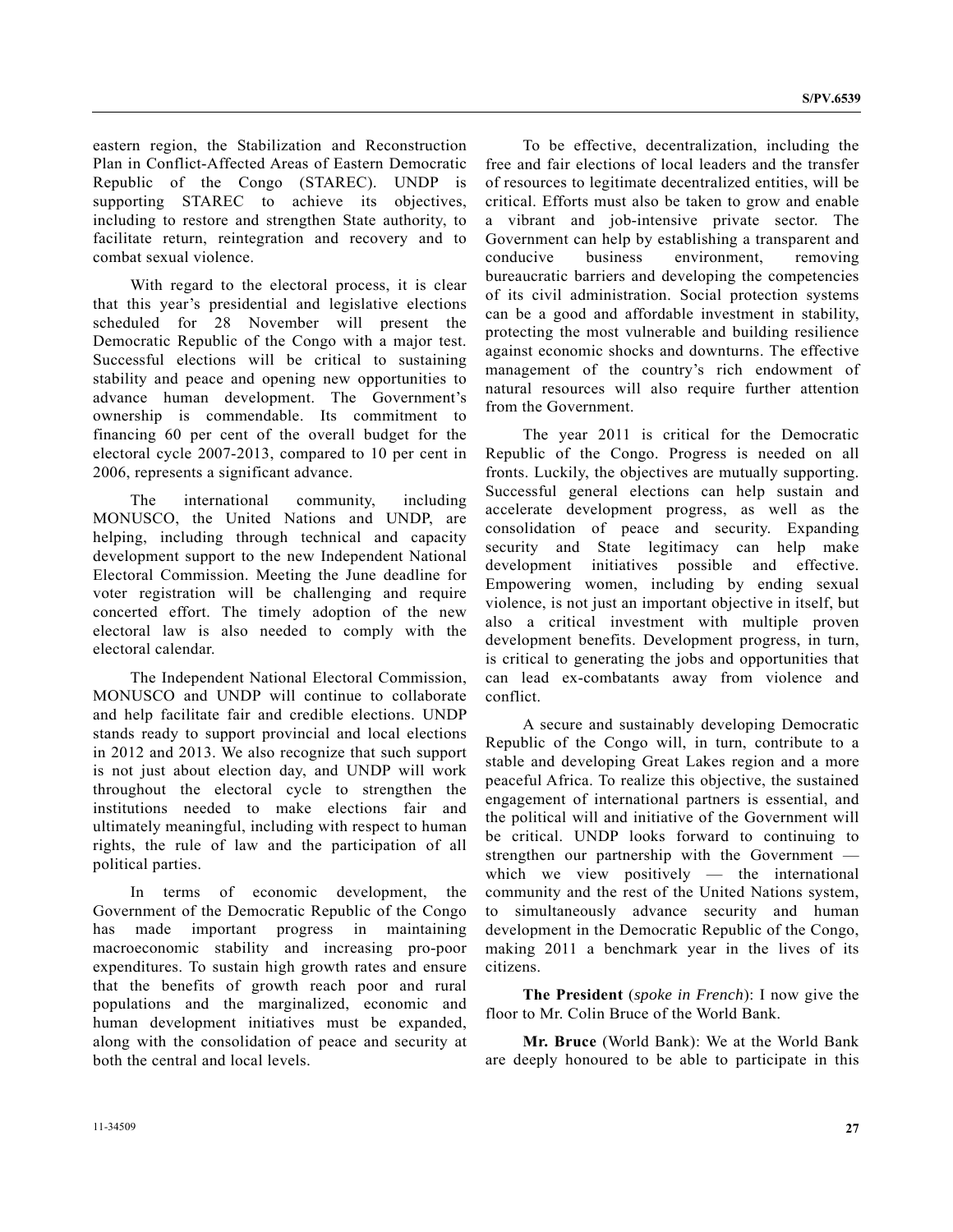discussion. We identify with many of the statements that have been made already, but wish to briefly add six points.

 First, we would like to confirm that the evidence indicates that peace and improvements in security have yielded economic benefits. During the period from 1996 to 2000, the years of war, for example, gross domestic product (GDP) actually contracted by about 4 per cent. In the period since then, we have seen GDP not only in positive terrain, but increasing. As recently as 2010, the GDP growth figure was about 5 to 6 per cent. So we see continued improvement. Underlying that is good news about improvements in agriculture and improvements at the top, if you like, of the hierarchy in terms of large companies. We see improvements in education and health outcomes, albeit from a low base, and we see improving results in terms of achieving the Millennium Development Goals.

 Having said that, we will soon be releasing a report that points to areas of concern in terms of the dividends of peace, and I would like to highlight one in particular, which is what we call the "missing middle". The small and medium-sized enterprises sector, which we know is very much involved in creating jobs globally, is an area that requires attention. That is my first point.

 Secondly, I would like to embrace what many participants have said about the importance of institutional development. This year, for the first time, the World Bank released the *World Development Report 2011: Conflict, Security and Development*. In the report, we saw that countries that were able to develop strong institutions were able to avoid repeated cycles of war, which were quite pervasive in many African countries. But what we also saw was that countries that failed to do so — that were involved in the abuse of human rights and where there was low Government effectiveness — were 30 to 40 per cent more likely to slip back into violence. So we want to encourage the progress that we have already seen and ask the Government to stay the course.

 My third point, which is a very interesting one to us, is that this institutional development that we have been talking about is something that takes a long time. Our estimates of the 20 best-performing countries shows that the 20 fastest of them took 17 years to get the military out of politics, 20 years to achieve functioning bureaucratic quality, and 27 years to bring corruption under reasonable control. The message of those findings is that that takes time. It is a generational effort and it is important that all of us stay the course.

 My fourth point is not only to embrace what many Council members have said about the importance of fair and timely elections, but also to identify two particular risks that have not been mentioned so far. We know from experience across Africa and elsewhere that elections are often associated with deterioration in economic governance, and we want to encourage the Government of the Democratic Republic to buck that trend, so to speak, and to continue the course of fiscal discipline.

 The second related risk that we see, particularly in this context, is that if current trends in food prices and oil prices are anything to go by, when the elections are held we could be facing a situation where there is considerable pressure in places like Kinshasa, where we are seeing cereal prices rising quite substantially. For example, whereas inflation during 2010 was about 10 per cent, we have already noted that prices have risen over 16 per cent in the first quarter of 2011. Cereal prices, in particular, have risen 33 per cent. That is worth watching as a complicating factor as we approach the elections.

 My fifth point is to underscore what others have said about gender violence and to stand squarely with those who are challenging the Government to do more. Here, I also want to associate the World Bank with the comments made by my colleague from the United Nations Development Programme, which point to other actions that the Government can take to help to reduce gender disparity. We know, for example, that there are some laws that limit what women can do without their husband's permission in terms of routine legal processes. We would argue that such measures and laws are standing in the way of progress in the area of gender equality.

 My final point, which is implicit in all that I have said so far, is that the kind of engagement that many speakers have referred to in their statements and that the World Bank embraces is one that needs to stay the course for the long haul. I just want to assure the Council that the World Bank, as well as the Africa region that I represent, are strongly committed to that long-term process. Right now, we have a portfolio of about \$2.2 billion. Together with many members of the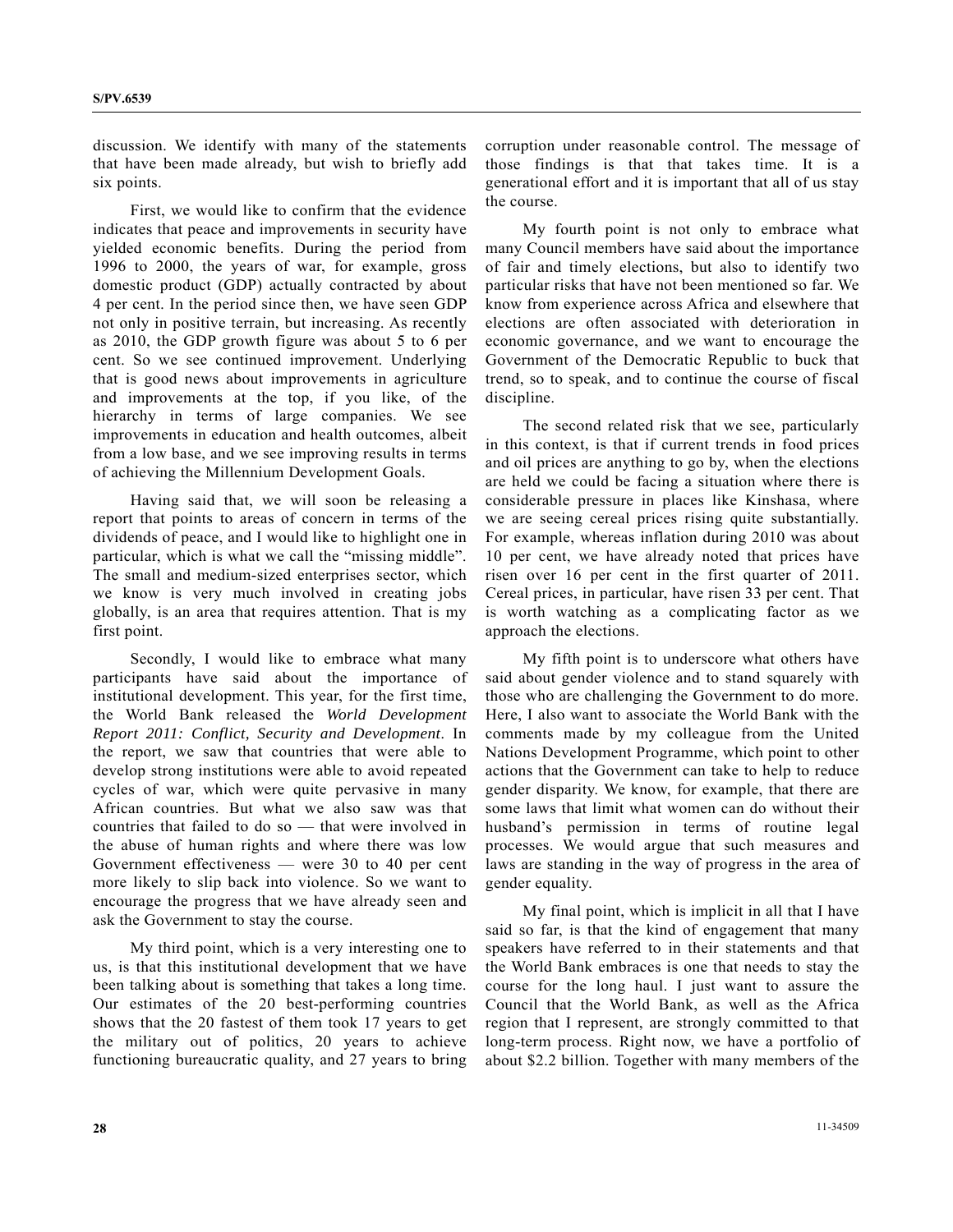Council, we are providing support to the processes of institution-building. We are focused very much on providing basic services, including access to electricity, education and health outcomes. We are very much involved — together with many Council members in the work on governance. Only recently, we began to activate a project that will support improvements in governance in the mining sector. I spoke earlier about our concern about rising food prices, particularly in the context of elections. I would point out that we have an operation that is a social action fund of about \$100 million, which will be very helpful in assisting Congolese in dealing with some of these food price increases.

 We are there for the long haul. We welcome this discourse. We hope that everyone will also stay focused on the longer-term issues and the longer-term engagement.

**The President** (*spoke in French*): I now give the floor to the Acting Head of the Delegation of the European Union.

**Mr. Serrano** (*spoke in French*): Mr. President, I thank you for having organized this strategic debate on the Democratic Republic of Congo and for inviting the European Union to brief the Council on its views. I would also like to thank the Secretary-General for his important briefing and for the message that he has conveyed, which the European Union (EU) supports.

 The European Union's engagement in the Democratic Republic of the Congo is based on two axioms: the importance of local ownership and the need to ensure a coordinated international effort with the United Nations at its core.

 Progress in the Democratic Republic of the Congo can be achieved only if Congolese political leadership is fully engaged. Since the conflicts of the 1990s, the Congolese authorities have shown their commitment to working with the international community, including the European Union, towards the stabilization of their country. I welcome the participation at today's meeting of Mr. Raymond Tshibanda, Minister for International and Regional Cooperation of the Democratic Republic of the Congo, and thank him for his important message. In his presence, I wish to reiterate the European Union's engagement in support of peace and stabilization in the Democratic Republic of the Congo.

 Peace and stability in the Democratic Republic of the Congo require the full involvement of the international community. Today, the United Nations lies at the heart of this effort. The European Union will continue to support United Nations activities, including the essential security role played by the United Nations Organization Stabilization Mission in the Democratic Republic of the Congo (MONUSCO) in the stabilization process.

 Allow me to outline three challenges that lie at the heart of the strategic relationship that the European Union is building with the Democratic Republic of the Congo and with the region.

 The first challenge regards the strengthening of an open, democratic political system in the Democratic Republic. Progress in this area was the centrepiece of the political transition in 2006. The Congolese people, with the support of the international community, have made great efforts to set up democratic institutions. These efforts need to be continued.

 The European Union, which was the leading donor to the electoral process in 2006, will remain engaged. Working with the authorities of the Democratic Republic of the Congo, the EU will pursue a three-pronged approach: a financial contribution of  $€47.5$  million; support of Congolese and international efforts to secure the elections, in particular through the purchase of communications equipment for the Kinshasa police; and a possible European Union electoral observation mission. The European Union will also make a special effort to support dialogue among all Congolese stakeholders, including civil society, before and during the elections process.

 The second challenge lies within the crucial area of governance. In its partnership with the Democratic Republic of the Congo, the EU has prioritized security sector governance — defence, police and justice. Security sector reform must be the backbone of lasting peace and stability in the country.

 Two European Union missions in the Democratic Republic of the Congo — the European Union Mission of Assistance for Security Sector Reform (EUSEC) and the European Union Police Mission (EUPOL) — assist and advise the Congolese Government in the reform and reconstruction of the army and the police. These two missions operate in close coordination with the United Nations and other relevant international actors.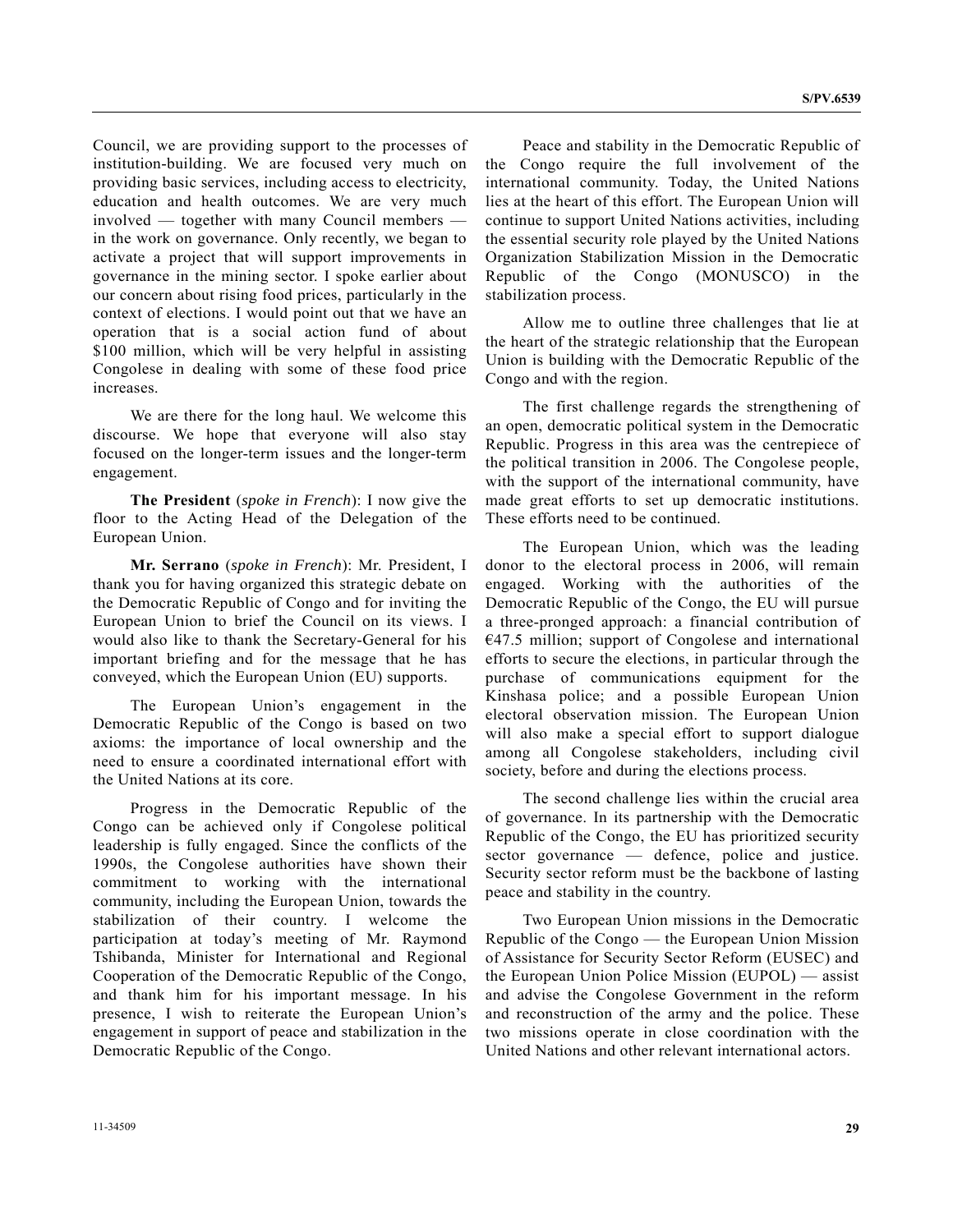EUSEC is comprised of some 50 staff, mostly military. The mission provides advice and assistance to the Congolese authorities in the defence sector. It focuses, inter alia, on human resources, logistics management and officer training. EUPOL is a police mission headquartered in Kinshasa, with a field office in Goma. It consists of some 50 experts in the areas of police, justice, human rights and gender equality, including specialists on combating impunity and sexual violence.

 As indicated by the Secretary-General and other speakers, the fight against sexual violence is indeed one of the greatest concerns of the international community with respect to the Democratic Republic of the Congo. Strengthening security sector reform in the country is therefore more important than ever. Appropriate legislation is currently being drafted, but much work remains to be done. A comprehensive approach addressing the political and technical constraints that the Democratic Republic is facing is crucial and should be continued, including during the upcoming electoral period. With regard to the justice sector, where the European Commission is one of the main donors, a reform plan has been set up, but for the time being the ministry in charge lacks the capacity to meet its objectives.

 The third challenge relates to the economy. We acknowledge recent positive developments in the macroeconomic policies carried out by the Democratic Republic of the Congo. Nevertheless, further efforts are necessary in order to ensure economic progress, which is a key factor for sustainable stabilization.

 The European Union is contributing approximately  $\epsilon$ 634 million to development in the Democratic Republic under the European Development Fund for the period 2008-2013. An additional €40 million per year are being provided as humanitarian assistance. These amounts constitute some 25 per cent of the total contribution made by the European Union when the bilateral contributions made by its member States are considered. The aim is to support the reconstruction of the Democratic Republic of the Congo while pursuing stabilization efforts in some regions of the country. the Focus is on physical rebuilding, in particular on transport infrastructure, as well as on the reconstruction of the State through the strengthening of good governance. In addition, the European Union supports public health and environmental protection activities.

 Success in the Democratic Republic of the Congo will also depend on sustaining the improved regional context. The European Union has made considerable political and diplomatic efforts by contributing to resolving regional crises and promoting greater cooperation between former belligerents. Today's cooperation between the Democratic Republic of the Congo and its eastern neighbours is reshaping regional dynamics and creating renewed opportunities for peace and economic growth. It is also a prerequisite for addressing the remaining regional conflicts, in particular in the Kivu provinces, where non-Congolese armed rebel groups still pose a significant threat.

 With that in mind, the European Union is supporting the Economic Community of the Great Lakes Countries, a regional organization comprised of the Democratic Republic of the Congo, Rwanda and Burundi that works as a permanent post-conflict forum for dialogue among the three countries. The relaunching of this organization is bearing its first fruits in areas such as regional security and the development of a regional economic infrastructure.

 The Democratic Republic of the Congo is a cornerstone of continental security. The European Union is committed to remaining engaged in the country and in the Great Lakes region stabilization process. Joint, coordinated efforts by the international community are necessary. We recently shared our analysis with other partners in the international contact group on the Great Lakes in a meeting in Brussels on 15 April. Those efforts must be supported by a strong and ongoing commitment on the part of the Congolese authorities, because sustained efforts and substantial resources will be required to ensure sustained progress on the main challenges that I have just identified. For its part, the European Union will continue to make its contribution to the goals of achieving peace, development and stability in the country. In that regard, we will continue our close cooperation with the Congolese authorities, the United Nations and other international partners.

**The President** (*spoke in French*): I once again give the floor to Mr. Tshibanda.

**Mr. Tshibanda** (Democratic Republic of the Congo) (*spoke in French*): I would like to thank all of today's speakers for the outstanding quality of their statements and their contributions to the debate.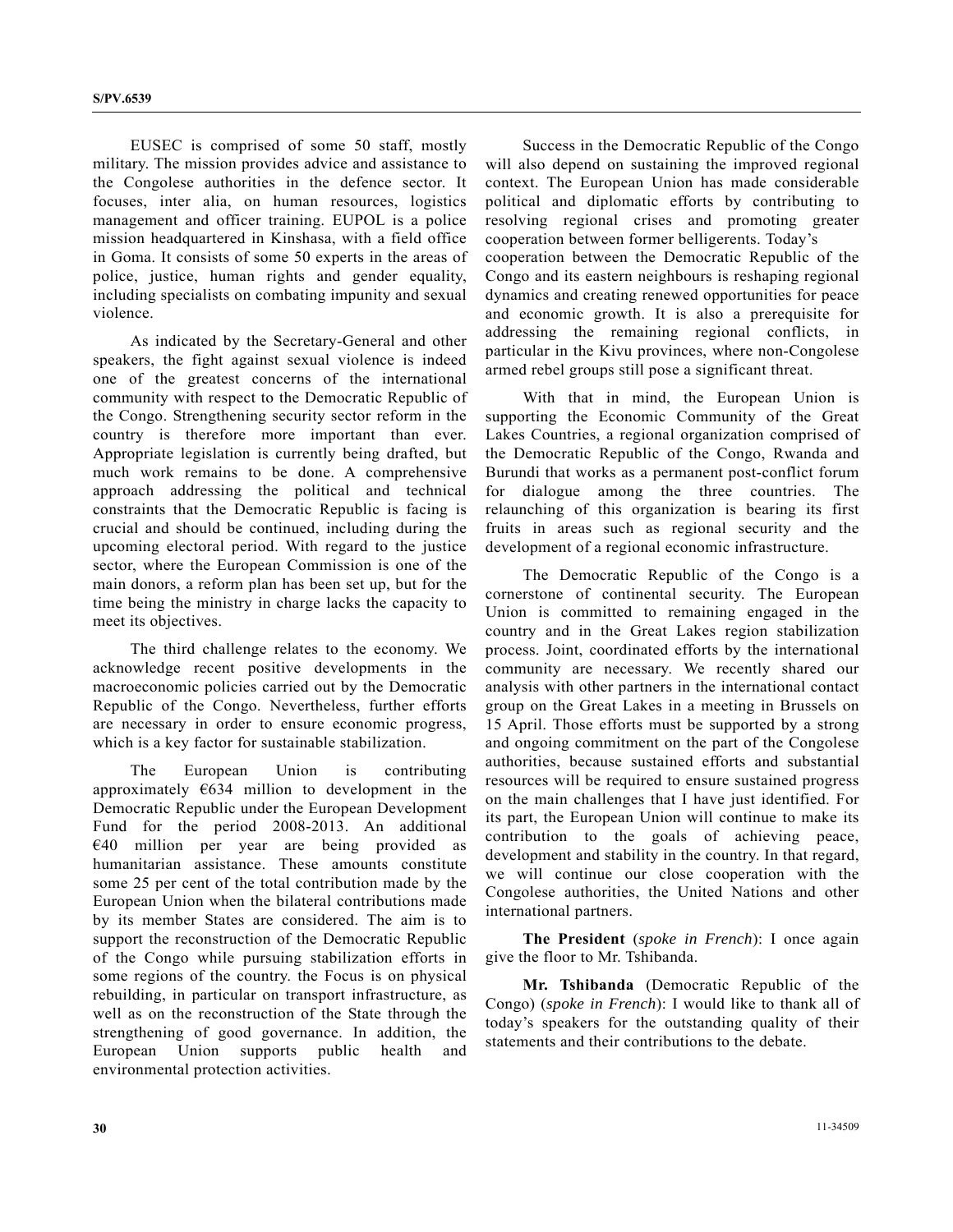I am gratified to note that we have been able to achieve consensus in at least two areas, namely, on the progress made and on the challenges still before us. I note that the assessment we have made here on both sides of the table is almost the same and that there has been a great deal of resolve to jointly continue our work, solidifying and making more effective the partnership between the United Nations and the international community, on the one hand, and the Democratic Republic of the Congo, on the other.

 I would like to reassure the Council yet again of the resolve of the Congolese Government to continue its efforts to build peace and democracy and, more specifically, to organize over the next few months elections that will be fair and democratic, and therefore credible. Those elections must be open to all and take place with guarantees of freedom of expression, access to the media, as broad participation as possible and security for all. We have indicated what type of assistance we would like to receive from the United Nations Organization Stabilization Mission in the Democratic Republic of the Congo (MONUSCO). I hope that we will very soon have the assistance we need from MONUSCO for logistical support. The challenge is not to make the resources available, it is to make them available on time so as to prevent a negative impact on the already very tight schedule that has been set for the elections. Having heard the various statements, I am sure that both at the level of the United Nations and the Council and at the level of the various partnerships, the figure I mentioned earlier for the budget necessary to organize the elections properly will in fact be made available.

 I would like briefly to revisit a few issues referred to by representatives of various States today, especially the matter of rape and sexual violence. I would like to reassure the Council that this issue is of the very highest concern to the Government. The same is true of the recruitment of children by armed groups. To ignore the rape of even a single woman would be a tragedy, and the fact that there are so many of them keeps us, the leaders of the Democratic Republic of the Congo, from sleeping at night. The fact that progress in resolving this issue is slow in no way reflects a lack of political will. It is a function of the very complex nature of the problem and of our limited capacity. We are working to reform our judicial sector and attempting to improve the ability of our army and our police forces to ensure security in regions where it is

now lacking in order to reduce the conditions of lawlessness that breed the tragedy of rape.

 I would like to say that we understand the need to raise public awareness by citing statistics. But I beg an equal understanding that the problem itself is tragic enough as it is. I understand the positive motive of consciousness-raising behind some of the statistics cited. But I believe that they need to be taken in context, as the figures go back to 2006. I think some progress has been made since then. But I say context also because, if one were to add up the figures, the results would mean that every single woman in the Democratic Republic of the Congo would have been raped. I certainly do not say this because I want to minimize the problem in any way. But I believe that together we should strive to avoid stigmatizing both the country and its women. We welcome the work carried out by the Special Representative of the Secretary-General on Sexual Violence in Combat, whom we recently hosted in our country and to whom we would like to reiterate our readiness to cooperate to ensure that together we come up with the most effective ways to put an end to this scourge.

 On the subject of the illicit exploitation of natural resources, which was mentioned throughout the day, I would like to say that the Government of the Democratic Republic of the Congo is very actively engaged in the issue. We played a decisive role in the preparation and adoption of instruments adopted at the Summit in Lusaka. Since then, the Government has championed the effective implementation of those instruments. I am gratified to be able to say here that thus far all the States in the region have shown understanding and a readiness to cooperate. I think that this cooperation is important in halting illegal exploitation. In that regard, I should like to take this opportunity to take note of the support and measures being taken elsewhere at the international level, in particular by the United States.

 With regard to the return of refugees and displaced persons, I should like to reassure the Council that this is being organized in line with the provisions of refugee law through meetings of the joint commission involving my country, countries hosting refugees and the Office of the United Nations High Commissioner for Refugees. This process is under way and provisions are being made on the ground for the dignified and safe return of refugees and displaced persons.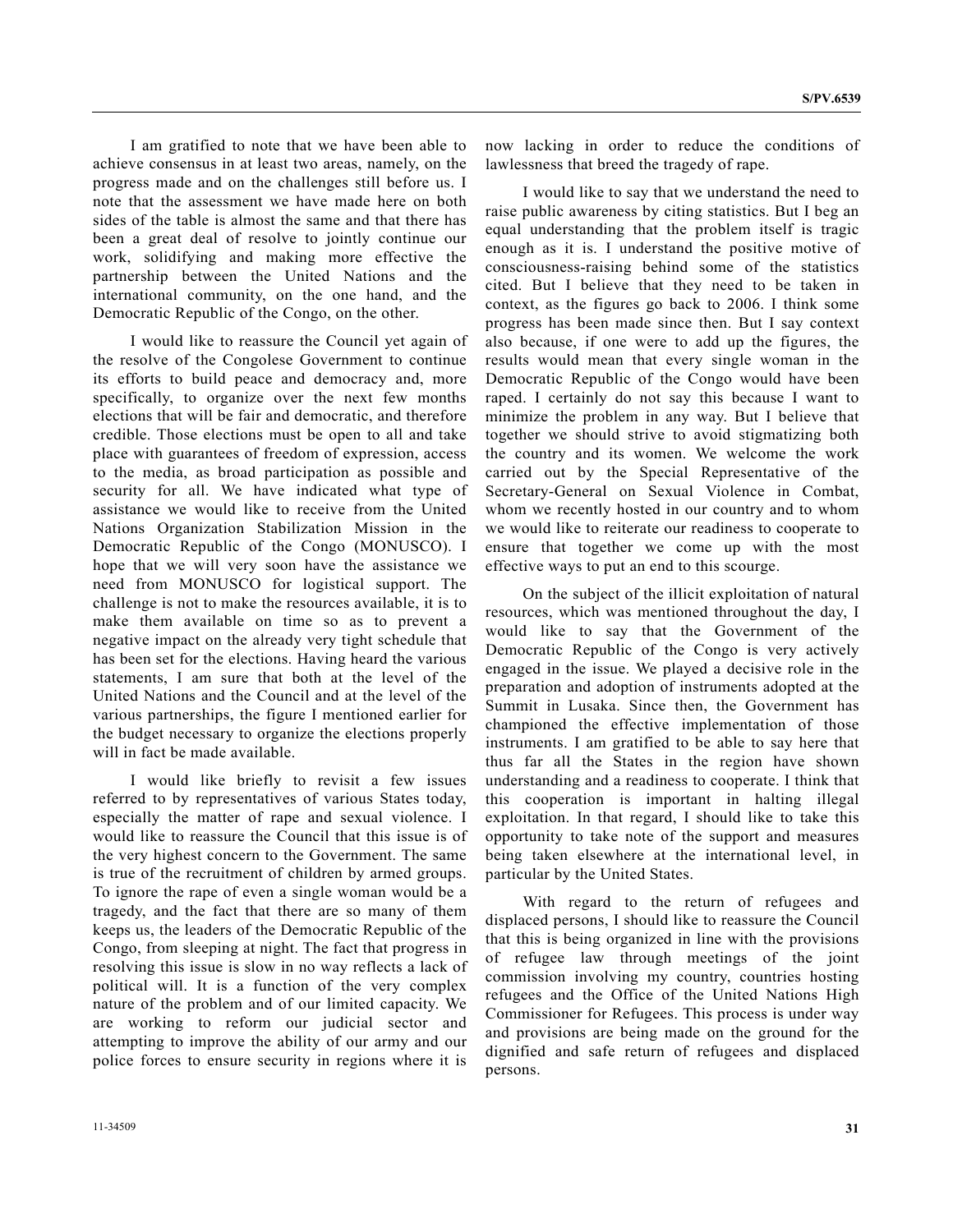In conclusion, I would like to say a word on the suggestions made by the representatives of the World Bank, the European Union and the United Nations Development Programme. I should like to commend their notable contributions in rebuilding and bring peace to my country. These are our country's main partners. We welcome not just their contributions but also the suggestions and proposals they make to us in the context of our dialogue with them. I take note of the suggestions that have been made. I am aware of their importance to the Government's efforts under way. I also note that many of them incorporate elements to which I referred with regard to my Government's priorities in various areas, including improving growth and continuing economic development throughout the country, including the so-called missing middle, namely, the role of smalland medium-sized businesses to generate wealth and opportunity as widely as possible throughout Congolese society.

 I would like to conclude by reiterating my gratitude to you, Mr. President, for your initiative in organizing this special meeting of the Security Council on the Democratic Republic of the Congo. I would also like to assure you that the Congolese Government very much appreciates the contribution of the United Nations system, the Security Council and the United Nations Organization Stabilization Mission in the Democratic Republic of the Congo. We hope that, in the coming weeks and months, we will make progress in our dialogue on redefining our cooperation in the coming years.

**The President** (*spoke in French*): I thank Minister Tshibanda for his statement.

 I have been authorized to make the following statement on behalf of the Council.

 "The Security Council welcomes its enhanced dialogue with the Government of the Democratic Republic of the Congo. It reiterates that the challenges the Democratic Republic of the Congo is facing as it enters a phase of stabilization and peace consolidation require a strategic partnership with the United Nations, including with the United Nations Organization Stabilization Mission in the Democratic Republic of the Congo (MONUSCO). The Security Council appreciates and welcomes the constructive approach of the Congolese

authorities, and welcomes the efforts made by MONUSCO in this regard.

 "The Security Council stresses the importance of four key issues for the stabilization of the country: peace and security, the forthcoming elections, governance and institution building, and economic development.

 "The Security Council considers that the overall peace and security situation in the Democratic Republic of the Congo has improved in recent years. It acknowledges the results of the action taken to address the threat of foreign and national armed groups, particularly the progress made against the Forces Démocratiques de Libération du Rwanda, including through the disarmament, demobilization, repatriation, resettlement and reintegration process. The Security Council underlines that significant security challenges remain, in particular in the Kivus and Orientale province. The Council is concerned about the difficulties which have been encountered throughout the integration process of the Congrès National pour la Défense du Peuple into the Armed Forces of the Democratic Republic of the Congo, and the limited progress made in the reform of the security forces, both army and police. It calls on the Congolese authorities to swiftly adopt the necessary legal framework and implement their long-term vision for the role and structure of the army and police, and strongly encourages MONUSCO and international partners to provide coordinated support for these reforms.

 "The Security Council reiterates its deep concern about the persistent high levels of violence, especially sexual violence, and human rights abuses against civilians, mostly affecting women and children, including the use and recruitment of children by parties to the conflict, in particular in the eastern part of the country. It reiterates its deep concern about continuing activities of the Lord's Resistance Army. It calls for an urgent end to the attacks against the civilian population by all armed groups. It condemns all violations of human rights, including those committed by some elements of the Congolese security forces. The Council welcomes progress with the recent prosecutions after the incidents in Fizi and other cases. It